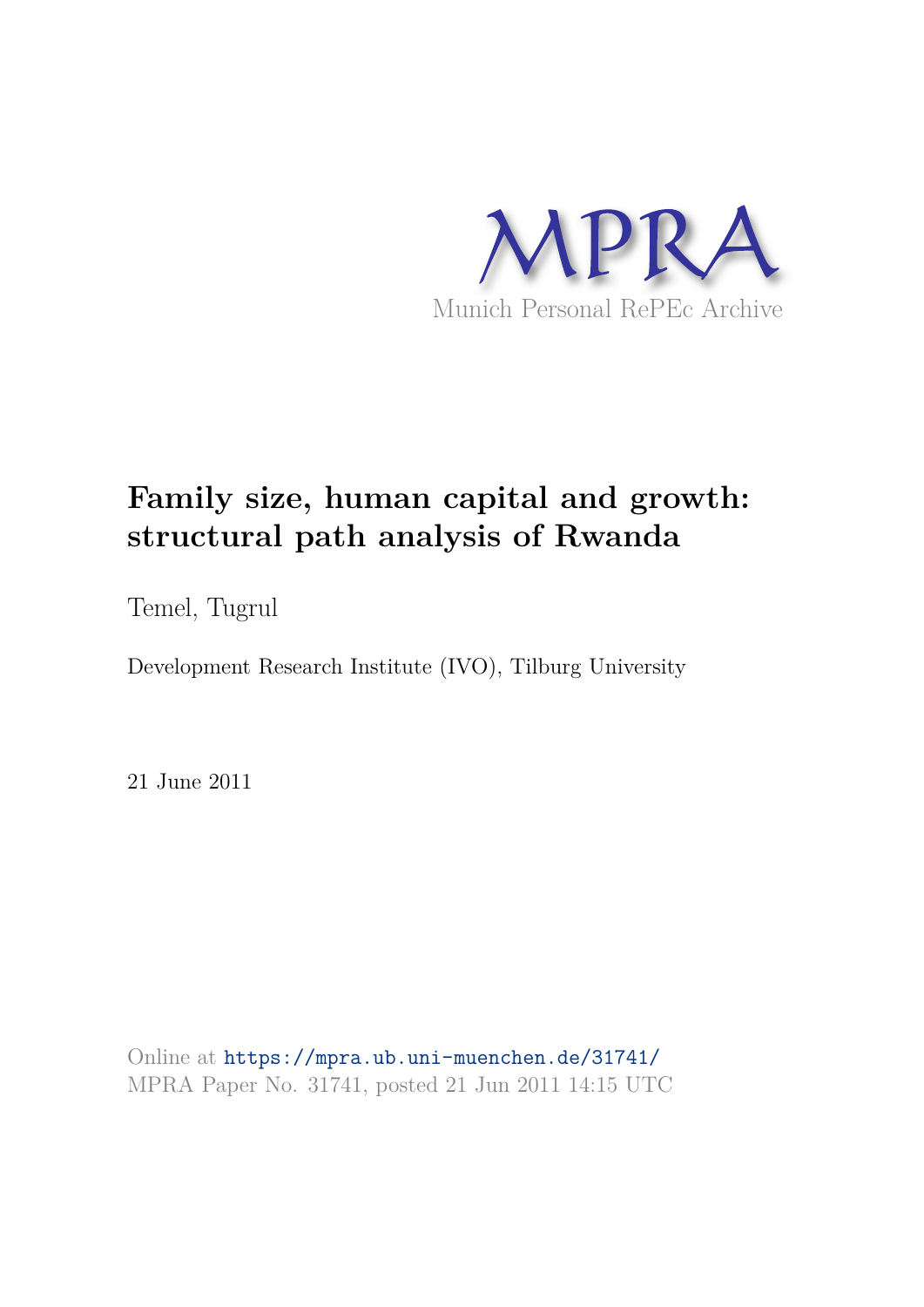## IVO Working Paper 11-06 Family size, human capital and growth: structural path analysis of Rwanda

Tugrul Temel Development Research Institute Tilburg University, The Netherlands t.temel@uvt.nl

June 15, 2011

#### Abstract

This paper analyzes the role that different household groups play in human capital formation, sectoral growth and income distribution in Rwanda. Using the 2006 SAM of Rwanda, the paper calculates accounting multipliers to characterize the transmission of economic influences stimulated by an exogenous income injection. The paper further explores macroeconomic implications of family size for human capital, sectoral growth and income distribution, drawing on the pathways identified by structual path analysis. The following two findings are noted. First, the smaller the number of children in an average family, the higher the investment in human capital of the children in that family, demonstrating the presence of quantity-quality trade-off. In particular, the household group with 1-3 children tends to spend more for the improvement of education and health status of children than those household groups with more than 3 children. Second, an improvement in human capital leads to a significant increase in agricultural production and that households with 1-3 children act as an important intermediate pole transmitting the influence of human capital investment on agricultural production. In conclusion, promoting family planning programs in Rwanda thus seems to be a viable strategy for economic growth and poverty reduction, considering the current average family size of 5 children.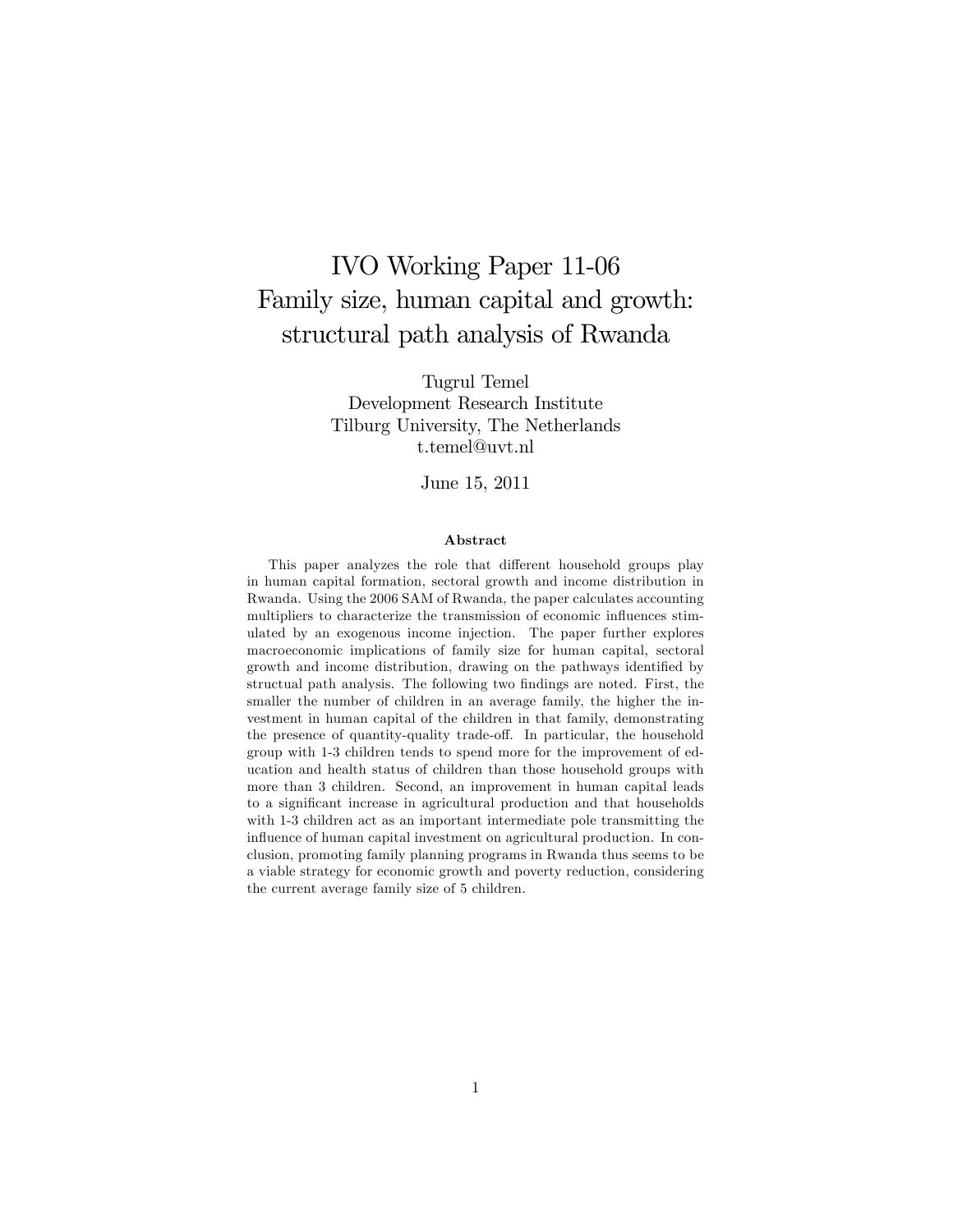## 1 Background and Introduction

The role of human capital in economic growth and development has been well documented in the literature.<sup>1</sup> The debates about the relationship between human capital and economic development evolve around three main assertions (Rosenzweig, 1988; Bloom, Canning and Sevilla, 2001). First, large families directly contribute to lowering human capital; for given resources, high fertility impedes human capital formation. Dissemination of information to families about the negative consequences of high fertility for their children and providing the means for controlling fertility should be high priorities for public agencies. Second, human capital investment reáects the economic circumstances of a country; the observed mix of large families and low levels of education, health, and nutrition are symptoms, not causes, of a lack of economic development. Governments and international development agencies should therefore focus on removing impediments to economic development and not on families' decisions about their family size. Third, the inability to control fertility is an important deterrent to human capital investment. These assertions clearly demonstrate that fertility and poverty are interlinked through investment in human capital not only at the household but also at the national level. Considerable evidence from the development literature suggests that lowering fertility - in part through family planning programs - is essential to reduce population growth, increase per capita income through investment in human capital and hence reduce poverty through good policies.

The Rwandan government has formally acknowledged the link between fertility and poverty (MINECOFIN, 2007) and embarked on various large-scale, donor-funded family planning programs (Solo, 2008).<sup>2</sup> The contribution of these programs and supportive policies to the smooth transition to stability and development cannot be overlooked. Demographic programs during the period of 1995-2006 have led to an average fertility rate of about Öve, while economic policy has led to an average GDP growth of 7.3 percent per year. The sectoral contribution to this high economic growth during the period concerned has been researched by a large number of studies in the literature (see Diao, Fan, Kanyarukiga and Yu, 2010); however, the extent to which different household groups transmit the economic ináuence of an exogenous income injection onto the economy-wide human capital formation, employment, output and income distribution remains largely unexplored. This paper aims to shed light on the

<sup>&</sup>lt;sup>1</sup>Human capital theory focuses on education and health as inputs to economic growth and development. Human capital is a broad concept, which includes peoples' knowledge, skills, strength and vitality, acquired partly by education and partly by health and nutrition. Schütt (2003) presents a comprehensive review of selected theoretical models of human capital and economic growth, discussing the empirical findings and their policy implications from a large number of studies.

<sup>2</sup>Rwanda has a young population, with a mean age of 21 years, and children under 15 comprise 43% of the population. The average household has 5 members. Nationally, every working person supports 1.2 persons; for the poorest households this is 1.5 and for the richest it is 1. Increasing GDP offers a window of opportunity for investing in education, health and nutrition of the children and paves the way for healthy and more skilled labor to increase productivity.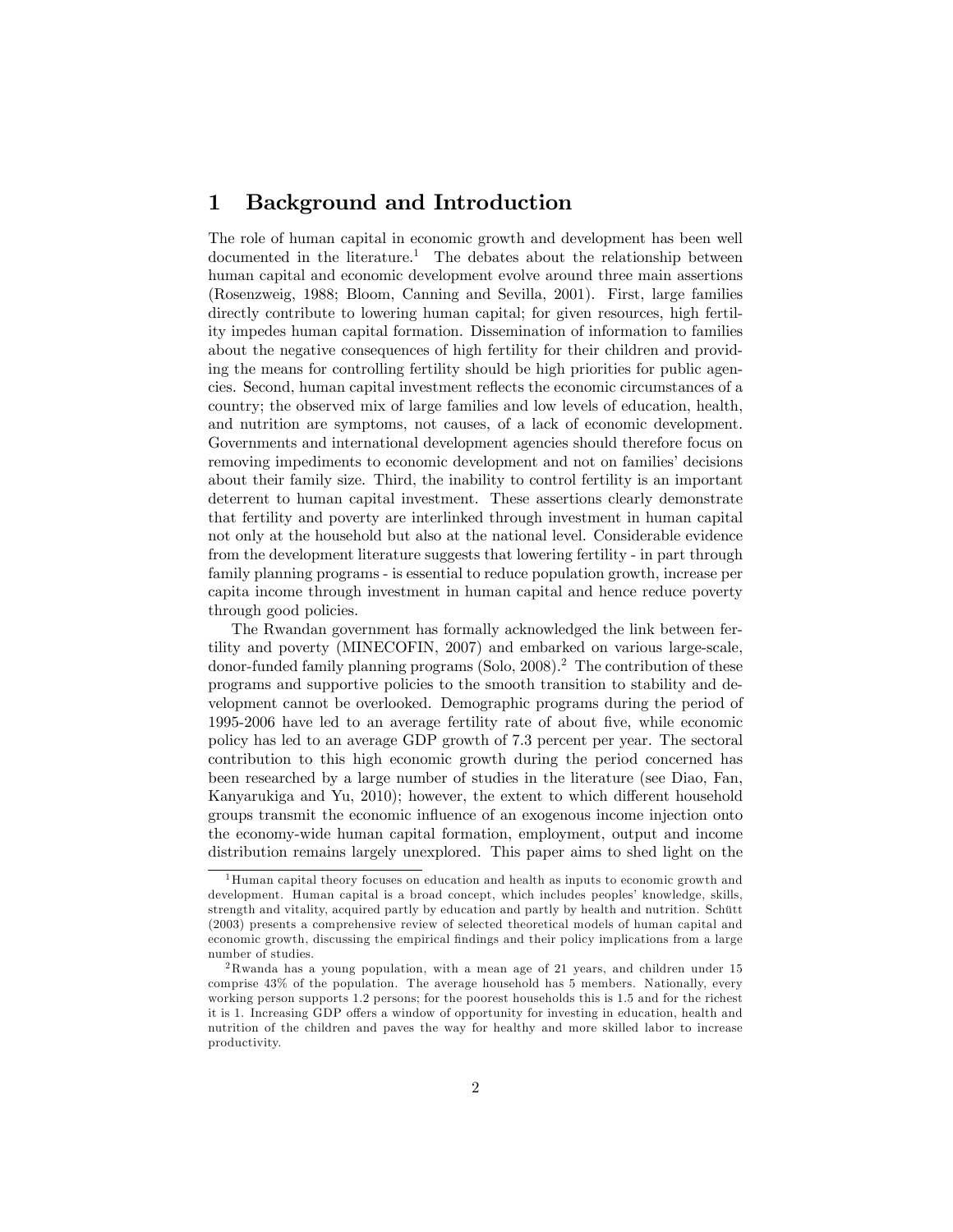role of family size in the transmission of economic influences during the period 1995-2006. In order to facilitate the analysis of the linkages between family size and human capital formation, the 2006 Social Accounting Matrix (SAM) of Rwanda has been adjusted. The Örst adjustment is the disaggregation of household account into 4 groups: household group 1 includes those households without children; group 2, with 1-3 children; group 3, with 4-5 children; and group 4, with more than 5 children. The second adjustment is the disaggregation of both production and commodity accounts into 5 sectors: agriculture, manufacturing, service, education and health sectors. In the context of the current paper, the education and health sectors together are assumed to reflect the developments concerning human capital formation.

In the literature, analysis of the economic effects of fertility usually focuses on an assessment of the rate of return to investment in human capital because high fertility puts mothers at risk, rises the dependency ratio and lowers per child investment in human capital, which in turn at the macro level reduces productivity and income. A large number of micro-econometric and demographic studies show that family size is negatively correlated with children's educational and health attainment (see, for example, Rosenzweig and Wolpin, 1986; Rosenzweig, 1988; Angrist, Lavy and Schlosser, 2005; Schultz, 2005; Rosenzweig and Zhang, 2009). Many studies also suggest that providing family planning services is the most direct and effective way to reduce fertility, making other interventions more effective in improving overall welfare (for example, World Bank, 1990; Ross, Parker, Green and Cooke, 1992; Schultz, 1997). Complementing micro studies are macroeconomic analyses which integrate household fertility behavior with the consumption/saving decision. The models presented by Becker and Barro (1988) and Barro and Becker (1989), for example, demonstrate that fertility is inversely related to growth. At low levels of education, a combination of low productivity and high fertility point to a Malthusian equilibrium. With a general equilibrium model, Becker, Murphy and Tamura (1990) derives the conditions under which a country may switch from the Malthusian to the "development" equilibrium in which high levels of human capital stock lead to high productivity and low fertility. Their analysis highlights that a country may reach a reasonably high development level if it has good policies that favor human capital investment. More recently, the focus switched towards models that discuss demographic transition and offer diverse explanations (e.g., Galor and Weil 1996, 2000). Azarnert (2004) introduced an analysis of interactions between income redistribution, fertility and growth in an open economy. The list can be extended at will.

The literature has not been so generous in the analysis of economy-wide effects of households or family size within SAM framework, although such analysis may provide critical information on effective targeting of specific household groups. So far, only a few studies have been carried out.<sup>3</sup> For example, Defourny

<sup>3</sup>On the contrary, there is a large number of studies applying the SAM multiplier method to analyze: growth strategies in developing economies (Pyatt and Round, 1985), income distribution and redistribution (Pyatt and Thorbecke, 1976; Roland-Holst and Sancho, 1992), fiscal policies (Whalley and Hillaire, 1987), intersectoral linkages and poverty (Thorbecke,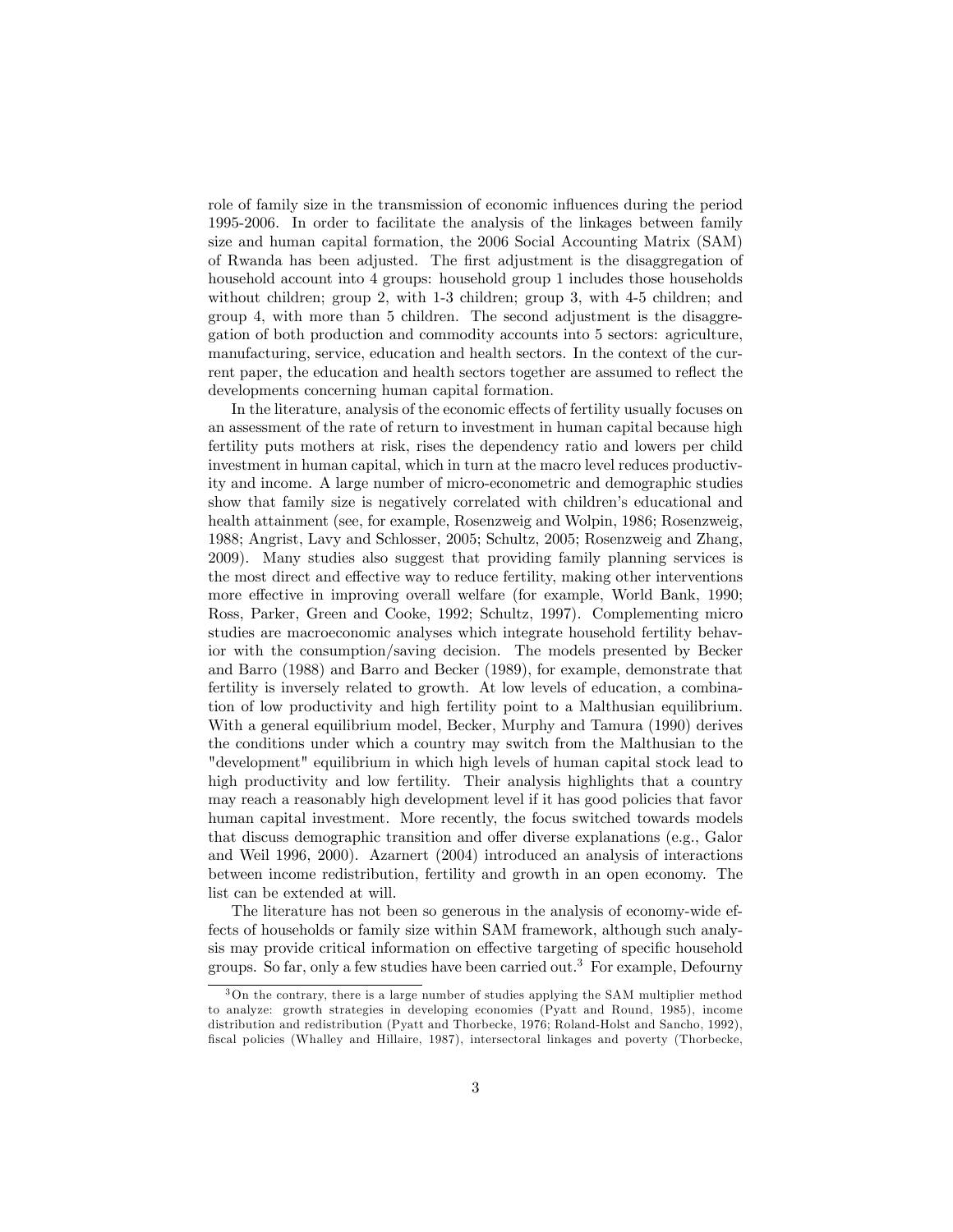and Thorbecke (1984) characterize the interactions among production, factors of production and households in the context of South Korea. They demonstrate that when production activities are poorly linked, households facilitate the transmission of economic ináuence across production activities. Likewise, Roberts (1996) finds out that households play an important role in the establishment and strengthening of structural linkages between agriculture and the rest of the economy as well as in the rural-urban spillover. Examining the role of different household groups in the transmission of exogenous shocks within rural economies, Roberts (2005) further demonstrates that households with children are the most important transmitters of economic ináuence within the local economy examined and that large differences exist with respect to the dependence of different sectors on particular types of households. Another original study follows from Osorio, Carlos and Quentine (2010), adopting the SAM framework, explores the transmission channels through which sectoral growth patterns of Tanzania imply different effects on the incomes of women and men. The findings obtained are illustrative in nature rather than informing policies. The current paper intends to provide a case study of Rwanda, applying the structural path analysis (SPA) to identify critical pathways from households to human capital formation (i.e., education and health) and from human capital production to other production sectors.<sup>4</sup> This would not only uncover the actual sources of the multiplier effects but also demonstrate the welfare-improving sequence of policy interventions.

The following findings seem to emerge from our analysis. First, there is a trade-off between family size and human capital formation: the higher the number of children, the less the investment in human capital of the children. More specifically, the evidence reveals that household groups with up-to three children tend to spend more for the improvement of the education and health status of their children than those household groups with more than three children. Secondly, the path analysis reveals that an improvement in human capital promises a significant growth of agricultural production and that households with upto 3 children act as an important intermediate pole transmitting the influence of human capital investment on agricultural growth in particular and on the rest of the economy in general. These two Öndings together suggest that promoting family planning programs and policies in Rwanda seems to be a viable strategy for economic growth and poverty reduction, considering the current average family size of 5 children.

The scenario analysis provides additional evidence that investing in education and health is the first best policy in terms of net aggregate income gain. Regarding the sectoral income and employment effects, a relatively higher investment in education paves the way for: (i) the  $H_0$ , the  $H_{13}$  and  $P_a$  to absorb a significant portion of the income gains made and (ii) a higher level of labor and capital employment relative to the employment from an equivalent invest-

<sup>1995)</sup> among many others.

<sup>4</sup> The reader is referred to the following methodology papers: Defourny and Thorbecke (1984), Khan and Thorbecke (1989), Round (2003), Thorbecke (1995) and Thorbecke and Jung (1996).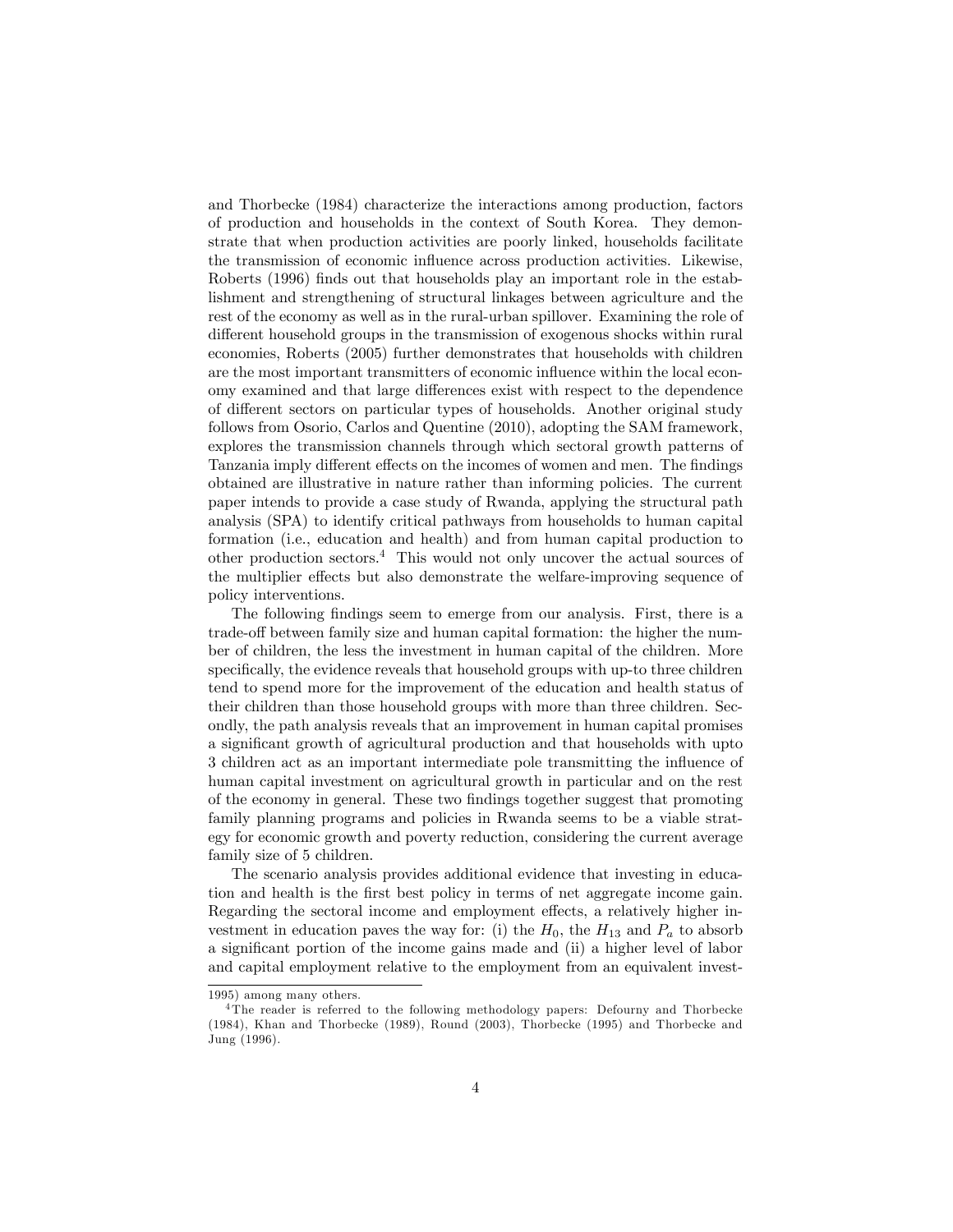ment in the health sector. Furthermore, a comparison of Scenario [1] with [17] demonstrates a striking result that investing in education and health is welfare improving over investing in the agricultural and manufacturing sectors and that investing in education and health leads to higher household income. Finally, the backward-forward linkage analysis reveals that the health and education sectors are the key sectors of the economy, promoting growth in the rest of the economy.

The rest of the paper is organized as follows. Section 2 presents the SAM multiplier and structural path analysis of Defourny and Thorbecke (1984). Section 3 describes how the original SAM has been adjusted to facilitate the analysis of the linkages between four household groups and the rest of the economy. The key empirical Öndings and their policy implications are discussed in Section 4. Section 5 concludes the paper, with a summary of the main results.

## 2 Methodology

#### 2.1 Multiplier analysis

SAM is a matrix representation of the system of national accounts. In a SAM, column sums (i.e., expenditures) are equal to row sums (i.e., incomes). To analyze a policy change, some accounts in the SAM must be manipulable exogenously; therefore, in a modeling framework, the SAM is partitioned as endogenous and exogenous accounts. Production activities, commodities, factors, households and firms represent endogenous accounts, while the government, savings-investment and the rest of the world accounts are assumed to be exogenous.

Let  $T_{(d,d)} = [t_{ij}]_{i=j=1,\dots,d}$  denote a SAM with  $d = (n + x)$  where n and x denote the number of endogenous and exogenous accounts, respectively. An element,  $t_{ij}$ , represents account j's expenditure on the output from account i. Let  $T_{(d,d)}$  be partitioned as:

$$
T_{(d,d)} = \begin{bmatrix} T_{nn} & T_{nx} \\ T_{xn} & T_{xx} \end{bmatrix}
$$

where  $T_{nn}$  = transactions among endogenous accounts

 $T_{nx}$  = injections from exogenous into endogenous accounts

 $T_{xn}$  = leakeges from endogenous into exogenous accounts

$$
T_{xx}
$$
 = residuals arising from interactions among exogenous accounts

$$
(N, X, L, R)
$$
 = vectors of row sums of  $(T_{nn}, T_{nx}, T_{xn}, T_{xx})$ , respectively

$$
y = (y_1, ..., y_d) \equiv ((y_n), (y_x)) = \text{vector of row sums of } T_{(d,d)}
$$

$$
y' \quad = \quad (y'_1,...,y'_d) \equiv ((y'_n),(y'_x)) = \text{vector of column sums of } T_{(d,d)}
$$

Let  $A_{(d,d)} = [a_{ij}]_{i=j=1,...d}$  denote a matrix of average expenditure propensities (AEPs) where  $a_{ij} = (t_{ij}/y'_j)$  and  $\sum^d$  $\sum_{i=1}^{d} a_{ij} = \sum_{i=1}^{d}$  $\sum_{i=1}^{8} (t_{ij}/y'_j) = 1$  for  $\forall_{j=1,2,...,d}$ .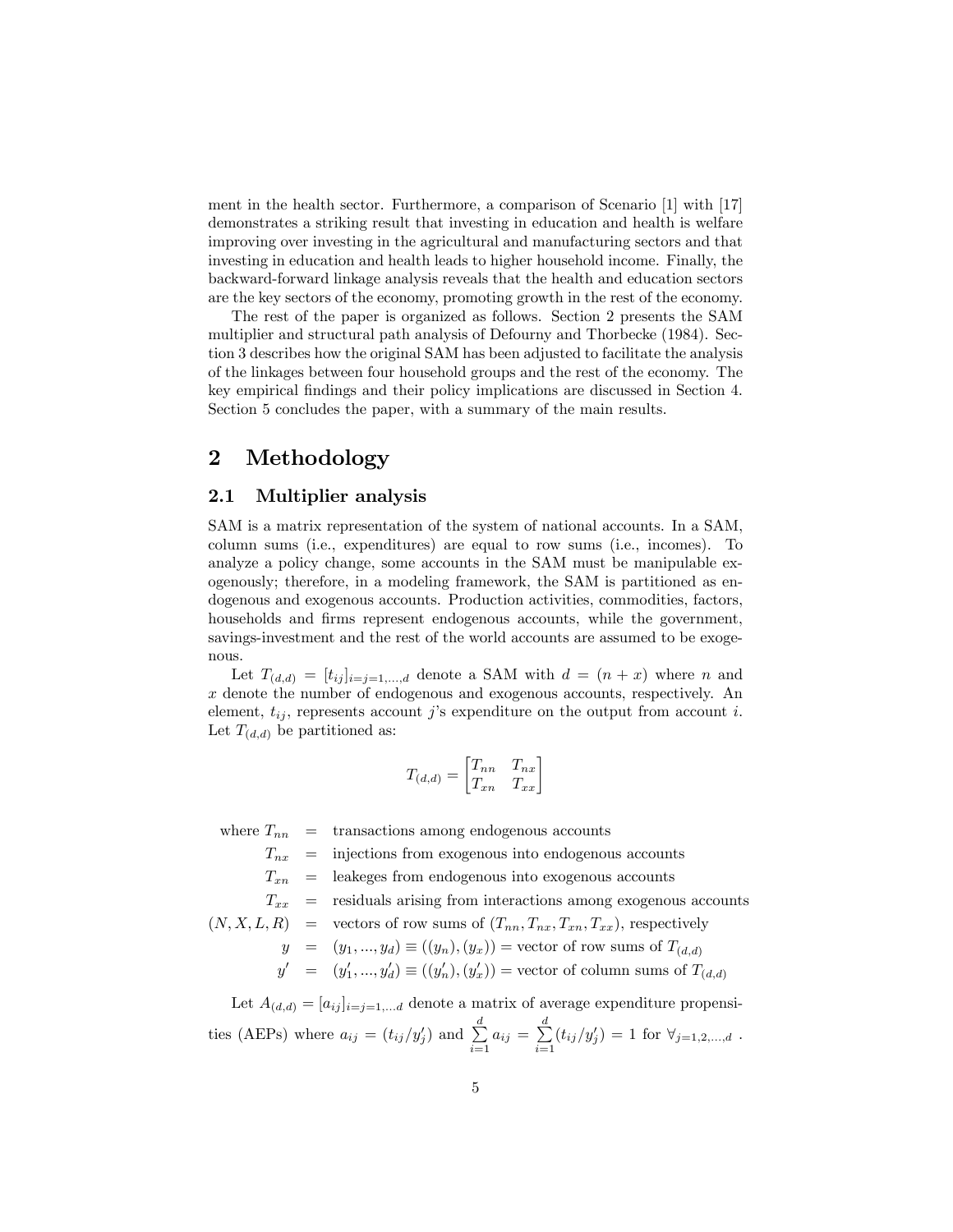Let  $A_{(d,d)}$  be partitioned as:

$$
A_{(d,d)} = \begin{bmatrix} A_{nn} & A_{nx} \\ A_{xn} & A_{xx} \end{bmatrix}
$$
 (2)

where  $A_{nn}$  is a square matrix of AEPs across n endogenous accounts;  $A_{xn}$  is a matrix of leakages; that is, the proportions of  $n$  endogenous accounts that leak out as expenditure into x exogenous accounts;  $A_{nx}$  is a matrix of injections; that is, the proportions of expenditures of  $x$  exogenous accounts injected into  $n$ endogenous accounts; and  $A_{xx}$  is a matrix of residuals; that is, the proportions of expenditures circulated only among  $x$  exogenous accounts.

SAM accounting multiplier matrix,  $M_{nn}$ , follows from:

$$
y_n = N + X = A_{nn}y_n + X
$$
  
= 
$$
(I - A_{nn})^{-1}X
$$
  
= 
$$
M_{nn}X.
$$
 (3)

For notational convenience, from now on, we drop the subscript n from  $M_{nn}$ . The multiplier matrix  $M = (dy_n/dX) = (I - A_{nn})^{-1}$  measures the impact of unit change in aggregate demand,  $X$ , on the incomes of endogenous accounts,  $y_n$ <sup>5</sup>

There are two ways to conduct scenario analysis. The simplest and most commonly applied way is to deal with only one target ("sink": point of final effect) and one instrument ("source": point of injection). Eq.  $(3)$  represents the model used for the analysis of a single, aggregate injection. A more complex model given in Eq. (4) is used to deal with multiple targets and multiple instruments. Replacing X in Eq. (3) with  $T_{nx}$  allows us to disentagle the individual impacts of multiple injections originating from several exogenous accounts:

$$
y_{nx} = MT_{nx} \tag{4}
$$

where  $y_{nx}$  is a matrix of n rows and x columns. Each column in  $y_{nx}$  represents the vector of endogenous incomes associated with a single exogenous account such as the government.

#### 2.2 Structural path analysis

The SPA is based on two types of paths. The first type is a *direct-binary* path given in Eq. (5), linking two accounts without any intermediate account.  $A'_{(n,n)}$  is a matrix of direct-binary paths and the expenditure propensities in it correspond to economic influences. $6$  Take, for example, the direct-binary path,

 $5$  See Defourny and Thorbecke (1984) for the implication of unitary income elasticity and for the linkages between accounting and fixed-price multipliers. The lack of data on expenditure (income) elasticities does not allow us to compute marginal expenditure propensities associated with the SAM of Rwanda.

<sup>&</sup>lt;sup>6</sup>It should be noted that the path analysis is carried out using  $A'_{(n,n)}$ , which is the transpose of  $A_{(n,n)}$ . With this convention, the elements in a row in  $A'_{(n,n)}$  represent the expenses of the corresponding account, while the elements in the corresponding column represents the income. Therefore,  $a_{ij}$  in  $A'_{(n,n)}$  would define the influence from account i to j.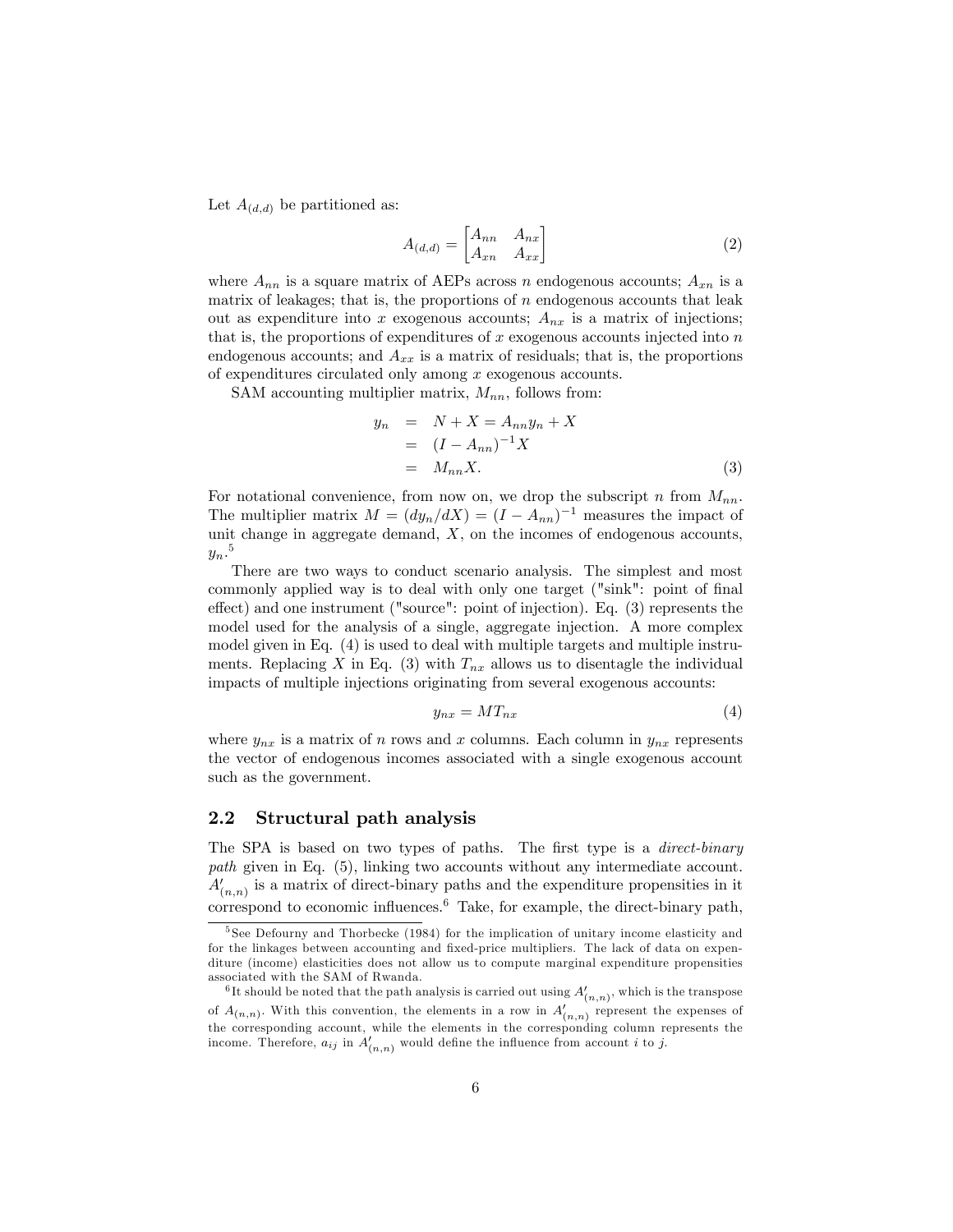$I<sup>D</sup>(i \to j)$ , indicating the actual influence,  $a_{ij} \in A'_{(n,n)}$ , transmitted from row i to column  $j$ :

$$
I^{D}(i \to j) = \underbrace{a_{ij}}_{\text{influence of } i \text{ on } j} \tag{5}
$$

The second type is a *direct pathway*  $p$  given in Eq.  $(6)$ , linking two accounts  $(i$  and  $j)$  through one or more intermediate accounts. The direct influence,  $I<sup>D</sup>(i \rightarrow j)<sub>p</sub>$ , transmitted through this pathway p with intermediate accounts  $k, z$ , and u is defined:

$$
I^{D}(i \to j)_{p} = I^{D}(i, k, z, u, j) = \underbrace{a_{ik} a_{kz} a_{zu} a_{uj}}_{\text{influence of } i \text{ on } j \text{ through } k, z \text{ and } u}
$$
(6)

For illustrative purposes, let  $(i, k, z, u, j)$  represent the direct pathway  $p = 1$ between i and j. The level of influence actually transmitted through  $p = 1$  is estimated as the multiplication of direct, binary path expenditure propensities:  $(a_{ik}a_{kz}a_{zu}a_{uj}).$ 

It should be noted that the direct influences explained above do not cover the influences implied by possible adjacent feedback circuits. The measure of total influence from i to j in Eq.  $(7)$  does the job, encompassing all of the possible indirect effects implied by these feedback curcuits. Suppose that there are two feedback curcuits associated with the direct pathway  $(i, k, z, u, j)$ : one from u back to k denoted by  $(u \rightarrow k)$  and another from k back to i through a new account r denoted by  $(k \to r \to i)$ . In this case, the total influence of  $p = 1$ is computed as:

$$
I^{T}(i \rightarrow j)_{1} = I^{T}(i, k, z, u, j)
$$
  
=  $I^{D}(i, k, z, u, j)M_{1} = (a_{ik}a_{kz}a_{zu}a_{uj})M_{1}$  (7)

where the path multiplier  $M_1$  estimates the degree to which the direct influence along the direct pathway  $(i, k, z, u, j)$  is amplified through the effects of the two feedback curcuits  $\{(u \to k), (k \to r \to i)\}\$ .  $M_1$  is calculated as  $(\triangle_1/\triangle)$  where  $\triangle$ is the determinant  $| I - A_{nn} |$  of the structure represented by  $T_{nn}$  and  $\Delta_1$  is the determinant of the structure excluding the accounts  $(i, k, z, u, j)$  constituting the pathway  $p = 1$ .

It is very likely to have more than one pathway spanning from i to  $j$ . Suppose that two other pathways exist between i and  $j : (i, s, j)$  and  $(i, v, j)$  with a loop around v. The total influences of these additional pathways are, respectively, calculated as:

$$
I^T(i \rightarrow j)_2 = I^T(i, s, j) = I^D(i, s, j)M_2 = (a_{is}a_{sj})M_2
$$
  

$$
I^T(i \rightarrow j)_3 = I^T(i, v, j) = I^D(i, v, j)M_3 = (a_{iv}a_{vj})M_3
$$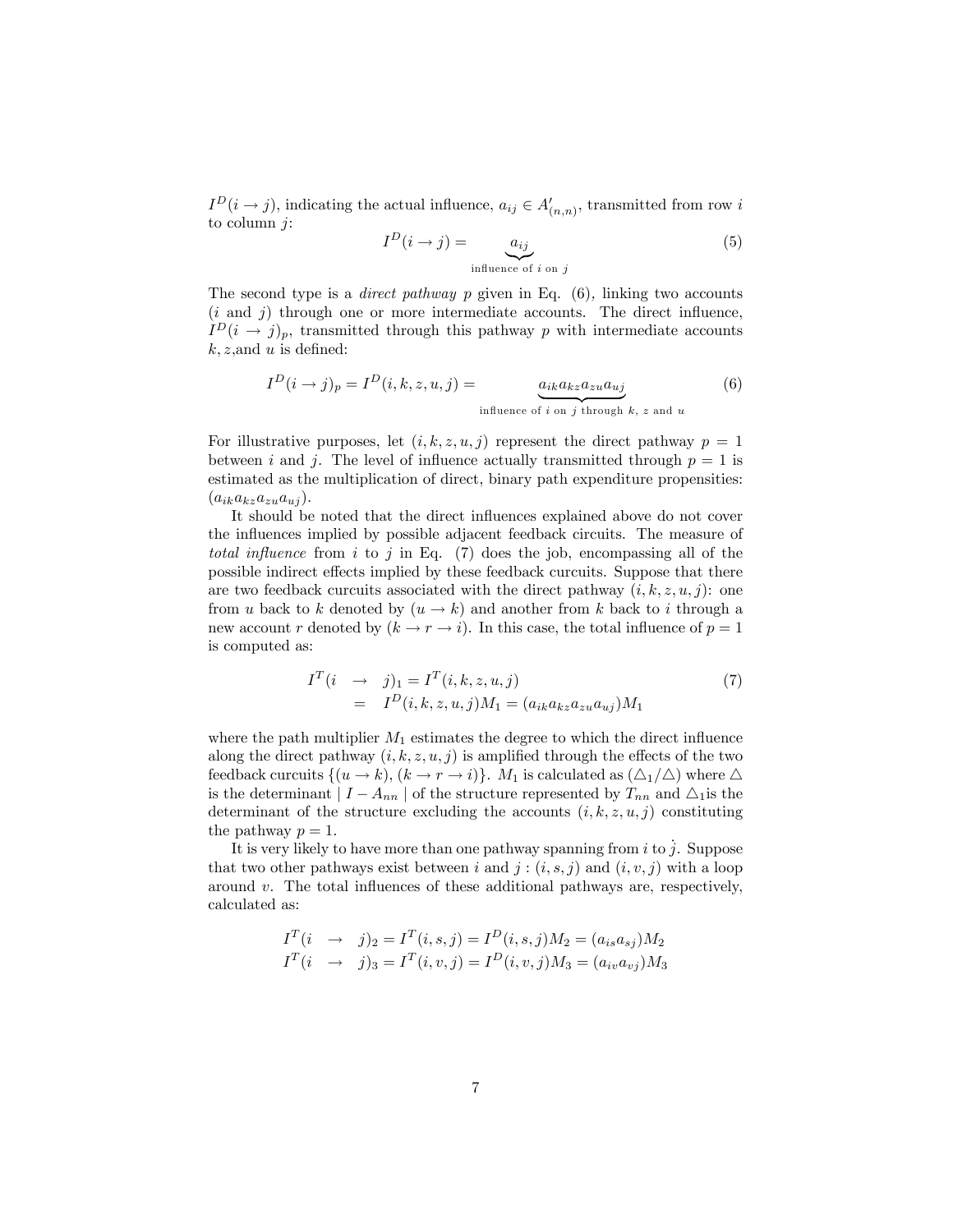Finally, global influence from  $i$  to  $j$  is defined as:

$$
I^{G}(i \rightarrow j) = m_{ij} = \sum_{p=1}^{3} I_{p}^{T}(i \rightarrow j) = \sum_{p=1}^{3} I_{p}^{D}(i \rightarrow j)M_{p}
$$
(8)  
=  $I^{T}(i \rightarrow j)_{1} + I^{T}(i \rightarrow j)_{2} + I^{T}(i \rightarrow j)_{3}$   
=  $I^{D}(i \rightarrow j)_{1}M_{1} + I^{D}(i \rightarrow j)_{2}M_{2} + I^{D}(i \rightarrow j)_{3}M_{3}$   
=  $I^{D}(i, k, z, u, j)M_{1} + I^{D}(i, s, j)M_{2} + I^{D}(i, v, j)M_{3}$   
=  $(a_{ik}a_{k}a_{k}a_{ku}a_{uj})M_{1} + (a_{is}a_{sj})M_{2} + (a_{iv}a_{vj})M_{3}$ 

For notational convenience, in the SPA we use  $m_{ij} \in M'$  where M' is the transpose of M:

#### 2.3 Data

Emini (2007) has compiled the only available SAM for Rwanda, using the 2006 data. This SAM with 197 accounts has been revised by reducing its dimension to 24 accounts: 2 factors of production, 4 household groups plus 1 household transfer account, the firms account, 5 production activities, 5 commodities plus 1 trade margin account, 2 exportable commodities, the savings account, the government account and the rest of the world account (Table 1). For the purpose of our analysis, the household account has been adjusted to create 4 household groups based on the number of children (15 years old or younger). Household group 1 includes those households with no children; group 2, with 1-3 children; group 3, with 4-5 children; and group 4, with more than 5 children. Considering the observation that the current average fertility rate in Rwanda is about 5 children, the grouping concerned allows us to compare the human capital formation behaviour of households in Groups 1 and 2 with those in Groups 4 and 5. Such a grouping also allows us to characterize the behavior of a specific household group with respect to its human capital formation in particular and the role of households in the transmission of economic ináuence in the Rwandan economy in general. The production account has been aggregated into 5 activities, including agriculture, manufacturing, services, education and health.

The revision of Emini's original SAM has required a substantial amount of data compilation using the 2005-2006 household living conditions survey (EICV2) (MINECOFIN, 2007). In the construction of 4 household groups, using all the variables listed in Table 8 of Emini (2007), we have organized the EICV2 data to construct household-group specific incomes and expenditures across the 24 accounts of the SAM. Expectedly, the row and column sums in the revised SAM were not consistent (i.e., row sums were not equal to column sums) due to the fact that the EICV2 survey data were obtained from a sample of 6900 households only. In order to construct a consistent SAM, the household-group specific percentages calculated from the EICV2 data were repeatedly applied to the aggregate figures given in Emini's original SAM.

An important issue to note is that the survey does not provide child-specific health and education data but rather provides the desired data at the household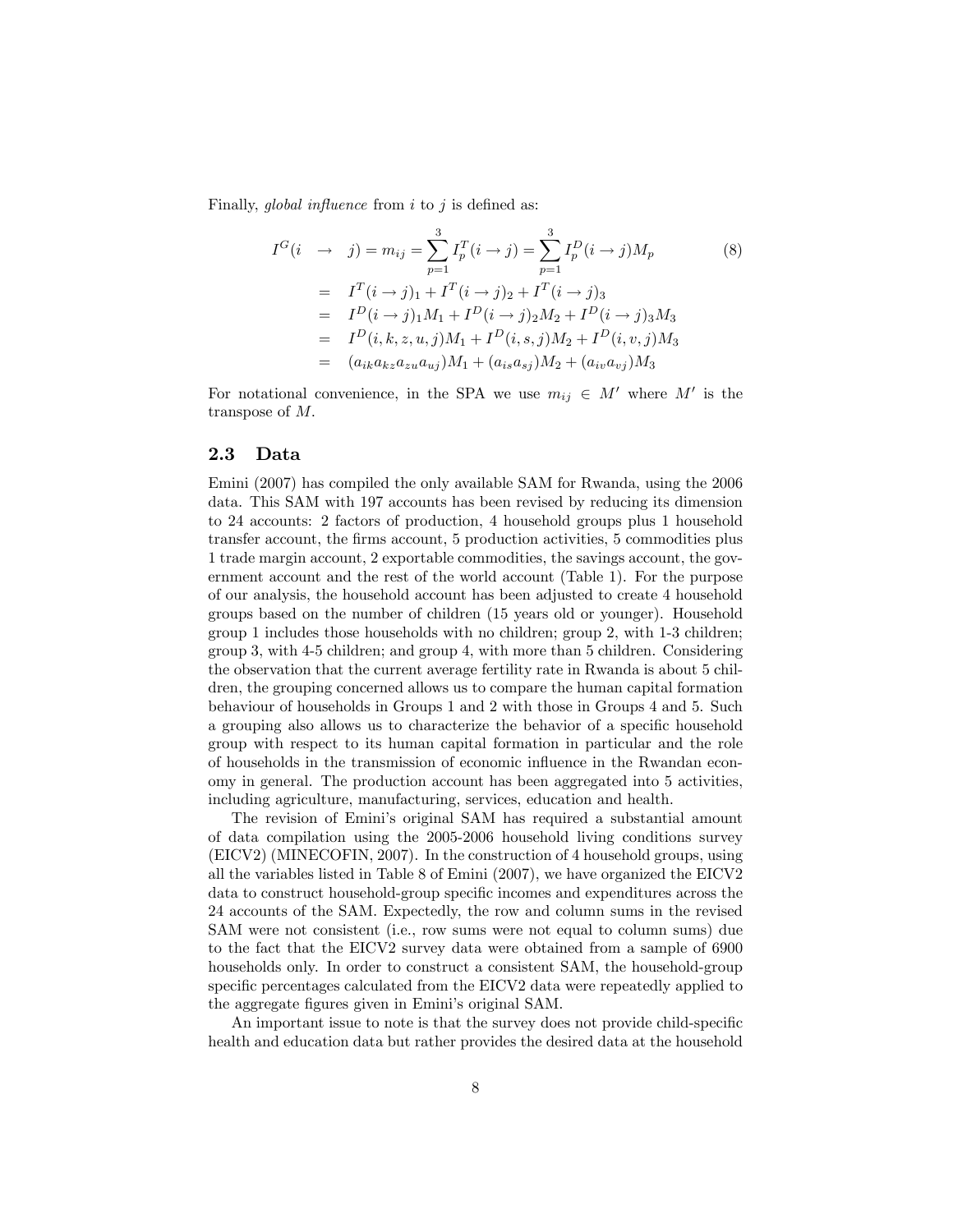level. This means that, given a household group, the health and education expenses in the SAM should be read as that household group's gross health and education expenses, not necessaily as the expenses on the children falling under that household group.

## 3 Key findings

This section presents the key findings from the multiplier and path analyses, with a special focus on the role that different household groups play in the human capital formation, sectoral growth and income distribution in Rwanda.

#### 3.1 Multiplier analysis

M is constructed by using six blocks of endogenous accounts: factors  $(F)$ , households  $(H)$ , firms  $(Fr)$ , production  $(P)$ , commodity  $(C)$  and exports  $(X)$ . Each block  $(i = j = F, H, Fr, P, C, X)$  has several sub-accounts: F has 2 sub-accounts  $(F_L, F_C)$ ; H has 5 sub-accounts  $(H_0, H_{13}, H_{45}, H_6, H_{tr})$ ; Fr, 1 account; P, 5 subaccounts  $(P_a, P_m, P_s, P_e, P_h)$ ; C, 6 sub-accounts  $(C_a, C_m, C_s, C_e, C_h, T_m)$ ; and X, 2 sub-accounts  $(X_a, X_m)$ . A sub-matrix  $M_{s_i,s_j}^{ij}$  in M represents the interaction between block  $i$  and  $j$ .

| $\overline{M}$ | $M_{2,2}^{FF}$<br>$M_{5,2}^{\widetilde{H} \widetilde{F}}$<br>$M_{1,2}^{F\tau F}\ M_{5,2}^{PF} \ M_{6,2}^{CF} \ M_{6,2}^{CF} \ M_{2,2}^{XF}$ | $\begin{array}{c}M_{2,5}^{FH}\\M_{5,5}^{HH}\end{array}$<br>$M_{1,5}^{F\tau H}\ M_{5,5}^{PH}\ M_{6,5}^{CH}$ | $M^{FFT}_{2,1} \\ M^{HFr}_{5,1} \\$<br>$M_{1,1}^{F_{T}F_{T}}$<br>$M_{5,1}^{PFr}$<br>$\substack{M_{6,1}^{CFr}\ M_{2,1}^{XFr}}$ | $M^{FP}_{2,5} \\ M^{HP}_{5,5}$<br>$M_{1,5}^{F_{r}P}\ M_{5,5}^{P_{p}}\ M_{6,5}^{CP}\ M_{2,5}^{XP}$ | $\begin{array}{c} M_{2,6}^{FC}\\ M_{5,6}^{HC} \end{array}$<br>$M_{1,6}^{F_{rC}}\ M_{5,6}^{P_{C}}\ M_{6,6}^{CC}\ M_{2,6}^{XC}$ | $M_{2,2}^{FX}$<br>$M_{5,2}^{HX}$<br>$M_{1,2}^{\vec{F_T}X}\ M_{5,2}^{\vec{P_X}}\ M_{6,2}^{\vec{C_X}}\ M_{2,2}^{\vec{X}X}$ |  |
|----------------|---------------------------------------------------------------------------------------------------------------------------------------------|------------------------------------------------------------------------------------------------------------|-------------------------------------------------------------------------------------------------------------------------------|---------------------------------------------------------------------------------------------------|-------------------------------------------------------------------------------------------------------------------------------|--------------------------------------------------------------------------------------------------------------------------|--|
|                |                                                                                                                                             | $M_{2,5}^{\tilde XH}$                                                                                      |                                                                                                                               |                                                                                                   |                                                                                                                               |                                                                                                                          |  |

Income Transfers across Households –  $M_{5,5}^{HH}$  in Table 2 maps the multipliers within the household block. A diagonal element of  $M_{5,5}^{HH}$  measures the relative degree of internal integration of the corresponding household group. For example, the diagonal element associated with the  $H_{13}$ , which is equal to 2.2.  $= m_{H_{13},H_{13}} = \max\{m_{H_0,H_0}, m_{H_{13},H_{13}}, m_{H_{45},H_{45}}, m_{H_6,H_6}\}\$ , implies that the  $H_{13}$  is internally the most integrated household group. Unit increase in the income of the  $H_{13}$  is expected to generate 1.2 units of additional income for itself after accounting for all the direct and indirect influences within the household block. The  $H_0$  occupies the second place, with the diagonal entry  $m_{H_0,H_0} = 1.7$  and 0.7 unit of additional income for itself. The  $H_{13}$  occupies the first place with respect to its integration with other household groups, too. This is implied by its relatively high transfer multiplier 3.7 (which is the sum of the multipliers in the 2nd column of  $M_{5,5}^{HH}$ ), followed by the  $H_{45}$  with 3.6 and by the  $H_0$  with 3.5. These findings demonstrate that economically the  $H_{13}$  is the most active household group because it generates the maximum income gain not only for itself but also for the entire household block. The (column-sum, rowsum)-coordinates of  $M_{5,5}^{HH}$  further show that the income the  $H_{13}$  has received from other 3 household groups is much higher than its transfers to them, which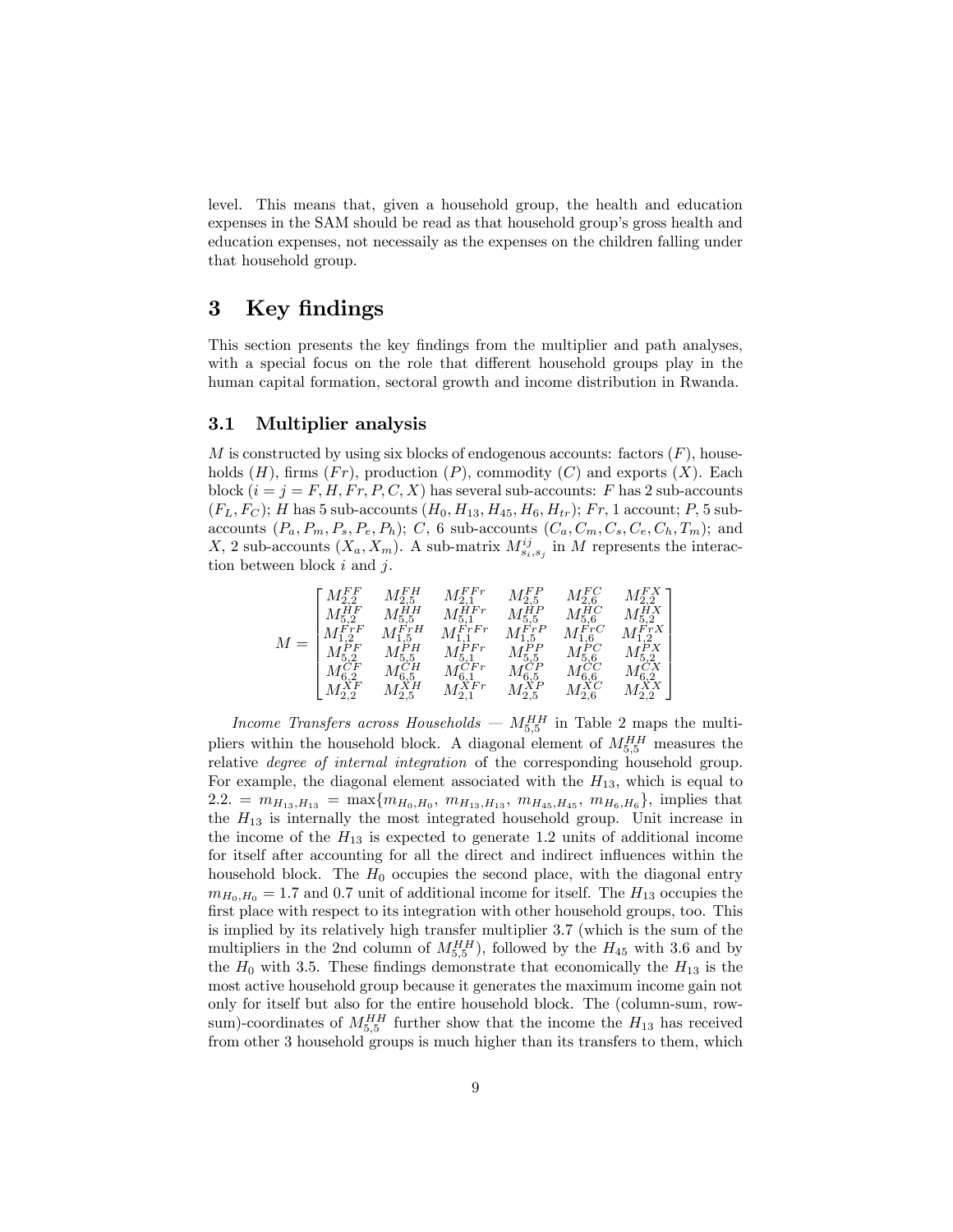is implied by the coordinate (3.7, 7). The  $H_0$  follows the  $H_{13}$  with a coordinate of  $(3.5, 5)$ .

Production Effects of Intermediate Consumption  $-M_{5,5}^{PP}$  maps the inputoutput multipliers. Three important observations are noted. First, the demand for agricultural, service and manufacturing production accounts for 89% of the total intersectoral demand within the production block.<sup>7</sup> The demand for education and health explains the remaining 11%. Second, in the order of importance, of one unit injection into the production block, agriculture benefits  $37\%$  (i.e.  $8.5/22.7$ ), followed by services with  $31\%$  (i.e.,  $7.1/22.7$ ) and manufacturing with  $21\%$  (i.e.,  $4.8/22.7$ ). Education and health benefit 6\% and 5\%, respectively. Third, agriculture is internally the most integrated sector (implied by its diagonal multiplier of 2.5), followed by services (2.2) and manufacturing (1.8). Education and health productions show weak internal integration.

Production Effects of Family Size  $-M_{5,5}^{PH}$  shows the multipliers associated with the influence of an exogenous increase in household income on production. The  $H_{13}$  has the maximum economic influence on production, implied by the multipliers in the  $2^{nd}$  column of  $M_{5,5}^{PH}$ . One unit increase in the income of the  $H_{13}$  is estimated to generate, through a network of influences in the economy, 1.61 unit increase in the agricultural, 1.15 unit in the services, and 0.78 unit in the manufacturing output. In other words,  $97\%$  of the total influence generated by one unit increase in the income of the  $H_{13}$  goes to agricultural, service and manufacturing production (i.e.,  $(3.54/3.66) = 0.97$ ). The remaining 3% goes to education and health production. The second largest production effect comes from the  $H_{45}$ , implied by the multipliers in the  $3^{rd}$  column of  $M_{5,5}^{PH}$ .

Human Capital Effects of Family Size  $-M_{6,5}^{CH}$  shows the multipliers associated with the commodity demand effect of an exogenous increase in household income. The multipliers in the  $2^{nd}$  column suggest that unit exogenous increase in the  $H_{13}$ 's income would yield the largest rise in the commodity demand. The  $H_{45}$  causes the second largest rise, followed by the  $H_0$ . With respect to the type of commodity demand, we observe that household income increase leads to the largest rise in the agricultural commodity demand, followed by the manufacturing, the services, the education and the health commodity demands. In terms of the contribution to the aggregate demand, agriculture takes the  $1^{st}$  place with 38%. Of this, 26% originates from the  $H_{13}$ , 25% from the  $H_{45}$  and 24% from  $H_0$ . Likewise, manufacturing takes the second place with 34%, of which  $27\%$ originates from the  $H_{13}$ , 26% from the  $H_{45}$  and 24% from the  $H_0$ . What happens to the household demand for education and health? The demand for the two public goods explains only 3% of the economy-wide commodity demand. Of this, 29% comes from the  $H_{13}$  and about 24% from each one of the other

<sup>&</sup>lt;sup>7</sup>The sum of the multipliers in the 1<sup>st</sup> row of  $M_{5,5}^{PP}$ , which is equal to 8.5, is a measure of the extent of the demand for agricultural outputs by 5 production sectors. This demand also includes agricultural sector's demand for its own outputs. Likewise, the sums of the multipliers in the  $2^{nd}$  (4.8) and and the  $3^{rd}$  (7.1) rows, respectively, approximate the demand for manufacturing and service outputs. Then, the ratio,  $(8.5 + 4.8 + 7.1)/22.7 = 0.89$ , would measure the extent of the total demand multiplier for the outputs of the three sectors where 22.7 is the sum of all the individual multipliers in  $M_{5,5}^{PP}$ .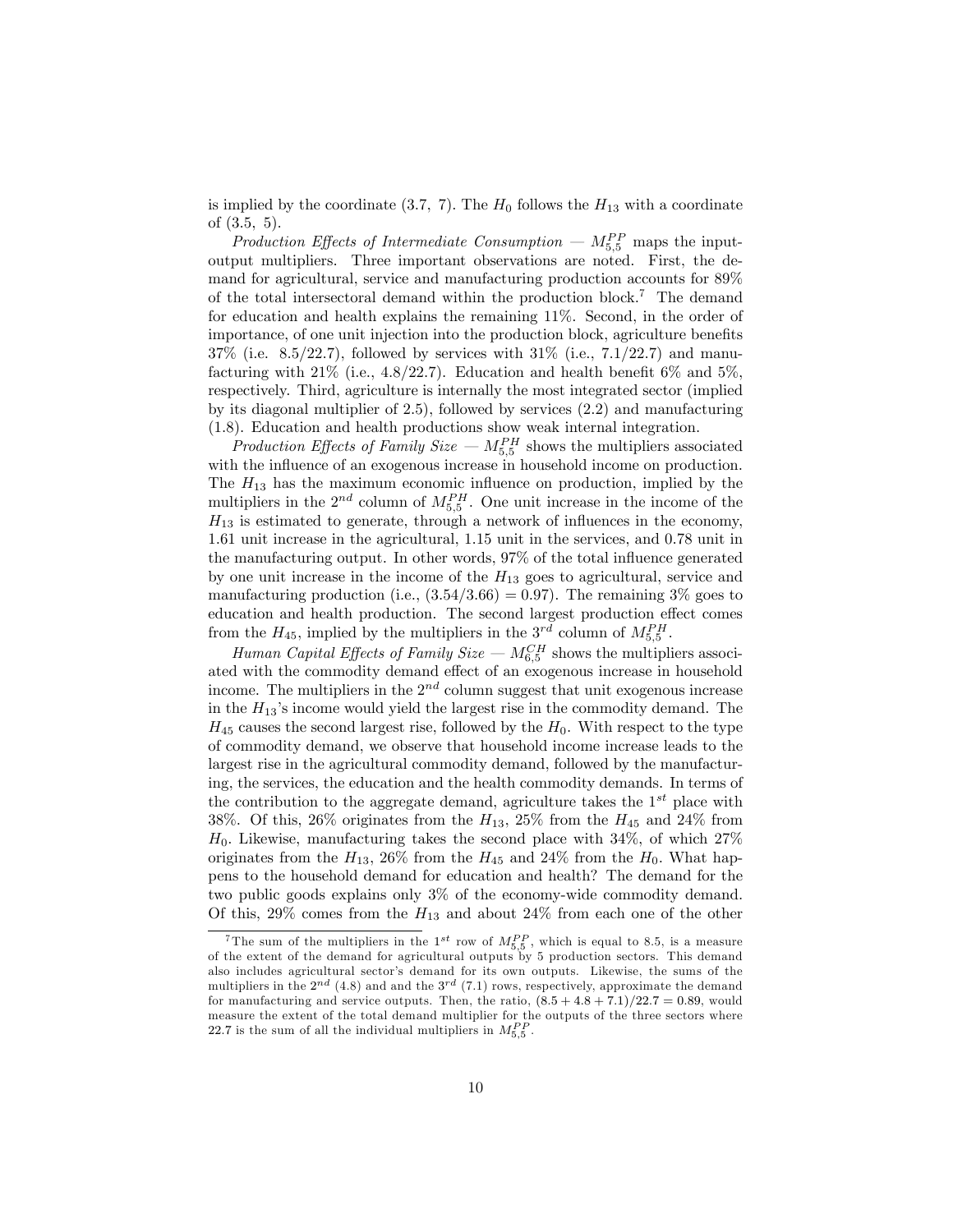three groups. Clearly observed is that the  $H_{13}$  plays the leading role in generating demand for public goods, followed by the  $H_{45}$  and the  $H_0$ . All in all, the above findings lend support to two related hypotheses: (i) there is a trade-off between family size and human capital investment, implying that households with 1-3 children invest relatively more in the human capital of their children; and (ii) given an income stimulus, households with the less-than-average number of children account for the largest share of spending for their children's human capital.

Income Distribution Effects of Production –  $M_{5,5}^{HP}$  shows the multipliers associated with the influence on households of an exogenous increase in the production demand. The multipliers in the  $2^{nd}$  row of  $M_{5,5}^{HP}$  demonstrate that, irrespective of production activities, the  $H_{13}$  benefits the most from unit increase in the demand, followed by the  $H_0$  and the  $H_{45}$ . It is important to note that unit increase in the education and health demand respectively yields 1.49 unit and 1.48 unit additional income for the  $H_{13}$ . This is higher than the effect of an equal increase in the service  $(1.46)$  and manufacturing  $(1.40)$  production demand. Similar patterns of influence are also observed for the  $H_0$  and the  $H_{45}$ ; with a bit less income gain relative to that of the  $H_{13}$ . All in all, we can safely claim that the  $H_0$  and the  $H_{13}$  are likely to benefit the most from an exogenous increase in the education and health demand. Interestingly, in the case of a rise in export demand, these two household groups again receive the largest income gain, implied by the multipliers in  $M_{5,2}^{HX}$ .

 $Emplogment$  and Income Distribution  $Effects$   $-$  Sector-specific ratios of capital and labor demand multipliers in  $M_{2,5}^{FP}$  indicate that, relatively speaking, capital would be employed at a higher rate in the agriculture, manufacturing and service sectors, while labor be employed at a higher rate in the education and health sectors. These multipliers further indicate that increasing demand for education and health creates the largest labor employment, while increasing demand for agricultural, service and manufacturing creates the largest capital employment. (The multipliers in  $M_{2,6}^{FC}$  imply similar employment patterns when the commodity demand rises.) Regarding the distribution of the factor income generated, household group-specific capital and labor income multiplier ratios computed from  $M_{5,2}^{HF}$  suggest that households with 0-3 children receive a larger share of their income from labor employment, whereas households with 4 or more children earn most of their income from capital employment.<sup>8</sup> To sum up, capital (labor) demand is triggered at a higher rate by the agricultural, manufacturing and service (education and health) sectors and is accomodated

 ${}^{8}$ The (K/L) multiplier ratios computed from  $M_{2,5}^{FP}$  are: 1.20 for agriculture, 1.25 for manufacturing, 1.09 for services and 0.95 for both education and health sectors. The ratios computed from  $M_{2,6}^{FC}$  results in the same figures. Household group-specific capital and labor income multiplier ratios computed from  $M_{5,2}^{HF}$  : 0.85 for the  $H_0$ , 0.99 for the  $H_{13}$ , 1.06 for the  $H_{45}$  and 1.05 for the  $H_6$ . These figures imply that households with 0-3 children obtain a larger share of their income from labor employment, whereas households with 4 or more children earn the largest part of their income from capital employment. To sum up, capital demand is triggered at a higher rate by the agricultural, manufacturing and service sectors and is accomodated at a higher rate by the  $H_{45}$  and the  $H_6$ , while labor demand is promoted at a higher rate by public sectors and is accomodated at a higher rate by the  $H_0$  and the  $H_{13}$ .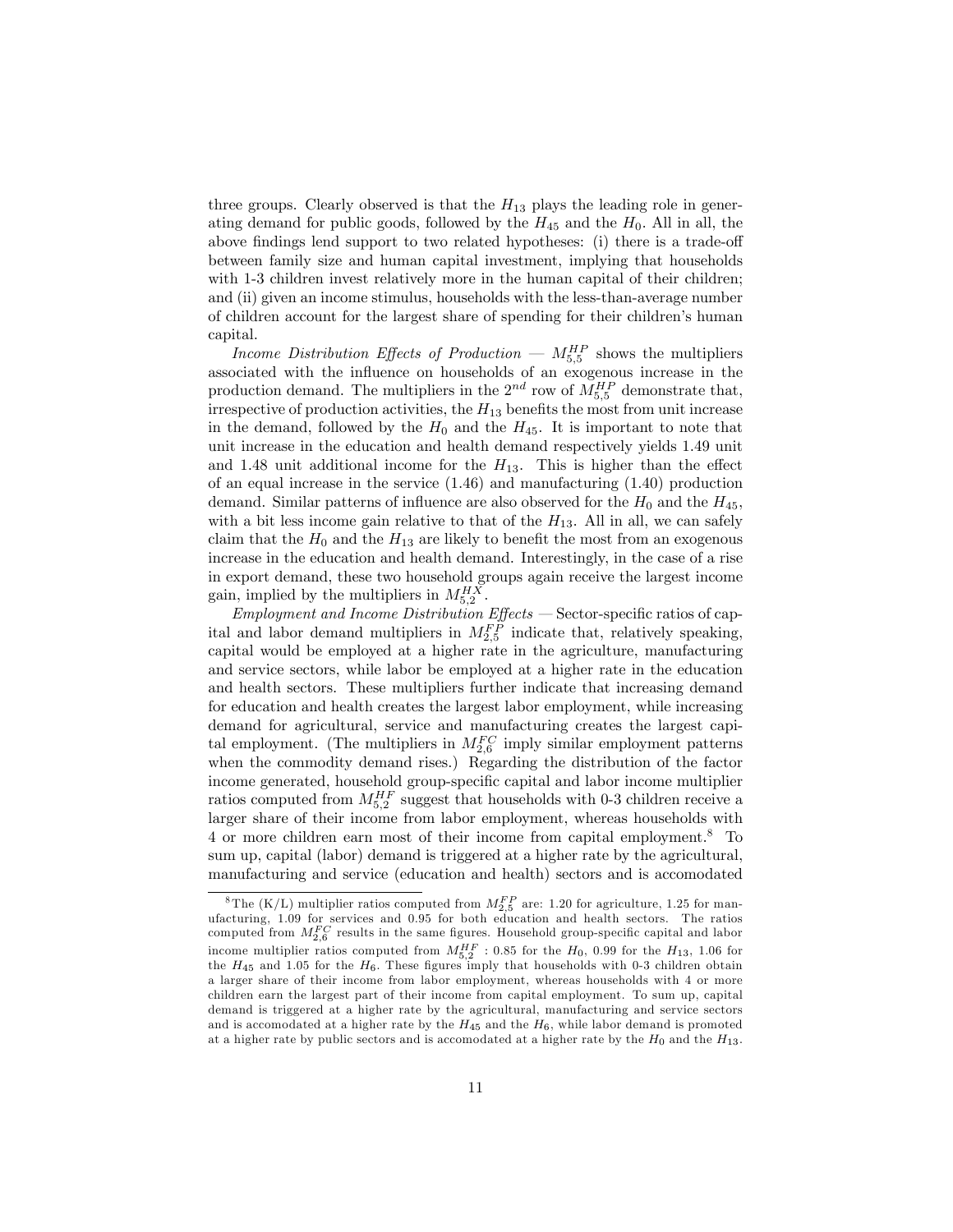at a higher rate by the  $H_{45}$  and the  $H_6$  (the  $H_0$  and the  $H_{13}$ ).

#### 3.2 Scenario analysis

Using the model in Eq. (3), we have computed net aggregate and net sectorspecific income effects under 19 scenarios given in **Table 3**. It should be noted that the aggregate injection made under all these scenarios remains bounded by 10% of the  $RoW's$  transfers to four household groups. That is, in absolute terms, the aggregate injection is equal to 1148 million Rwf. This would allow us to contrast the net effects of the  $RoW's$  direct transfers to households with the effects implied by alternative policy interventions.

Scenario [1], which represents the first best policy among the 19 scenarios, reveals that investing in education and health generates the largest national income gain. Assuming an exogenous investment in the education  $(C_e = 765)$ and health  $(C_h = 383)$  commodity sectors, this scenario leads to the maximum net aggregate income gain of 19,545 mil Rwf. A comparison of net income gains across Scenarios [1], [2] and [4] demonstrate that a relatively higher investment in education is welfare improving. Net aggregate income gain under Scenarios [2] and [4], which are respectively associated with the exogenous investment policies of  $\{C_e = C_h = 574\}$  and  $\{C_e = 383 \lt C_h = 765\}$ , is smaller than that implied by Scenario [1]. Regarding the sectoral income effects, we find that a relatively higher investment in education paves the way for: (i) the  $H_0$ , the  $H_{13}$  and  $P_a$  to absorb a significant portion of the income gains made and (ii) a higher level of labor and capital employment relative to the employment from an equivalent investment in health.

A comparison of Scenario [1] with [17] further demonstrates that investing in education and health is not only welfare improving but also yields a higher level of household income over the investment in the agricultural and manufacturing commodity sectors.

Under Scenario [2] and [3], an equal investment,  $C_e = C_h = 574$ , is made to the education and health sectors separately through the savings-investment and the government accounts. The investment made through the savings-investment account is found to be more efficient than the government investment. The differences between the two scenarios are reflected in terms of higher capital demand  $(F_C)$ , income received by the  $H_{45}$  and demand for health production  $(P_h)$ .

When the whole amount of  $1148$  mil Rwf is invested only in the health sector, as assumed under Scenario [5], net aggregate income gain becomes smaller than that under Scenarios  $[1]-[4]$ . This reveals that Scenario  $[5]$  is welfare reducing over Scenarios [1]-[4]. However, Scenario [5] is welfare improving over the investment in either the agricultural or the manufacturing commodity sectors assumed under Scenarios [6]-[19]. This evidence lends a strong support for policies prioritizing higher investment in health relative to investment in the agricultural and the manufacturing sectors. The comparison of Scenario [5] with [6] also suggests that: (i) investing in health (agriculture) leads to higher growth of labor (capital) income relative to the investment in agriculture (health) and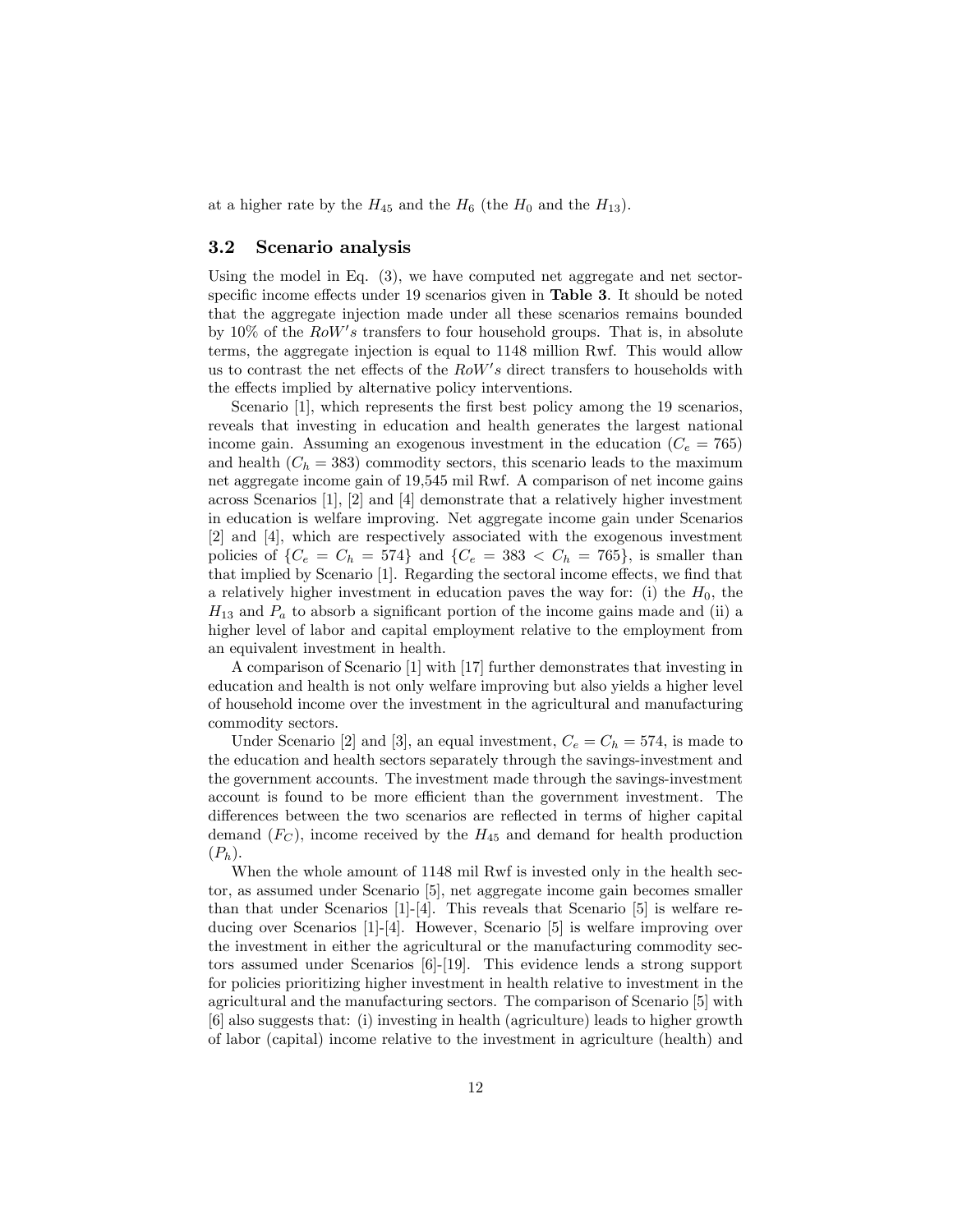(ii) investing in agriculture yields higher household income compared to the investment in health, and households with more than 3 children (i.e., the  $H_{45}$  and the  $H_6$ ) receive a larger proportion of this income. Consequently, agricultural (health) growth benefits large (small) families more.

Do small families spend proportionally more on the education and health of their children than large families? Scenarios [13] and [16] have been designed to answer this question. Under Scenario [13], only small families (i.e., the  $H_0$ and the  $H_{13}$ ) experience an exogenous increase in their income, whereas under Scenario [16], only large families (i.e., the  $H_{45}$  and the  $H_6$ ) experience the same increase. The estimations show that small families' demand for education and health commodities  $\{C_e = 0.108, C_h = 0.094\}$  under Scenario [13] is higher than the demand by large families  $\{C_e = 0.101, C_h = 0.090\}$  under Scenario [16]. This finding proves that households with a small number of children invest proportionally more on the education and health of their children than those with a large number of children.

#### 3.3 Structural pathways and backward-forward linkages

Four types of structural pathways are discussed using  $M'^{9}$ . Type I pathways characterize income transfers within the household block; Type II, the inputoutput multipliers within the production block; Type III, the multipliers of economic influence of households on commodities; Type IV, the multipliers of economic influence of production on factors; and Type V, the multipliers of economic influence of exports on household income.

Table 4 lists Type I pathways characterizing the effect of an exogenous income transfer from one household group to another. For example, the global influence of  $I^G(H_0 \rightarrow H_{13}) = m_{H_0,H_{13}} = 1.118$  under Column 3 in Type I-1 represents the multiplier effect on the  $H_{13}$  of an injection into the  $H_0$ . That is, an injection of 100 Rwf into the  $H_0$  is expected to generate an additional income of 111.8 Rwf for the  $H_{13}$ . Under Type I-1, five significant pathways account for 68 % of the global influence.<sup>10</sup> The most influential pathway from  $H_0$  to  $H_{13}$ ,  ${H_0 \to C_a \to P_a \to F_C \to H_{13}}$ , accounts for 27.1 % of 111.8 Rwf. The other pathways within the household block reveal that the global influence from  $H_0$  to  $H_{13}$  is exercised indirectly through intermediate accounts:  $\{H_0 \to C_a \to P_a \to$  $F_L \rightarrow H_{13}$  accounts for 19.8 % of the global influence;  $\{H_0 \rightarrow C_s \rightarrow P_s \rightarrow$  $F_L \rightarrow H_{13}$ , 7.3 % and so on. Likewise, under Column 3 in Type I-2, the global influence of  $I^G(H_0 \to H_{45}) = m_{H_0,H_{45}} = 0.482$  represents the multiplier effect on the  $H_{45}$  of an injection into the  $H_0$ . Again, five significant pathways from  $H_0$  to  $H_{45}$  explain 65 % of the global influence:  $\{H_0 \to C_a \to P_a \to F_C \to H_{45}\}\$ accounts for 28.6 % of the global influence;  $\{H_0 \to C_a \to P_a \to F_L \to H_{45}\},\$ 16.7 %;  $\{H_0 \to C_s \to P_s \to F_C \to H_{45}\},$  7.2 % and so on. Type I further shows

<sup>&</sup>lt;sup>9</sup>Note that for notational convenience in this section we use  $M'$  (i.e., the transpose of M) and thus define  $m_{ij}$  as the multiplier effect from account i to account j.

 $10$ A pathway is assumed to be significant if it transmits at least 5 % of the global influence given in Column 8. Therefore, those pathways with less-than-Öve percent ináuence are not reported in tables.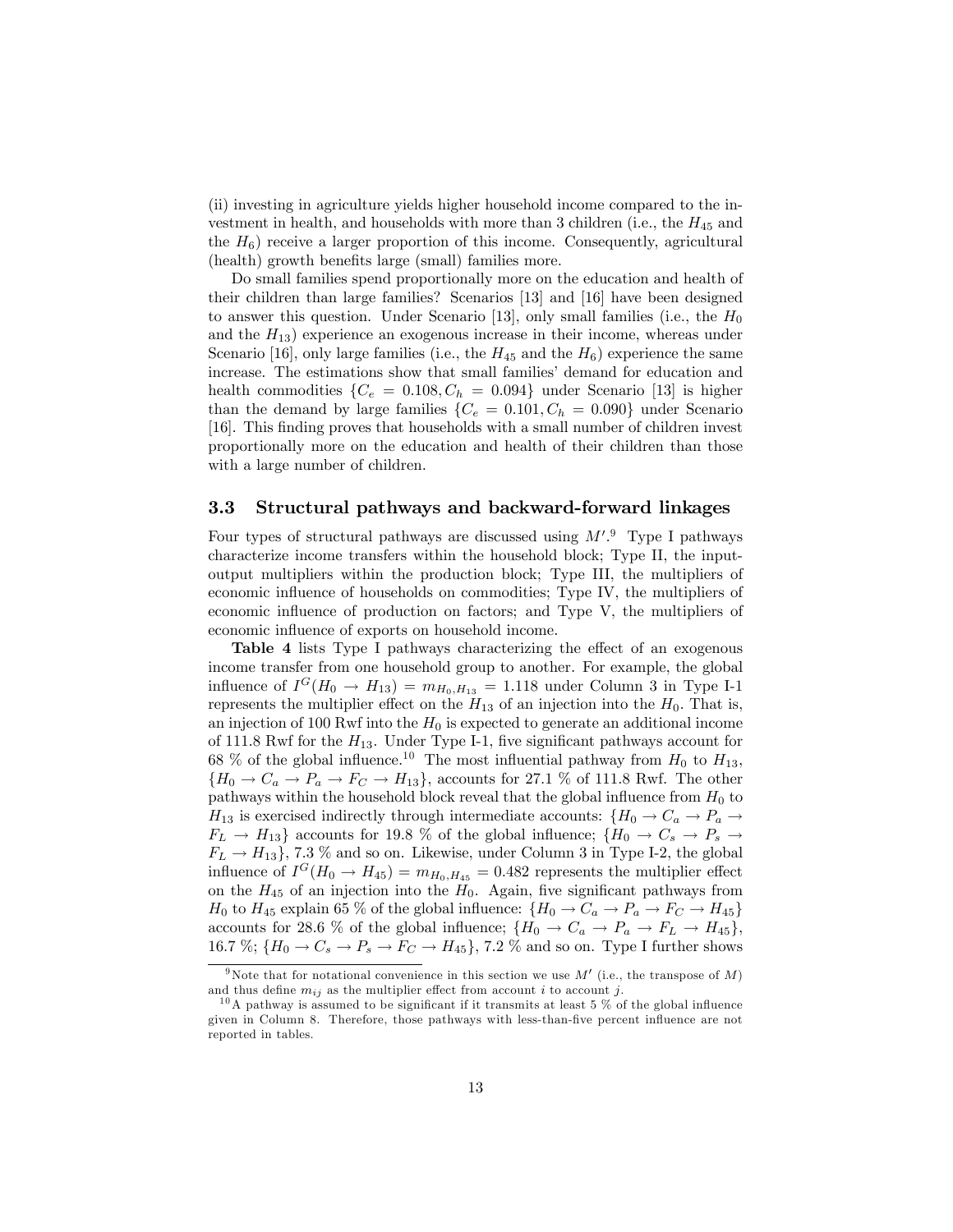that indirect income transfers between any two household groups always take place through commodity, production and factors of production. In particular, agriculture plays the key role in facilitating significant income transfers between households. The main intermediate poles of income transfers include  $C_a$ ,  $P_a$ ,  $F_L$ and  $F_C$ , which clearly demonstrate the vitality of agriculture for promoting rural development in Rwanda.

Table 5 lists Type II pathways characterizing the interactions within the production block. Feeding a very large number of people in Rwanda, agriculture and its linkages with the education and health sectors warrant a thorough examination because of the expected positive contribution to production of improved skill and health. Under Type II-3, only six pathways from agriculture to education account for 84 % of the global influence of  $m_{P_a,P_e} = 0.078$ . The most important pathway,  $\{P_a \to F_C \to H_{13} \to C_e \to P_e\}$ , accounts for 25 % of the global influence. This demonstrates that households with 1-3 children sell their capital to the agricultural sector, and the factor income earned is spent on education, which in turn triggers the demand for the education services. The second important pathway,  $\{P_a \rightarrow F_L \rightarrow H_{13} \rightarrow C_e \rightarrow P_e\}$ , accounting for 18,5 % of the global influence confirms the key role of the  $H_{13}$  in promoting education activities through labor income earned. In conclusion, 44 % of the global influence is determined by  $H_{13}$  as the key intermediate pole.

Under Type II-4, again only six pathways from agricultural to health account for 86 % of the global influence of  $m_{P_a,P_h} = 0.023$ . Of these, the most influential pathways include  $\{P_a \to F_C \to H_{13} \to C_h \to P_h\}$  and  $\{P_a \to F_L \to H_{13} \to$  $C_h \rightarrow P_h$ } which respectively account for 27 % and 20 % of the global influence. Again, the  $H_{13}$  is the the most critical intermediate pole transmitting significant amount of economic influence from agriculture to health.

Type II-13 shows the significant pathways from education to agriculture, with a global influence of  $m_{P_e,P_a} = 1.49$ . Only five pathways explain 56 % of the global influence. The critical pathways,  $\{P_e \to F_L \to H_{13} \to C_a \to P_a\}$  and  $\{P_e \rightarrow F_L \rightarrow H_0 \rightarrow C_a \rightarrow P_a\}$ , respectively account for 19 % and 13 % of the global influence. It should be noted that here households without children  $H_0$ appears to be an important intermediate pole as well. Both  $H_0$  and  $H_{13}$  supply labor  $(F_L)$  and both spend the labor income earned on agricultural commodities, which then stimulate agricultural production. This chain of interactions demonstrate that increasing demand for education boosts labor employment especially among households with upto 3 children. Demand for capital appears to play a limited role in agricultural production as well as employment creation, with a 9  $\%$  global influence.

Type II-17 illustrates five significant pathways from health to agriculture, explaing 53 % of the global influence  $m_{P_h,P_a} = 1.47$ . Two of these pathways, including  $\{P_h \to F_L \to H_{13} \to C_a \to P_a\}$  and  $\{P_h \to F_L \to H_0 \to C_a \to P_a\},$ respectively account for 19 % and 13 % of the global influence.  $H_0$  and  $H_{13}$ play an identical role as in Type II-13. It should be noted that about half of the global influence is explained by the pathways with less than  $5\%$  explanatory power. This shows that long-chain indirect effects are as important as the shorter pathways.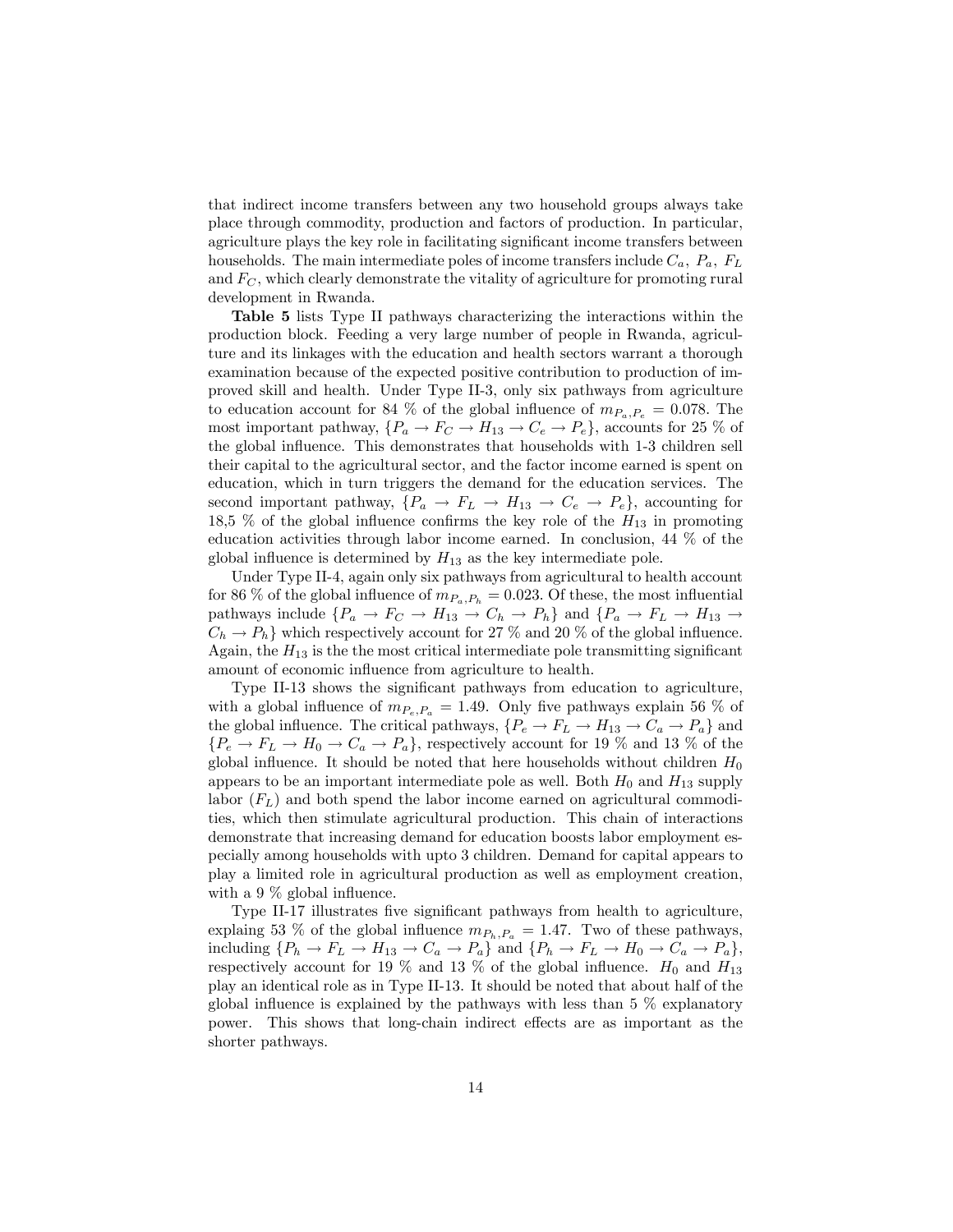Three important findings evolve from a comparison of Type II-13 with Type II-17. First of all, households up to 3 children play the key role in the transmission of economic influence. Secondly, investment in the education and health sectors boosts substantial employment of labor. Lastly, the promotion of education and health production is likely to give a momentum not only to agricultural but also to manufacturing and service sectors, which is implied by very large income multipliers of an injection into the health and education sectors.

The significant pathways listed under Type II-16 and II-20 help understand the nature of interaction between the two public services. Type II-16 declares four important pathways from education to health, explaining almost half of the global influence  $m_{P_e,P_h} = 0.022$ . The pathways,  $\{P_e \to F_L \to H_{13} \to C_h \to P_h\}$ and  $\{P_e \to F_L \to H_0 \to C_h \to P_h\}$ , respectively explain 22 % and 11 % of the global influence. With a 10 % explanatory power, the pathway  $\{P_e \rightarrow F_C \rightarrow$  $H_{13} \to C_h \to P_h$  occupies the third place in ranking.  $H_0$  and  $H_{13}$  play a role comparable the pathways discussed in the previous paragraph. Type II-20 also declare four critical pathways from health to education, explaining about half of the global influence  $m_{P_h,P_e} = 0.076$ . Again, households with up to three children play a dominant role in the transmission of the influence from health to education. Interestingly,  $m_{P_h,P_e} = 0.076 > m_{P_e,P_h} = 0.022$  reveals that the influence of health on education is about four times stronger than that of the education on health.

Table 6 lists Type III pathways characterizing the impact of an exogenous increase in household income on commodity demand. The focus is in particular on the impact on the demand for the education and health commodities, which concern the pathways under Type III-4, III-5, III-10, III-11, III-16, III-17, III-22, III-23, III-28 and III-29. With respect to the effect on education,  $H_{13}$  occupies the first place with a global influence of  $m_{H_{13},C_e} = 0.087$  under Type III-10. Sixty-four percent of this global influence is accounted for only by a single, direct path from  $H_{13}$  to  $C_e$ . Next comes  $H_0$  with  $m_{H_0,C_e} = 0.081$  under Type III-4, which accounts for 53  $\%$  of the global influence. It is also important to note that, under Type III-28,  $H_{13}$  acts as the key intermediate pole effectively transmitting income from  $H_{tr}$  to  $C_e$ , explaining 25 % of  $m_{H_{tr},C_e} = 0.083$ .  $H_0$ occupies the second place, accounting for 21 % of  $m_{H_{tr},C_e} = 0.083$ . Concerning the health effects under Type III-5, III-11, III-17, III-23 and III-29, household groups are ranked in the same order as above but the multipliers associated with them are much smaller than those in the case of education. A common observation among the education and health pathways discussed so far is that longer chain pathways with less than 5 % explanatory power also play a critical role in promoting the demand for human capital.

Table 7 shows Type IV pathways characterizing the impact on factor demand of an exogenous increase in production. A comparison of the production multipliers across labor and capital inputs given in  $(M_{2,5}^{FP})'$  (i.e., compare the figures in the1st with those in the 2nd column of  $(M_{2,5}^{F\hat{P}})'$  demonstrates that the agricultural, manufacturing and service sectors (the education and health sectors) promote higher capital (labor) employment than labor (capital) em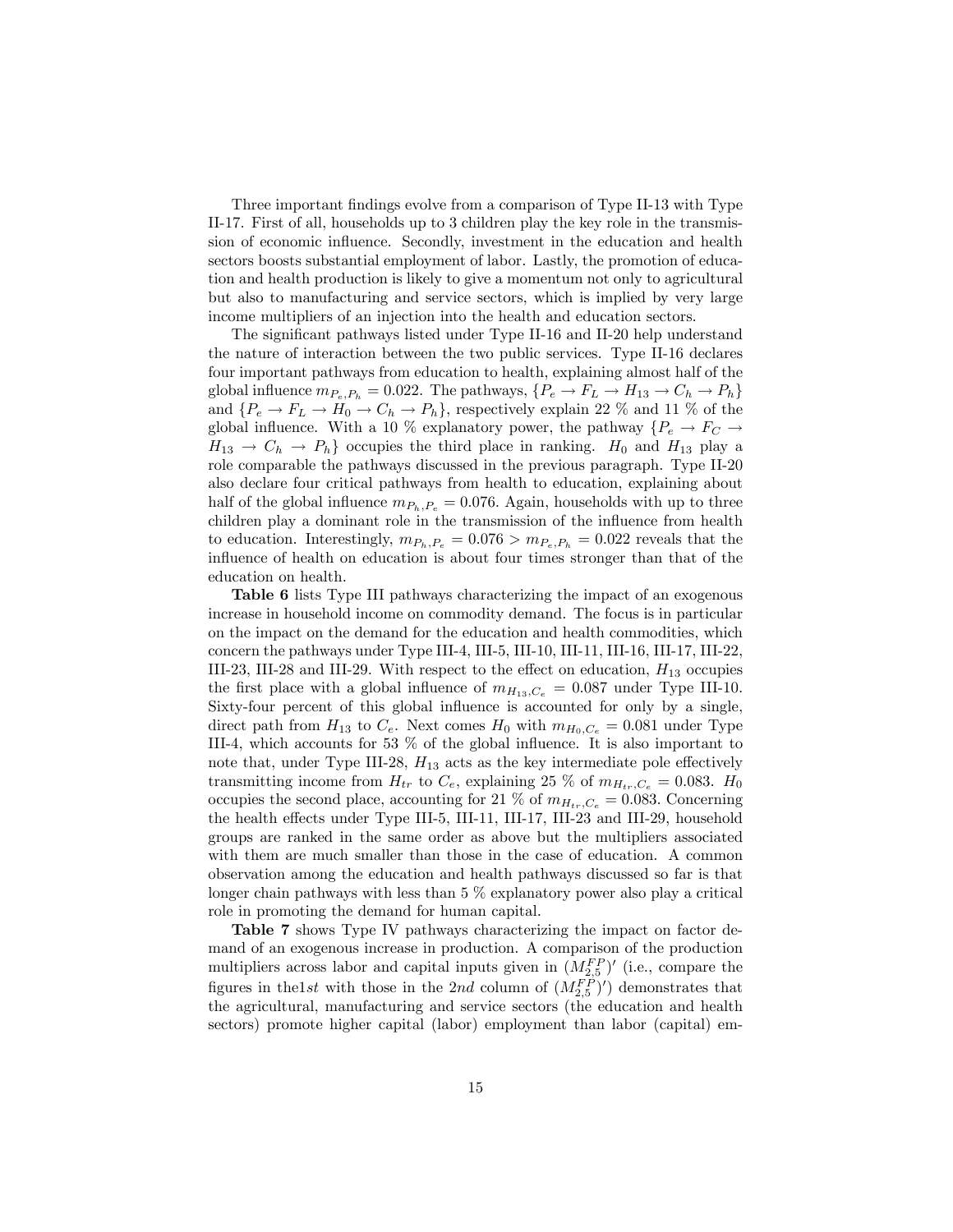ployment when the demand equally rises for these production activities. Direct, binary paths in Table 7 explain a very large share of the global influence, including  $\{P_a \to F_C \text{ explains } 85 \text{ % of the global influence; } P_s \to F_C, 65 \text{ %; } P_m \to F_C,$ 44 %;  $P_e \rightarrow F_L$ , 63 % and  $P_h \rightarrow F_L$ , 63 %}. The corresponding path multipliers given in Column (6) further imply that these one-edge paths are substantially influenced by loops around the path origin. To sum up, increasing demand for human capital would create proportionally higher labor employment.

Table 8 shows Type V pathways characterizing the impact on household income of an exogenous increase in the export demand. The exports of Rwanda include agricultural and manufacturing goods only. Regarding the impact of agricultural exports,  $H_{13}$  obtains the largest income gain with an income multiplier of 1.542: one unit increase in agricultural exports generates 1.542 units of income for households with 1-3 children. Fifty-one percent of 1.542 is explained by capital demand from  $H_{13}$ , whereas 38 percent is explained by labor demand from  $H_{13}$ . With an income multiplier of 0.966,  $H_0$  follows  $H_{13}$ . Labor supply of  $H_0$  explains 47 % of the income multiplier, while capital supply explains 38 %. These findings confirm that, in absolute terms,  $H_{13}$  dominates over  $H_0$  in terms of labor as well as capital income multiplier effects created by unit rise in export demand. (The same result also holds for the manufacturing export sector.) In conclusion, increasing exports would benefit households with 1-3 children the most, followed by households with no children.

Backward (or diffusion) and forward (or absorption) linkage analysis helps us identify the "key" sectors of the Rwandan economy. A sector is called "key" if it leads to an over-average impact on the whole economy either through an exogenous change in its own demand structure or through a change in its demand structure induced by the rest of the economy. To identify the key sectors, the Multiplier Product Matrix (MPM) and the backward and forward linkage indices are calculated as follows:

$$
MPM = [mpm_{ij}]_{i,j=1,...,n} = \frac{|m_i \cdot m_{.j}|}{m}
$$
\n
$$
b_j = \frac{m_{.j}}{(m/n)}, j = 1, 2, ..., n \quad \text{"backward linkages"}
$$
\n
$$
f_i = \frac{m_i}{(m/n)}, i = 1, 2, ..., n \quad \text{"forward linkages"}
$$
\n
$$
n=21 \, n=21
$$
\n
$$
n=21 \, n=21
$$
\n
$$
m_i = \sum_{i=1}^{n=21} \sum_{j=1}^{n} m_{ij} = \text{sum of all the multipliers in } M
$$
\n
$$
m_{.j} = \text{sum of the multipliers in column } j \text{ of } M
$$
\n
$$
m_{.j} = \text{sum of the multipliers in column } j \text{ of } M
$$
\n
$$
m_{i.} \, m_{.j} \mid = \text{absolute value of the product } m_{i.} \text{ and } m_{.j}
$$

**Table 9** shows that, with  $f_{C_a} = 219$  %, the agricultural commodity sector has the highest forward linkage. This means that a unit change in the demand of the rest of the economy affects agriculture the most, with a 119  $\%$  higher than the economy-wide average multiplier. Other sectors significantly affected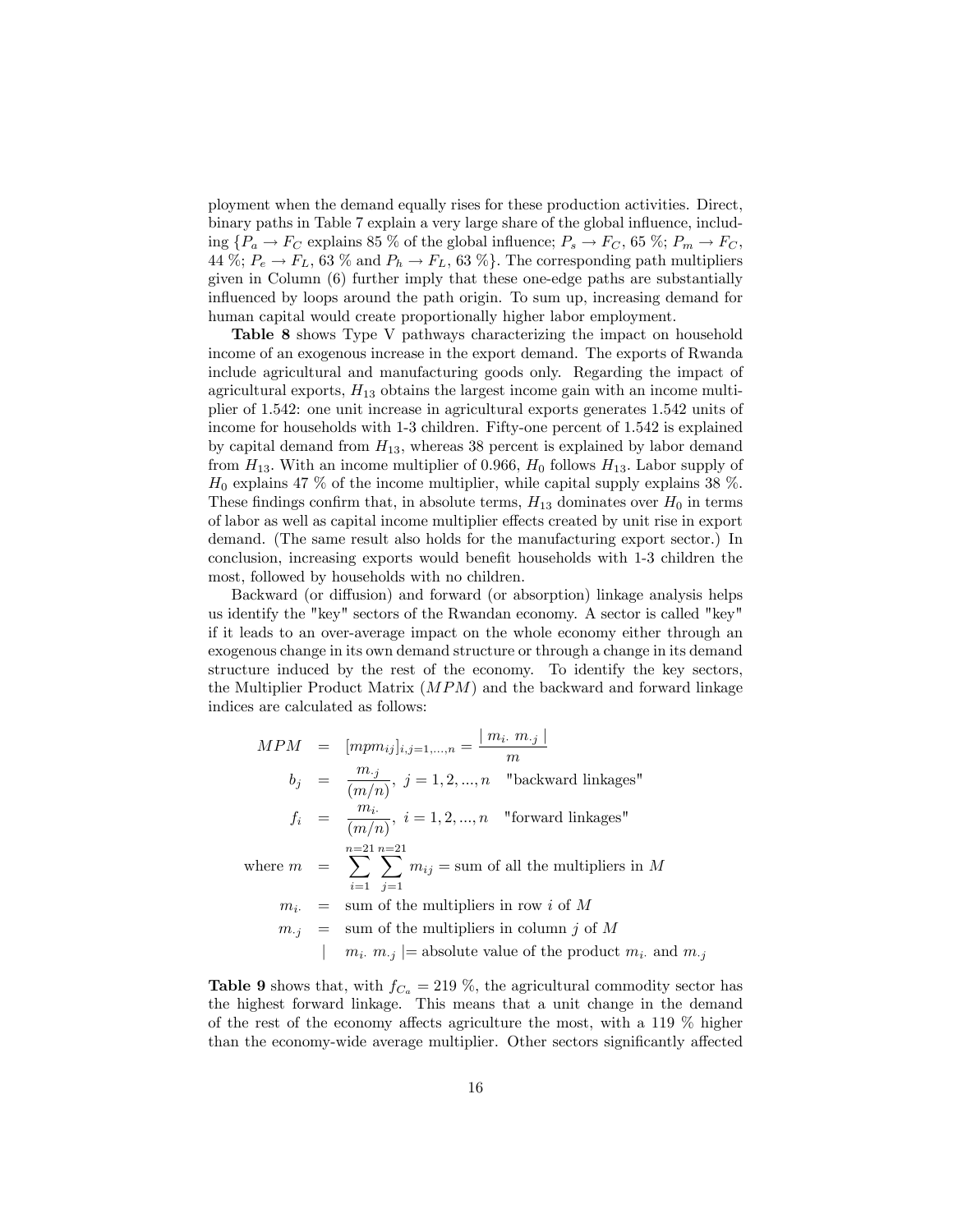by changes in the rest of the economic system include capital and agricultural output with a 117 % higher than the economy-wide average multiplier implied by  $f_{F_C}$ ,  $f_{P_a}$  = 217 %, the manufacturing commodity sector with a 104 % higher multiplier from  $f_{C_m} = 204$  %, labor with a 95 % higher multiplier from  $f_{F_L} = 195\%$  and the  $H_{13}$  with a 94 % higher multiplier from  $f_{H_{13}} = 194\%$  and so on.

On the other hand, with  $b_{T_m} = 117$  %, trade margin has the highest backward linkage. This means that a unit exogenous increase in trade margin would yield 17 % higher economic activity in the rest of the economy than that implied by the economy-wide average multiplier. With  $b_{C_e} = 115\%$ , the education commodity sector occupies the  $2^{nd}$  place; that is, a unit exogenous increase in the demand of education would yield a 15 % higher activity level than that implied by the average multiplier. The health commodity sector as well as the agricultural and manufacturing export sectors all together take the  $3^{rd}$  place; that is, a unit increase in the demand of these sectors would separately promote 14 % more economic activity than that implied by the average multiplier.

Three important findings are in order. First, implied by their significant backward linkages,  $C_e$  and  $C_h$  tend to transmit their growth to the rest of the economy more effectively than others. Second,  $H_{13}$  is able to internalize more effectively the growth that other sectors of the economy experience. Lastly,  $C_e$ ,  $C_h$ ,  $P_e$ ,  $P_h$ , and  $X_a$  and  $X_m$  seem to perform poorly in absorbing the growth effects taking place in the rest of the economy.

## 4 Discussion

MULTIPLIER ANALYSIS confirms that family size is an important factor in the formation of human capital. In the context of Rwanda, households with 1-3 children, which is less than the national average family size of 5, tend to invest in the education and health of their children significantly more than households with 4 or more children. This suggests that the 2006 SAM of Rwanda represents an economy in which family size is inversly related to human capital investment. Implementing family planning programs thus seems to be a viable option for the promotion of human capital-based economic development.

With respect to poverty reduction, the results further confirm that households with small family size perform a leading role in the economy-wide income generation and experience the largest income gain from an investment in human capital. Given an income stimulus for the education and health production, households with upto 3 children experience the highest income gain. Export growth also favors the same households in terms of income growth.

As to household income transfers, the results demonstrate that households with 1-3 children tend to receive more indirect transfers than the transfers it actually makes to others. Due to the absence of direct income transfers across households, all the transfers represented by the multipliers within the household block stand for the rate of indirect household transfers resulting from the economic interactions between households. Income distribution pattern show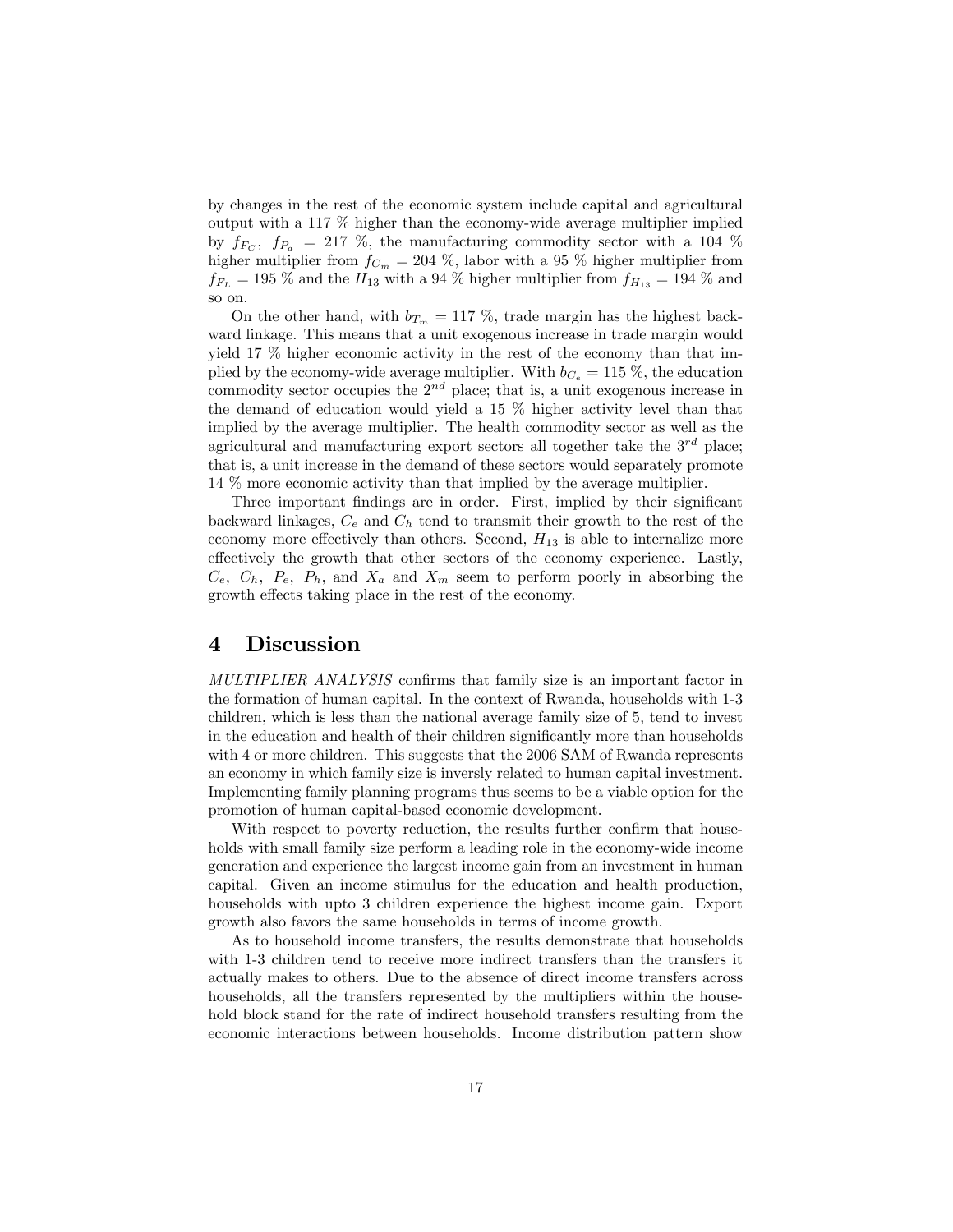that increasing demand for human capital rises labor demand accomodated at a higher rate by the labor supply of households with 1-3 children. On the other hand, higher employment of capital takes place in agriculture, manufacture and services, which benefits households with 4-5 children the most.

SCENARIO ANALYSIS reveals that, in terms of net aggregate income gain, human capital investment is the first-best policy in Rwanda relative to investment in agriculture, manufacturing and service sectors. Specifically, with a large employment multiplier effect, education and health investment benefits smallsize families the most. Within the SAM framework, such an investment can be channeled through either the S-I account or the government account. The scenarios carried out support the hypothesis that investment funds released from the S-I account do the job more efficiently than those from the government account. These findings suggest that in the context of Rwanda policies should give priority to human capital investment because small families contribute directly to increasing the human capital of children; higher fertility impedes human capital formation, for given resources. Dissemination of information to families about the negative consequences of high fertility for their children and providing the means for controlling fertility should be high priorities for public agencies.

In terms of net aggregate income gain, large families benefit more from agricultural growth, while small families benefit more from human capital growth. Furthermore, small families demand human capital commodities more than large families. Together, These findings confirm the assertion that households with a smaller number of children tend to invest marginally more on the education and health of their children than those with a larger number of children.

PATH ANALYSIS shows that households interact with each other only through elementary pathways from commodities, to production activities and to factors. There is no direct binary path among household groups. Regarding the intersectoral influence, the most important pathway,  $\{P_a \to F_C \to H_{13} \to C_e \to$  $P_e$ , clearly shows that the  $H_{13}$  finances its demand for education commodity through its capital income from the agricultural sector. The secondary source of  $H_{13}$ 's education expenditure is its labor income. Together, the capital and labor income of  $H_{13}$  accounts for about half of the global influence on education of a unite increase in agricultural production. Regarding the health commodity demand, we observe the same pattern in which  $H_{13}$  is the most critical intermediate pole. To sum up,  $H_{13}$  has more savings (or capital) than other households and invests more in the education and health of their children.

An improvement in human capital (i.e., education and health) is expected to have an important impact on agricultural production through the enhancement of allocative efficiency. The path analysis suggests that there is ample scope for increasing investment in human capital to promote agricultural production. One could easily see that if the government of Rwanda aims to promote agricultural sector, the investment in education and health should occupy the top of its policy agenda. Agaian, the  $H_{13}$  seems to be the key intermediate pole in transmitting the influence of such an investment to agriculture in particular and to the rest of the economy in general.

The linkage analysis shows that the agricultural commodity sector is the key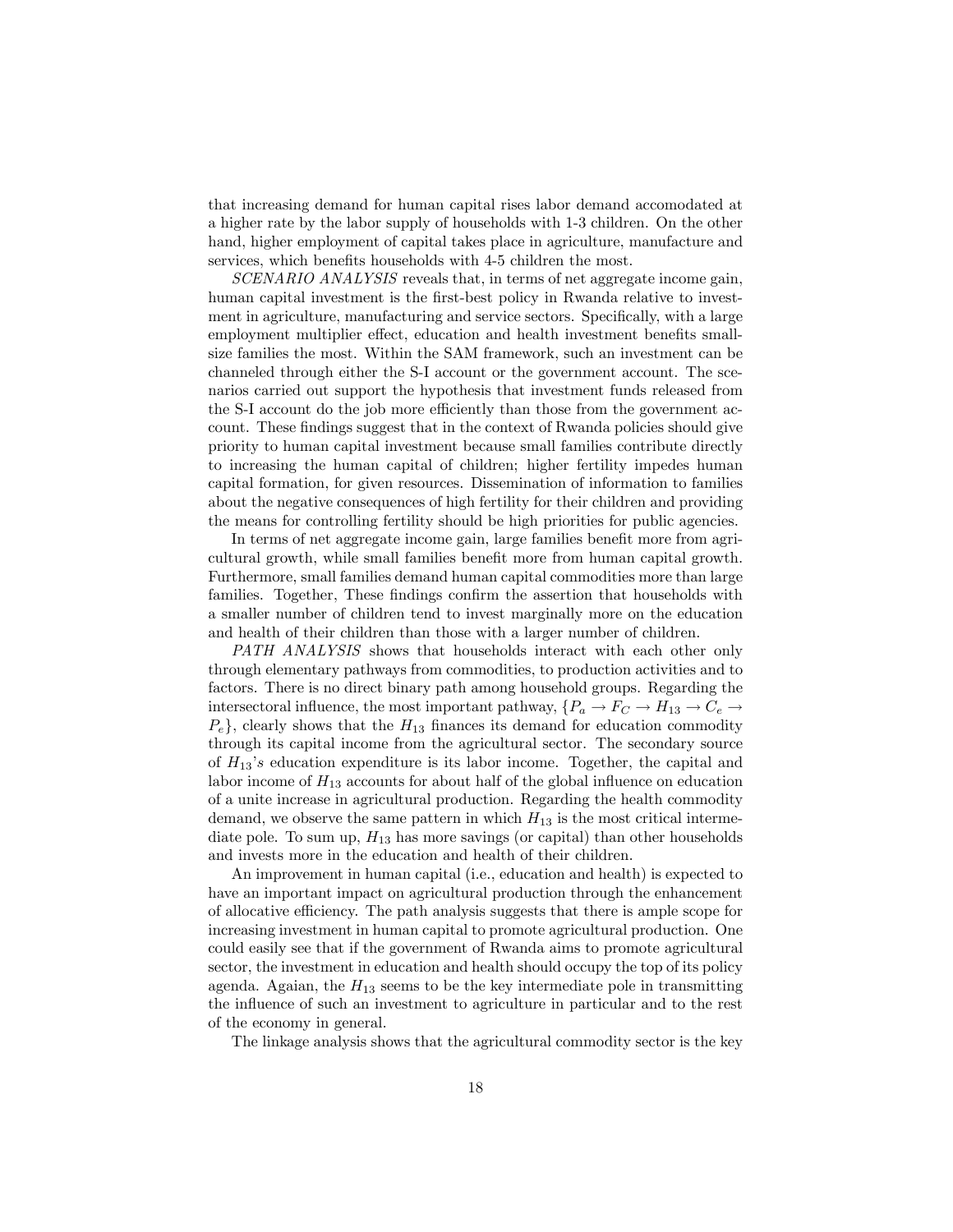sector in the Rwandan economy, followed by the education and health commodity sectors. Furthermore, the education and health sectors promote significant growth in other sectors of the economy and act as the engine of growth in the agriculture, manufacturing and service sectors. The household group with the highest allocative efficiency remains to be the  $H_{13}$  as it is the group which can effectively internalize economic growth.

## 5 Summary and Conclusions

The main purpose of this paper is to explore the role of different household groups in the formation of human capital, employment, sectoral growth and income distribution in Rwanda. The 2006 SAM used in the analysis represents a general equilibrium data system of the Rwandan economy. The multiplier and structural path analyses are applied to examine the transmission of economic influences across institutions. The paper first computes income multipliers to characterize the macroeconomic transmission of economic influences stimulated by an exogenous increase in demand. Then, applying the SPA, it identifies the critical, individual transmission pathways behind these computed income multipliers and explores macroeconomic effects of different groups of households on human capital formation, employment, sectoral growth and income distribution.

The following two findings are noted. First, the smaller the number of children in an average family, the higher the investment in human capital of the children in that family, demonstrating the presence of quantity-quality trade-off. In particular, the household group with 1-3 children tends to spend more for the improvement of education and health status of children than those household groups with more than 3 children. Second, an improvement in human capital leads to a significant increase in agricultural production and that households with 1-3 children act as an important intermediate pole transmitting the influence of human capital investment on agricultural production. In conclusion, promoting family planning programs in Rwanda thus seems to be a viable strategy for economic growth and poverty reduction, considering the current average family size of 5 children.

Some final remarks should be made on the limitation of the current study. First, the SAM data framework assumes that expenditure of an account represents the influece of that account on other accounts. In reality, the actual influence of one account on other accounts can be better approximated through a more detailed econometric causality estimation between the relevant accounts. Second, the multiplier analysis draws on average expenditure propensities obtained from the SAM, while marginal propensities are more reliable to depict non-linear structural relations. In other words, the implicit assumption of unitary expenditure elasticities may not reflect the actual behaviour of an institution and hence the SAM multiplier analysis may deviate from the realities on the ground. Third, disaggregation of the SAM accounts is arbitrary. For example, that agriculture is represented as a single account in the SAM implicitly assumes that all farm types produce an identical output mix using the same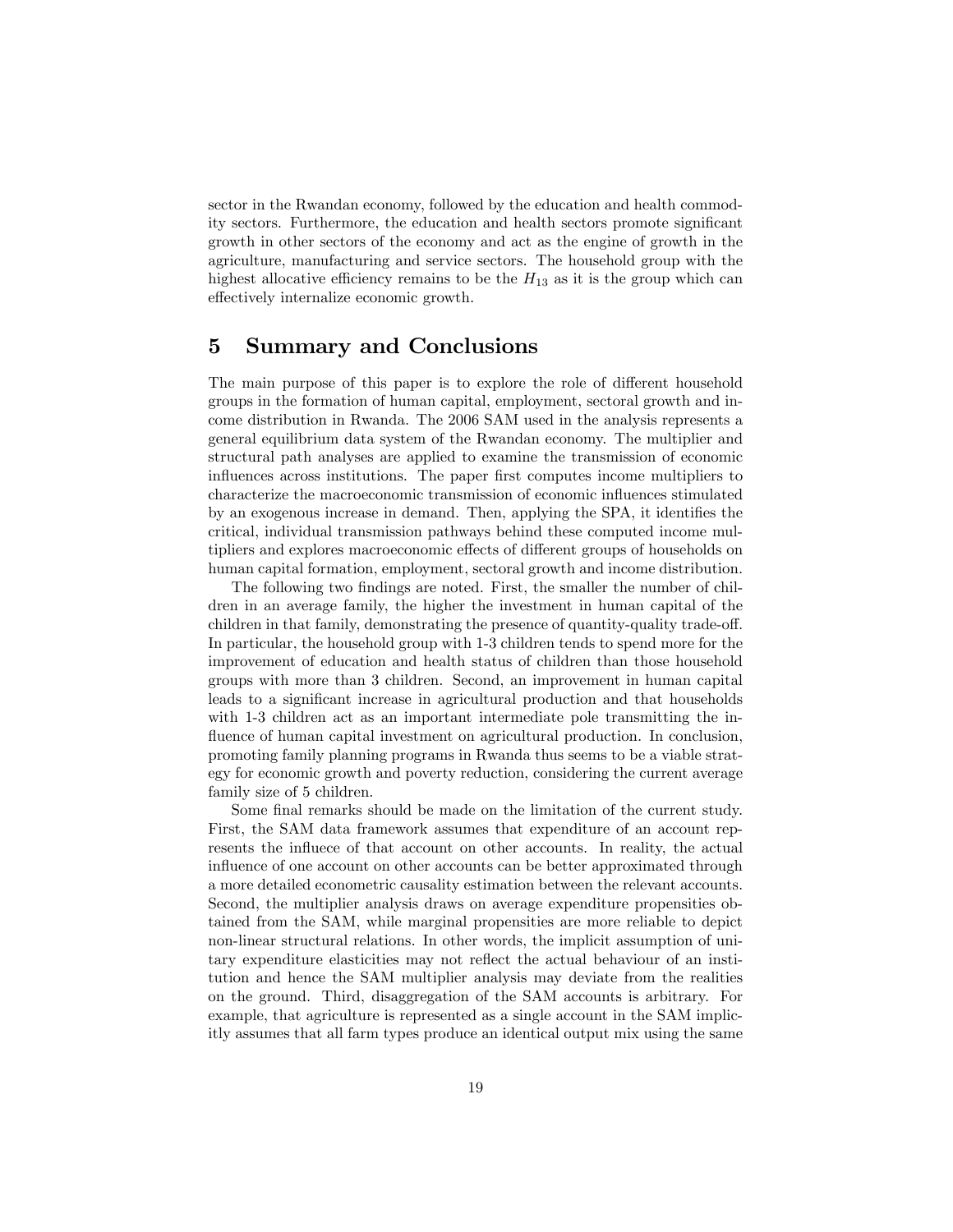technology. This makes the estimated results conditional on the type and nature of policies analysed. Given the issues analyzed in this work, the highly disaggregated representation of health and education accounts would not add much to the analysis of economy-wide effects of human capital investment. Fourth, the SAM multiplier method is limited in its ability to provide a picture of the feedback interactions between the sectors of an economy because a SAM gives only a snopshot picture of the transactions in a given year. The feedback analysis obviously demands for a time-series of SAMs but the construction of such a time series is very rare in practice. CGE models have largely overcome this limitation, allowing to investigate the economy-wide growth and distributive outcomes of exogenous changes in market conditions or policies simultaneously implemented. Last but not least, the SAM multiplier method cannot be applied if income changes follow a stochastic process. Methodological advancement is needed to analyze stochastic income multiplier effects.

All together, these limitations may justify the development of two modeling frameworks. The CGE modelling framework is generally considered as a natural extension of a SAM-based multiplier model. Even if referring to different theoretical frameworks, studies in the literature generally agree that these two models yield complementary results to policy analysis. Finally, a more significant improvement in modelling the economy-wide effects of households could probably be obtained by developing an integrated micro-macro approach. The availability of a suitable database would allow researchers to build a microsimulation model of households, and to link it to the macro-economic framework through the SAM.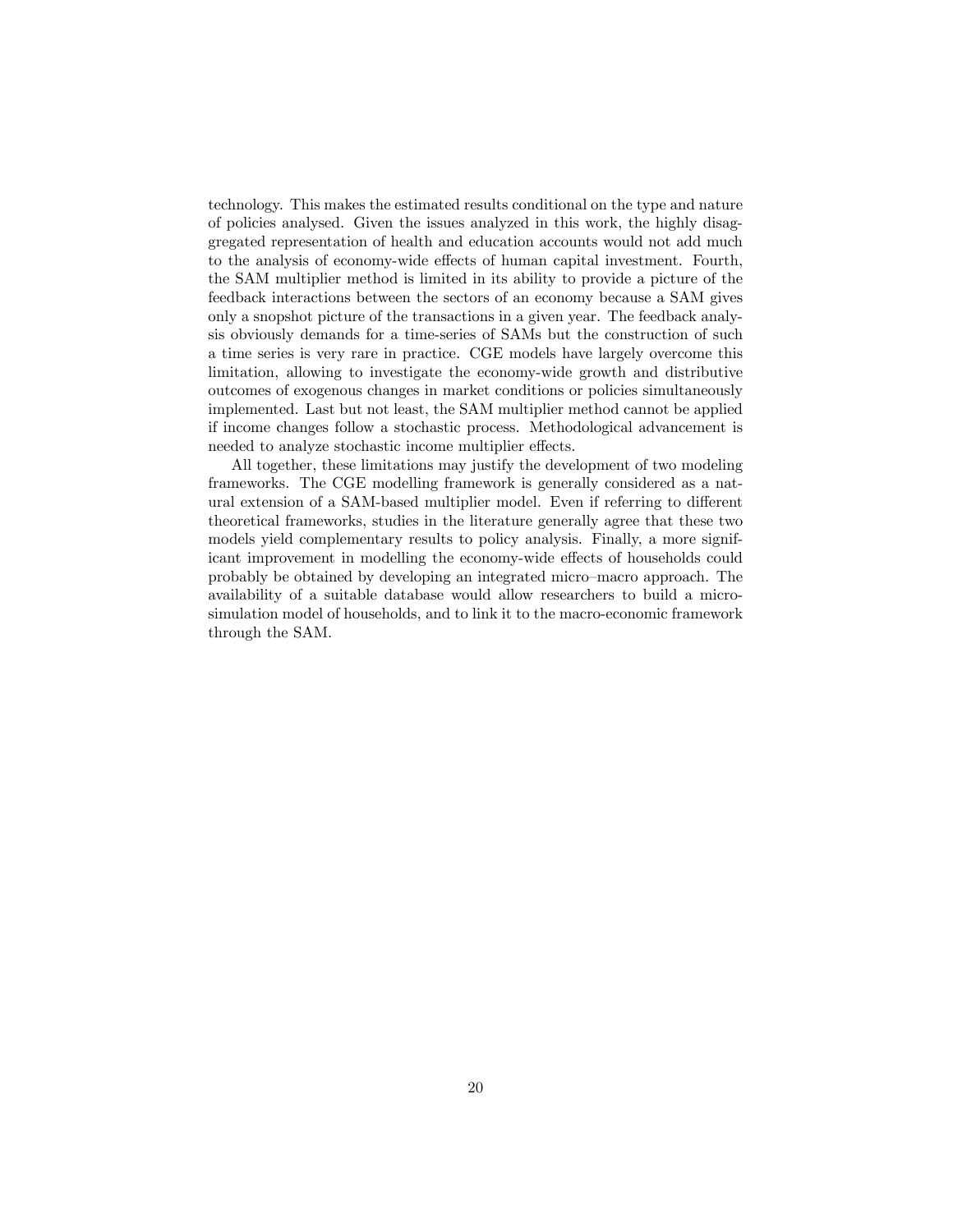## References

- [1] Angrist, Joshua D., Victor Lavy, and Analia Schlosser. 2005. "New Evidence on the Causal Link Between the Quantity and Quality of Children." National Bureau of Economic Research Working Paper 11835. http://www.nber.org/papers/w11835
- [2] Ansoms, An. (2008). "A Green Revolution for Rwanda? The Political Economy of Poverty and Agrarian Change." Institute of Development Policy and Management Discussion Paper 2008-06.
- [3] Azarnert, Leonid V. 2004. "Redistribution, Fertility and Growth: the Effect of the Opportunities Abroad." European Economic Review, 48: 785-795.
- [4] Barro, Robert J., and Gery S. Becker. 1989. "Fertility choice in a Model of Economic Growth." Econometrica, 57: 481-502.
- [5] Becker, Gery S., and Robert J. Barro. 1988. "A Reformulation of the Economic Theory of Fertility." Quarterly Journal of Economics, 53(1): 1-25.
- [6] Becker, Gery S., Kevin M. Murphy, Robert F. Tamura. 1990. "Human Capital, Fertility and Economic Growth." Journal of Political Economy, 98: 12-37.
- [7] Benhabib, Jess., and Mark M. Spiegel. 1994. "The Role of Human Capital in Economic Development: Evidence from Aggregate Cross-country Data." Journal of Monetary Economics, 34: 143-173.
- [8] Bigsten, Arne, and Ann-Sofie Isaksson. 2008. "Growth and Poverty in Rwanda: Evaluating the EDPRS 2008-12." Swedish International Development Cooperation Agency Country Economic Report 3. http://www.hgu.gu.se/Files/nationalekonomi/Personal/Isaksson%20Ann-Sofie/SIDA%20report%202008.pdf.
- [9] Bloom, David, David Canning, and Jaypee Sevilla. 2001. "Economic Growth and the Demographic Transition." NBER Working Paper 8685.
- [10] <sup>10</sup> 2003. "The Effect of Health on Economic Growth: a Production Frontier Approach." World Development, 32(1): 1-13.
- [11] Defourny, J., and Thorbecke, E. (1984). Structural path analysis and multiplier decomposition within a SAM Framework. Economic Journal, 94 (373), 111-136.
- [12] Diao, Xinshen, Shenggen Fan, Sam Kanyarukiga, and Bingxin Yu. 2010. Agricultural Growth and Investment Options for Poverty Reduction in Rwanda. Washington, D.C., USA: IFPRI (International Food Policy Research Institute). Research Monograph.
- $[13]$  Emini, Christian A. 2007. "The 2006 Social Accounting Matrix of Rwanda: Methodology Note." Unpublished.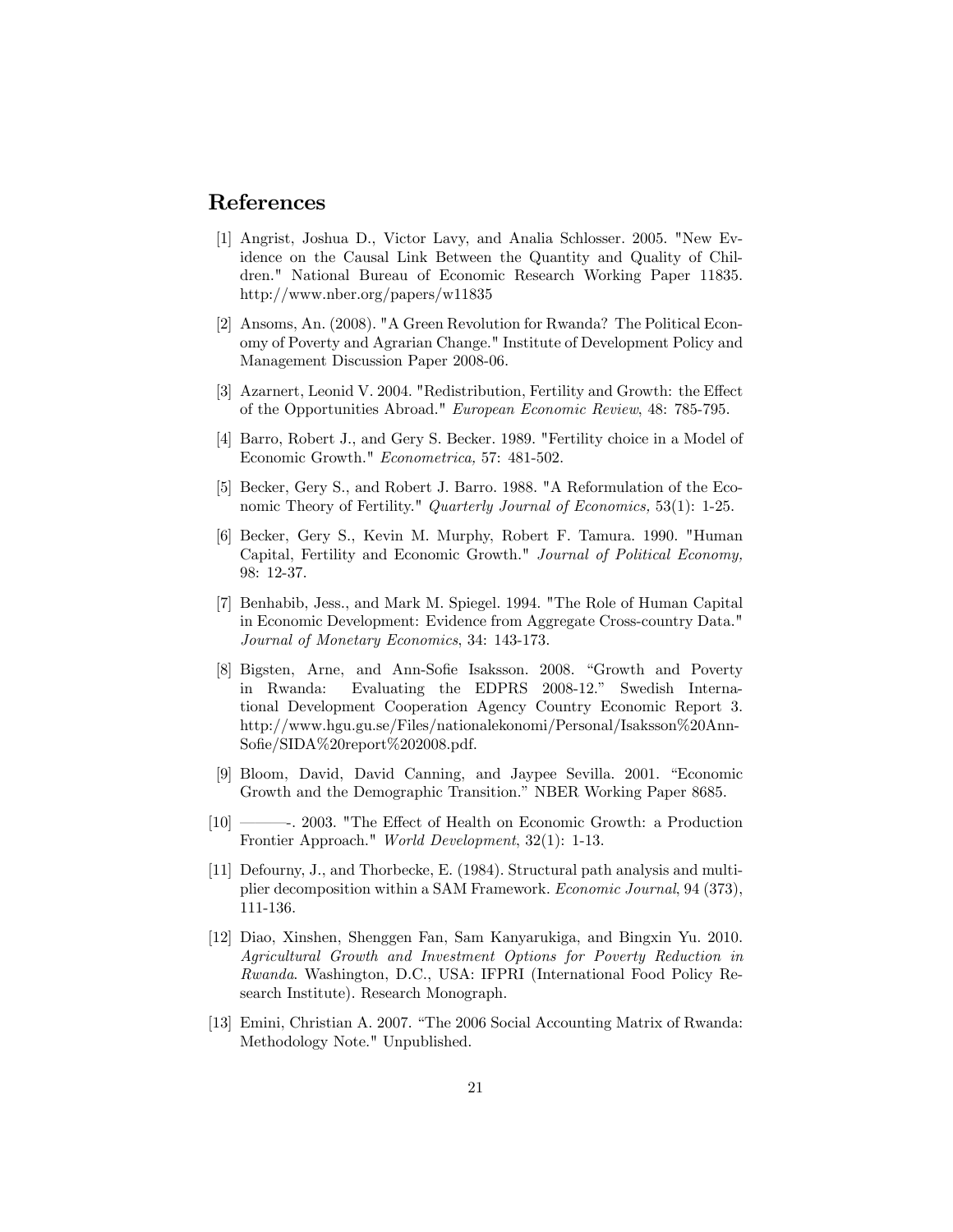- [14] Hossain, Shaikh. 1989. "Effect of Public Programs on Family Size, Child Education and Health." Journal of Development Economics, 30: 145-158.
- [15] Joshi, Shareen, and T. Paul Schultz. 2007. "Family Planning as an Investment in Development: Evaluation of a Program's Consequences in Matlab, Bangladesh." Economic Growth Center Discussion Paper 951. http://www.econ.yale.edu/~egcenter/
- [16] Khan, Abrahim H., and Erik Thorbecke. 1989. "Macroeconomic Effects of Technological Change: Multiplier and Structural Path Analysis within a SAM Framework." Journal of Policy Modeling, 11(1): 131-156.
- [17] MINECOFIN (Ministry of Finance and Economic Planning). 2007. "Economic Development and Poverty Reduction Strategy: 2008-2012." Kigali, Rwanda: MINECOFIN, Republic of Rwanda.
- [18] Oded, Galor, and David N. Weil. 1996. "The Gender Gap, Fertility and Growth." American Economic Review, 86: 374-387.
- [19] <sup>19</sup> 2000. "Population, Technology, and Growth: from the Malthusian Stagnation to the Demographic Transition and Beyond." American Economic Review, 90: 806-828.
- [20] Osorio, Parra, Juan Carlos and Wodon Quentin. 2010. "How Does Growth Affect Labor Income by Gender? A Structural Path Analysis for Tanzania." University Library of Munich MPRA Paper 27735. http://mpra.ub.unimuenchen.de/27735/
- [21] Pyatt, Graham, and Jeffery I. Round. 1985. Social Accounting: A Basis for Planing. World Bank and Oxford University Press.
- [22] Roberts, Deborah. (1996). "UK Agriculture in the Wider Economy: the Importance of Net SAM Linkage Effects. European Review of Agricultural Economics, 22: 495-454.
- $[23]$   $\longrightarrow$  2005. "The Role of Households in Sustaining Rural Economies: A Structural Path Analysis." European Review of Agricultural Economics, 32(3): 393-420.
- [24] Roland-Host, David W., and Ferran Sancho. 1992. "Relative Income Determination in the United States: A Social Accounting Perspective." Review of Income and Wealth, 38(3): 311-27.
- [25] Rosenzweig, Mark R. 1988. "Human Capital, Population Growth and Economic Development: Beyond Correlations." Journal of Policy Modeling,  $10(1): 83-111.$
- [26] Rosenzweig, Mark R., and Kenneth I. Wolpin. 1986. "Evaluating the Effects of Optimally Distributed Public Programs: Child Health and Family Planning Interventions." American Economic Review, 76(3): 470-482.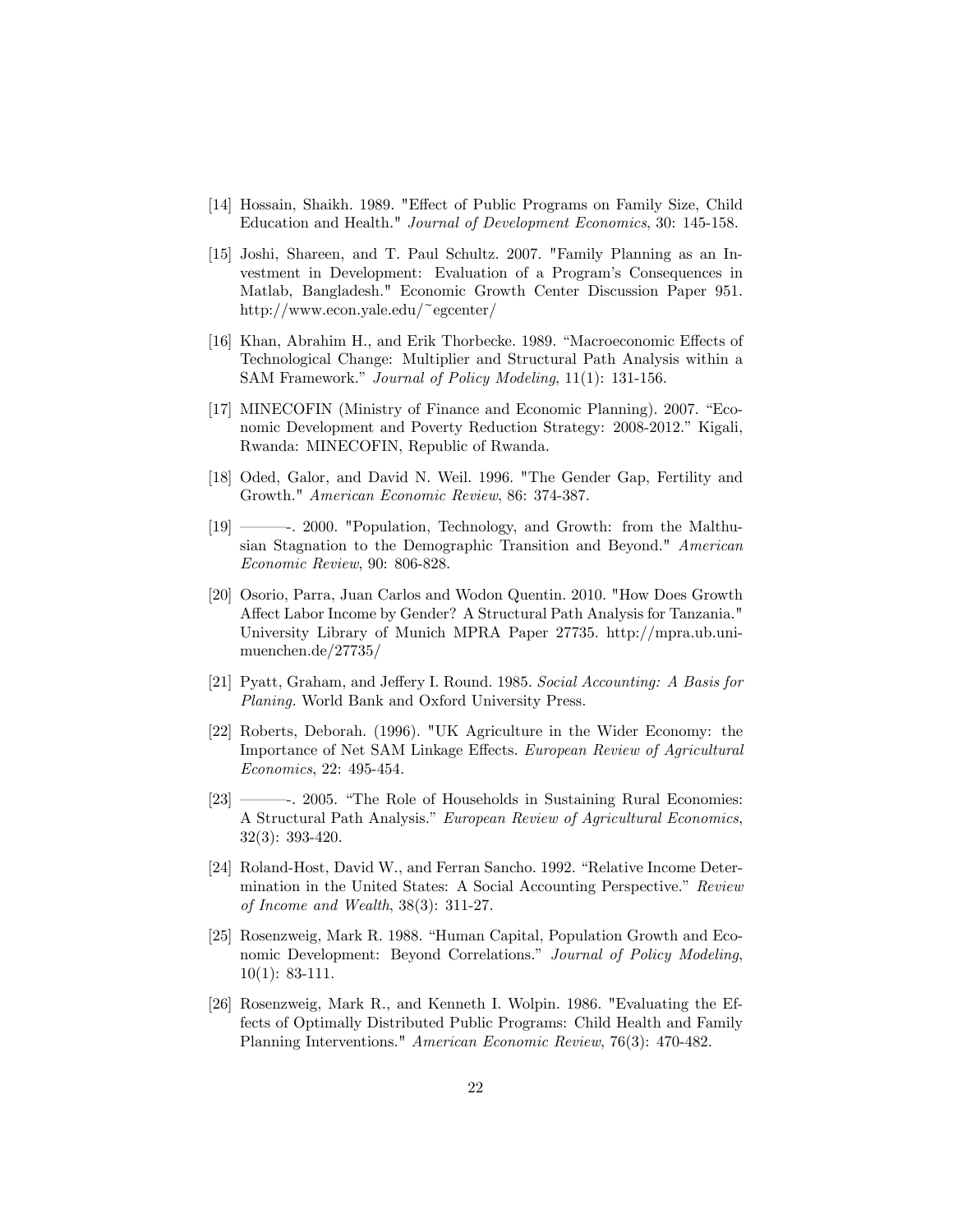- [27] Rosenzweig, Mark R., and Junsen Zhang. 2009. "Do Population Control Policies Induce More Human Capital Investment? Twins, Birth Weight and China's "One-Child" Policy." Review of Economic Studies, 76(3): 1149-1174.
- [28] Ross, John A., W. Parker Mauldin, Steven R. Green, and E. Romana Cooke. 1992. Family Planning and Child Survival Programs as Assessed in 1991. New York: Population Council.
- [29] Round, Jeffery I. 2003. Social accounting matrices and SAM-based multiplier analysis. In Francois Bourguignon and Luiz A. Pereira da Silva (Eds.), The impact of economic policies on poverty and income distribution: Evaluation techniques and tools. New York: Oxford University Press for the World Bank.
- [30] Schultz, T. Paul. 2005. "Effects of Fertility Decline on Family Well-Being: Evaluation of Population Programs.î Paper presented at the MacArthur Foundation Consultation meeting, Philadelphia, PA.
- $[31]$   $\longrightarrow$  1997. "Diminishing Returns to Scale in Family Planning Expenditures, Thailand, 1976-1981." http://www.econ.yale.edu/~pschultz/thai.pdf
- [32] Schütt, Florian. 2003. "The Importance of Human Capital for Economic Growth." Institut für Weltwirtschaft und Internationales Management Universität Bremen Working Paper 27.
- [33] Solo, Julie. 2008. Family Planning in Rwanda: How a Taboo Topic Became Priority Number One. Chapel Hill, NC, USA: IntraHealth.
- [34] Thorbecke, Erik. 1995. Intersectoral Linkages and their Impact on Rural Poverty Alleviation: A SAM. Vienna, Republic of Austria: UNIDO.
- [35] Thorbecke, Erik., and Hong-Sang Jung. 1996. "A Multiplier Decomposition Method to Analyze Poverty Alleviation." Journal of Development Economics, 48: 279-300.
- [36] Whalley, John, and France St-Hillaire. 1987. "A Microconsistent Data Set for Canada for Use in Regional General Equilibrium Policy Analysis." Review of Income and Wealth, 33: 327-343.
- [37] World Bank. 1990. World Development Report. Oxford: Oxford University Press.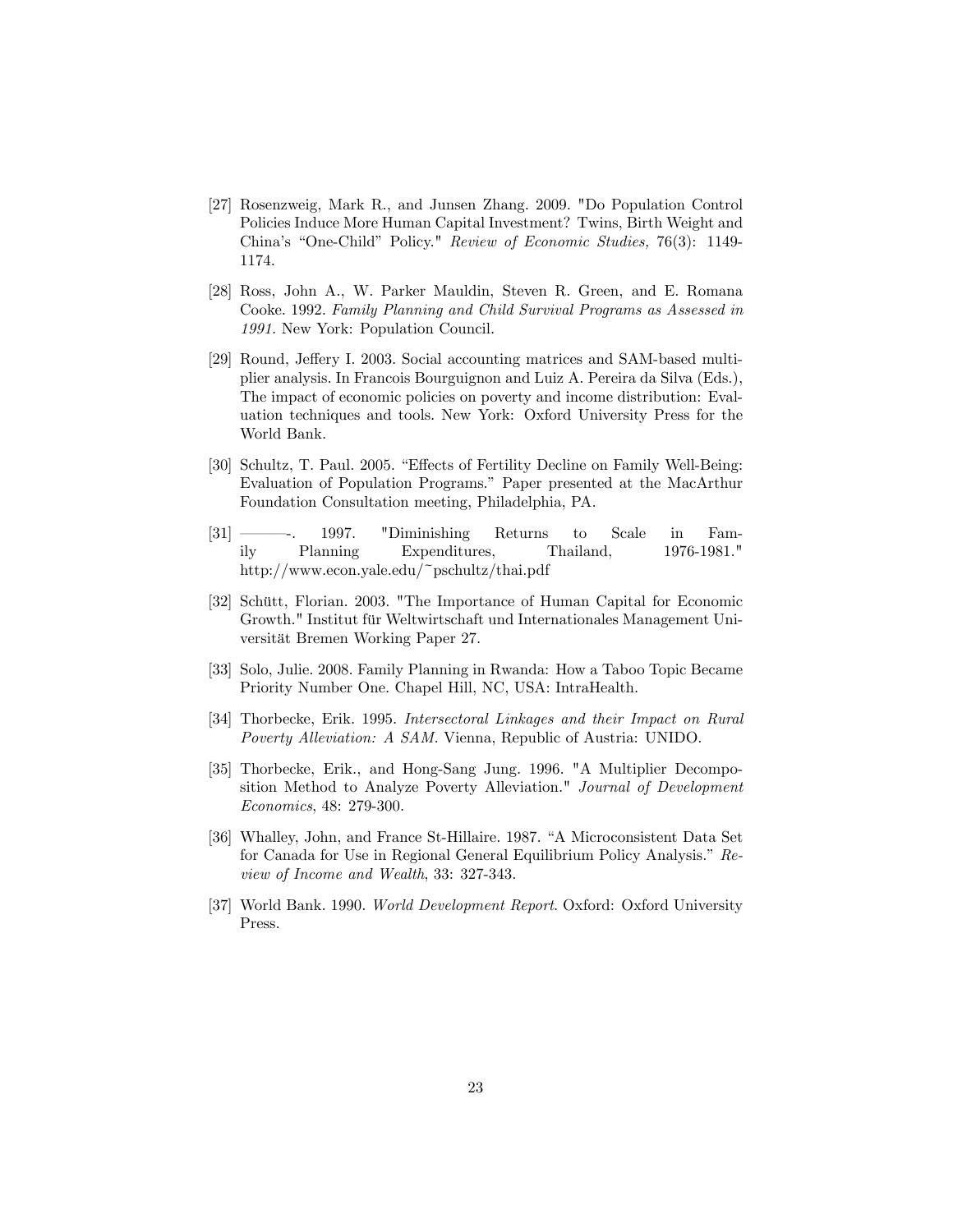|                                          |                         |                           |                |          |          |          |          |                         |              |          | <b>Endogenous Accounts</b> |       |              |          |        |              |            |              |          |         |                           |         | <b>Exogenous Accounts</b> |            |
|------------------------------------------|-------------------------|---------------------------|----------------|----------|----------|----------|----------|-------------------------|--------------|----------|----------------------------|-------|--------------|----------|--------|--------------|------------|--------------|----------|---------|---------------------------|---------|---------------------------|------------|
|                                          | $\mathbf{F}_{\text{L}}$ | $\mathbf{F}_{\mathbf{C}}$ | H <sub>0</sub> | $H_{13}$ | $H_{45}$ | $H_6$    | $H_{tr}$ | $\mathbf{F}_\mathbf{r}$ | $P_{a}$      | $P_m$    | $P_{s}$                    | $P_e$ | $P_h$        | $C_{a}$  | $C_m$  | $C_{s}$      | $C_{e}$    | $C_h$        | $T_m$    | $X_{a}$ | $\mathbf{X}_{\mathbf{m}}$ | G       | <b>SI</b>                 | <b>RoW</b> |
| $\mathbf{F}_{\text{L}}$                  |                         |                           |                |          | $\Omega$ |          |          |                         | 287755       | 67320    | 285603                     | 43449 | 14118        |          |        | $\Omega$     |            |              |          |         |                           |         |                           |            |
| $\overline{\mathbf{F}_C}$                |                         |                           |                |          |          |          |          |                         | 367715       | 144915   | 252057                     | 18607 | 6046         |          |        |              |            |              |          |         |                           |         |                           |            |
| $H_0$                                    | 241788                  | 170769                    |                |          |          | $\Omega$ | 7502     |                         |              |          |                            |       |              |          |        |              |            | $\Omega$     | $\Omega$ |         |                           |         |                           | 5937       |
| $H_{13}$                                 | 299924                  | 35847                     |                |          |          |          | 7090     | $\Omega$                |              |          |                            |       |              |          |        |              |            | $\Omega$     |          |         |                           |         |                           | 3783       |
| $H_{45}$                                 | 113472                  | 170493                    |                |          |          | $\Omega$ | 2827     |                         |              |          |                            |       |              |          |        |              |            |              |          |         |                           |         |                           | 1271       |
| $H_6$                                    | 28461                   | 42483                     |                |          |          | $\Omega$ | 1698     |                         |              |          |                            |       |              |          |        |              |            |              | $\Omega$ |         |                           |         |                           | 477        |
| H <sub>tr</sub>                          |                         |                           | 7145           | 7931     | 3062     | 978      |          |                         |              |          |                            |       |              |          |        | $\Omega$     |            | $\Omega$     | $\Omega$ |         |                           |         |                           |            |
| $F_r$                                    |                         | 47124                     |                |          | $\Omega$ | $\Omega$ |          |                         |              |          |                            |       |              |          |        | $\Omega$     |            | $\Omega$     |          |         |                           | 8569    |                           | 30839      |
| $P_{a}$                                  |                         | ſ                         |                | $\Omega$ | $\Omega$ | $\Omega$ |          |                         |              |          |                            |       |              | 697883   |        | $\Omega$     |            | $\Omega$     | $\Omega$ | 1485    |                           |         |                           |            |
| $P_m$                                    |                         |                           |                |          | $\Omega$ | $\Omega$ |          |                         |              |          |                            |       |              |          | 468471 | $\Omega$     |            | $\Omega$     |          |         | 74340                     |         |                           |            |
| $\left  \mathbf{P}_{\mathrm{s}} \right $ |                         |                           |                |          |          |          |          |                         |              |          |                            |       |              |          |        | 763470       |            |              | $\Omega$ |         |                           |         |                           |            |
| $P_e$                                    |                         |                           |                |          |          |          |          |                         |              |          |                            |       |              |          |        | $\Omega$     | 88812      | $\Omega$     | $\Omega$ |         |                           |         |                           |            |
| P <sub>h</sub>                           |                         |                           |                |          | $\Omega$ | $\Omega$ |          |                         |              |          | $\Omega$                   |       |              |          |        | $\Omega$     |            | 28857        | $\Omega$ |         |                           |         |                           |            |
| $C_{a}$                                  |                         |                           | 164586         | 282874   | 107673   | 32295    |          | $\Omega$                | 17599        | 121740   | 19216                      | 5089  | 1029         |          |        |              |            | $\Omega$     |          |         |                           |         |                           |            |
| $C_m$                                    |                         |                           | 136554         | 237483   | 109199   | 18242    |          | $\Omega$                | 18089        | 95007    | 86944                      | 6511  | 2396         | $\Omega$ |        | $\Omega$     | $^{\circ}$ | $\Omega$     |          |         |                           |         | 233582                    |            |
| $C_{s}$                                  |                         |                           | 55433          | 95050    | 43902    | 6807     |          | $\Omega$                | 8210         | 113830   | 119650                     | 15155 | 5268         |          |        | $\Omega$     | $\Omega$   | $\Omega$     | 150020   |         |                           | 168479  |                           |            |
| $C_{e}$                                  |                         |                           | 10442          | 16482    | 5589     | 1650     |          | $\Omega$                | $\mathbf{0}$ |          |                            |       |              |          |        | $\Omega$     |            | $\Omega$     |          |         |                           | 54649   |                           |            |
| $C_h$                                    |                         |                           | 2504           | 5379     | 1985     | 187      |          |                         |              |          |                            |       |              |          |        |              |            |              |          |         |                           | 18818   |                           |            |
| $T_m$                                    |                         |                           |                |          |          |          |          |                         |              |          |                            |       |              | 52682    | 97338  |              |            |              |          |         |                           |         |                           |            |
| $\mathbf{X}_\mathbf{a}$                  |                         |                           |                |          | $\Omega$ |          |          |                         |              |          |                            |       |              |          |        |              |            |              |          |         |                           |         |                           | 1485       |
| $\mathbf{X}_{\mathbf{m}}$                |                         |                           |                |          | $\Omega$ | $\Omega$ |          |                         |              |          |                            |       |              |          |        |              |            |              |          |         |                           |         |                           | 74340      |
| G                                        |                         |                           | 19405          | 11652    | 4054     | 539      |          | 28766                   |              |          |                            |       |              | 105      | 110412 | 18334        |            | 17           |          |         |                           | 193283  |                           | 168673     |
| SI                                       |                         |                           | 27909          | 10088    | 11981    | 12319    |          | 38699                   |              |          |                            |       |              |          |        |              |            |              |          |         |                           | $-2258$ |                           | 134844     |
| RoW                                      | 14600                   | $\sqrt{ }$                | 2019           | 2328     | 617      | 103      |          | 19068                   | $\mathbf{0}$ | $\Omega$ | $\overline{0}$             |       | $\mathbf{0}$ | 1431     | 267786 | $\mathbf{0}$ | $\Omega$   | $\mathbf{0}$ | $\Omega$ |         |                           | 113699  |                           |            |

**Table 1: Social Accounting Matrix for Rwanda, 2006**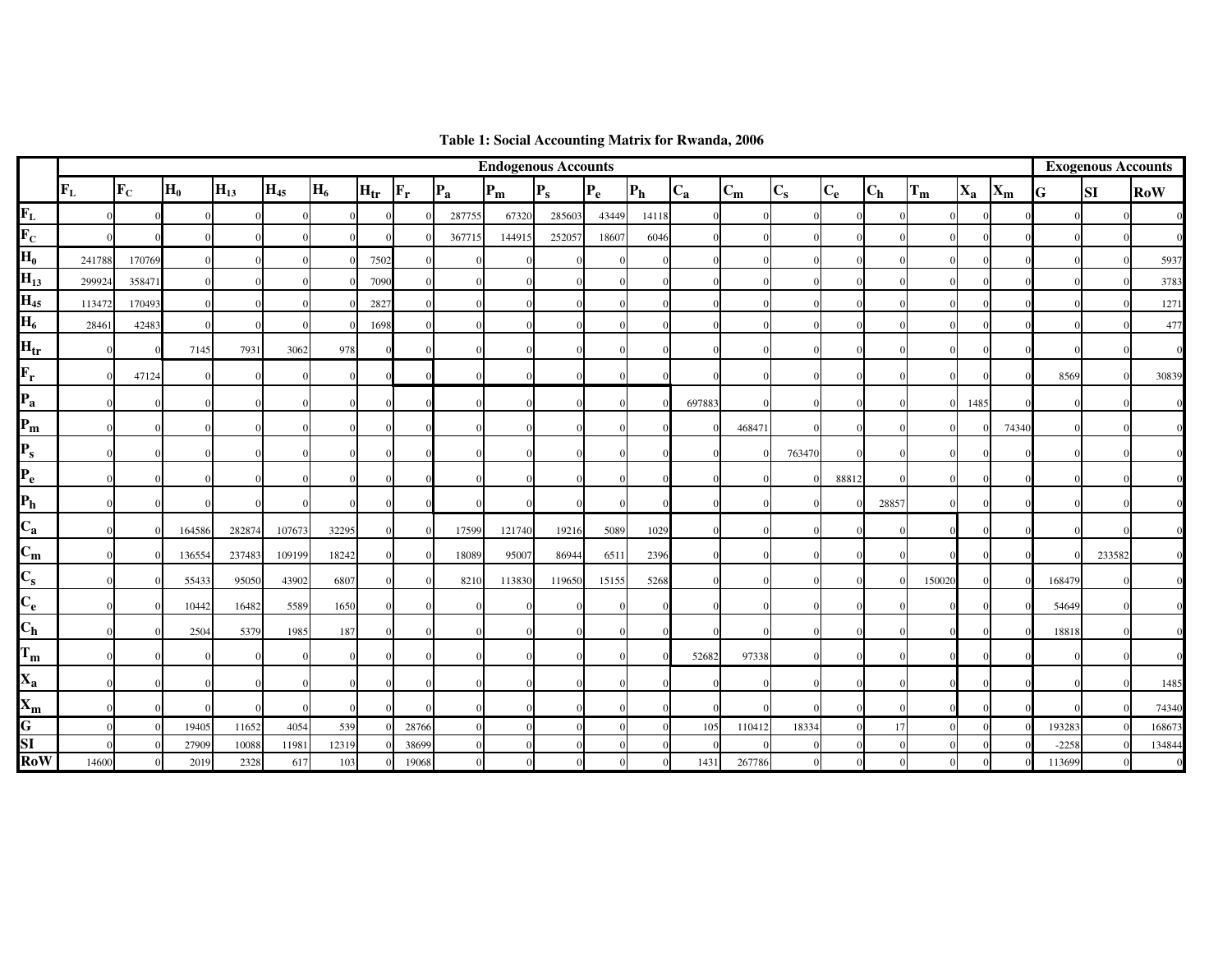|                           | F <sub>L</sub> | $\mathbf{F_C}$ | $H_0$ | $H_{13}$ | $H_{45}$ | $H_6$ | $H_{tr}$ | $F_r$ | $P_{a}$ | $P_m$ | $P_{s}$ | $P_{e}$ | P <sub>h</sub> | $C_{a}$ | $C_m$ | $C_{S}$ | $C_{e}$ | $C_h$ | $T_m$ | $X_{a}$ | $\mathbf{X}_{\mathbf{m}}$ |
|---------------------------|----------------|----------------|-------|----------|----------|-------|----------|-------|---------|-------|---------|---------|----------------|---------|-------|---------|---------|-------|-------|---------|---------------------------|
| $\mathbf{F}_{\mathbf{L}}$ | 2,17           | 1,13           | 1.14  | 1,24     | 1,19     | 1,10  | 1,18     | 0,00  | 1,57    | 1,39  | 1,56    | 1,71    | 1,70           | 1,56    | 0,85  | 1,52    | 1,71    | 1,70  | 1,52  | 1,57    | 1,39                      |
| $\mathbf{F_C}$            | 1,37           | 2,32           | 1,34  | 1,46     | 1,40     | 1,29  | 1,39     | 0,00  | 1,88    | 1,74  | 1,71    | 1,62    | 1,61           | 1,86    | 1,03  | 1,67    | 1,62    | 1,61  | 1,67  | 1,88    | 1,74                      |
| $H_0$                     | 1,07           | 0.91           | 1,70  | 0,77     | 0,73     | 0.68  | 1,12     | 0.00  | 0,97    | 0,87  | 0.93    | 0.96    | 0.96           | 0.96    | 0.53  | 0,90    | 0.96    | 0.95  | 0,90  | 0,97    | 0,87                      |
| $H_{13}$                  | 1,57           | 1,56           | 1,12  | 2,21     | 1,16     | 1,08  | 1,53     | 0,00  | 1,54    | 1,40  | 1,46    | 1,49    | 1,48           | 1,53    | 0,84  | 1,43    | 1,49    | 1,48  | 1,43  | 1,54    | 1,40                      |
| $H_{45}$                  | 0,66           | 0.69           | 0,48  | 0,52     | 1,50     | 0,46  | 0.65     | 0.00  | 0,67    | 0,61  | 0.63    | 0,63    | 0.63           | 0,66    | 0,36  | 0.61    | 0.63    | 0.63  | 0,61  | 0,67    | 0,61                      |
| $H_6$                     | 0,17           | 0,18           | 0,12  | 0.13     | 0.13     | 1,12  | 0,22     | 0.00  | 0,17    | 0.15  | 0.16    | 0.16    | 0.16           | 0.17    | 0.09  | 0.16    | 0.16    | 0.16  | 0.16  | 0,17    | 0,15                      |
| $H_{tr}$                  | 0,05           | 0,04           | 0,05  | 0,05     | 0,04     | 0,04  | 1.05     | 0,00  | 0,04    | 0,04  | 0.04    | 0,04    | 0,04           | 0,04    | 0,02  | 0,04    | 0,04    | 0,04  | 0,04  | 0,04    | 0,04                      |
| $\mathbf{F}_{\mathbf{r}}$ | 0,08           | 0,14           | 0.08  | 0,09     | 0,08     | 0,08  | 0,08     | 1.00  | 0.11    | 0,10  | 0,10    | 0,10    | 0.10           | 0.11    | 0.06  | 0,10    | 0.10    | 0,10  | 0,10  | 0,11    | 0,10                      |
| $P_{a}$                   | 1,51           | 1,46           | 1,48  | 1,61     | 1,52     | 1,48  | 1,54     | 0,00  | 2,49    | 1,57  | 1,43    | 1,49    | 1,46           | 2,41    | 0,93  | 1,40    | 1,49    | 1,46  | 1,40  | 2,49    | 1,57                      |
| $P_m$                     | 0,74           | 0,71           | 0,72  | 0,78     | 0,77     | 0,66  | 0.75     | 0,00  | 0,73    | 1,77  | 0.75    | 0,75    | 0.75           | 0.73    | 0.95  | 0,74    | 0,75    | 0.75  | 0,74  | 0,73    | 1,77                      |
| $P_{s}$                   | 1.08           | 1.04           | 1.05  | 1.15     | 1.12     | 0.96  | 1,09     | 0.00  | 1,07    | 1,27  | 2,21    | 1,24    | 1,25           | 1.14    | 0.85  | 2,16    | 1.24    | 1,25  | 2,16  | 1,07    | 1,27                      |
| $P_{e}$                   | 0,08           | 0,08           | 0.08  | 0,09     | 0,08     | 0,08  | 0.08     | 0,00  | 0,08    | 0,07  | 0,07    | 1,08    | 0,08           | 0,08    | 0,04  | 0,07    | 1,08    | 0,08  | 0,07  | 0,08    | 0,07                      |
| P <sub>h</sub>            | 0,02           | 0,02           | 0.02  | 0,03     | 0,02     | 0,02  | 0,02     | 0,00  | 0,02    | 0,02  | 0,02    | 0,02    | 1,02           | 0,02    | 0,01  | 0,02    | 0,02    | 1,02  | 0,02  | 0,02    | 0,02                      |
| $C_{a}$                   | 1,63           | 1,57           | 1,60  | 1,74     | 1,64     | 1,60  | 1,66     | 0,00  | 1,61    | 1,70  | 1,55    | 1,61    | 1,58           | 2,60    | 1,00  | 1,51    | 1,61    | 1,58  | 1,51  | 1,61    | 1,70                      |
| $C_m$                     | l.49           | 1.44           | 1,45  | 1,58     | 1,56     | 1,33  | 1,50     | 0.00  | 1,47    | 1,55  | 1,52    | 1,51    | 1,51           | 1,47    | 1,92  | 1,48    | 1,51    | 1,51  | 1,48  | 1,47    | 1,55                      |
| $C_{\rm s}$               | 1,10           | 1,07           | 1,08  | 1,17     | 1,15     | 0,99  | 1,12     | 0,00  | 1,09    | 1,30  | 1,24    | 1,27    | 1,28           | 1,17    | 0,87  | 2,21    | 1,27    | 1,28  | 2,21  | 1,09    | 1,30                      |
| $C_{e}$                   | 0,08           | 0,08           | 0.08  | 0.09     | 0.08     | 0,08  | 0,08     | 0.00  | 0.08    | 0,07  | 0,07    | 0,08    | 0.08           | 0.08    | 0.04  | 0,07    | 1,08    | 0,08  | 0,07  | 0.08    | 0,07                      |
| $C_h$                     | 0,02           | 0,02           | 0.02  | 0,03     | 0,02     | 0,02  | 0,02     | 0,00  | 0,02    | 0,02  | 0,02    | 0,02    | 0,02           | 0,02    | 0,01  | 0,02    | 0,02    | 1,02  | 0,02  | 0,02    | 0,02                      |
| $T_m$                     | 0,27           | 0,26           | 0,26  | 0,28     | 0,28     | 0,25  | 0,27     | 0,00  | 0,26    | 0,28  | 0,27    | 0,27    | 0,27           | 0,33    | 0,27  | 0,26    | 0,27    | 0,27  | 1,26  | 0,26    | 0,28                      |
| $X_{a}$                   | 0,00           | 0,00           | 0,00  | 0,00     | 0,00     | 0,00  | 0,00     | 0,00  | 0,00    | 0,00  | 0,00    | 0,00    | 0,00           | 0,00    | 0,00  | 0,00    | 0,00    | 0,00  | 0,00  | 1,00    | 0,00                      |
| $X_{m}$                   | 0,00           | 0.00           | 0,00  | 0,00     | 0.00     | 0.00  | 0.00     | 0.00  | 0,00    | 0,00  | 0,00    | 0,00    | 0.00           | 0.00    | 0.00  | 0,00    | 0,00    | 0,00  | 0,00  | 0,00    | 1,00                      |

**Table 2: Global Multiplier Matrix M**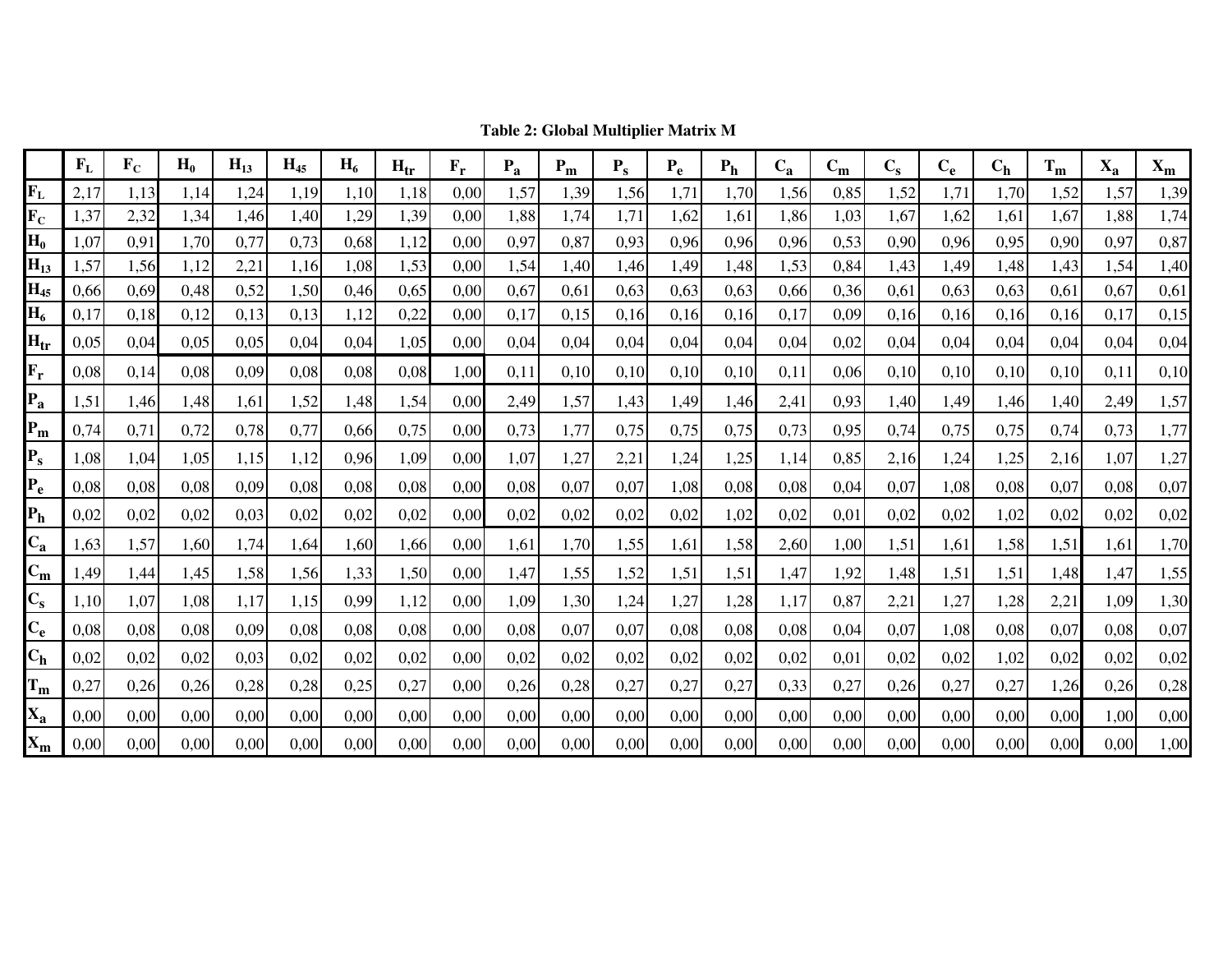| Scenarios                    | [1]                  | $[2]$     | $\lceil 3 \rceil$                   | [4]       | [5]                                                           | [6]       | $[7]$      | [8]                                  | [9]         | [10]                        | [11]          | $[12]$                                                                                                         | $[13]$      | [14]        | $[15]$                 | [16]                     | $[17]$    | [18]                    | [19]         |
|------------------------------|----------------------|-----------|-------------------------------------|-----------|---------------------------------------------------------------|-----------|------------|--------------------------------------|-------------|-----------------------------|---------------|----------------------------------------------------------------------------------------------------------------|-------------|-------------|------------------------|--------------------------|-----------|-------------------------|--------------|
| Injection by                 | <b>SI</b>            | <b>SI</b> | $\mathbf G$                         | <b>SI</b> | <b>SI</b>                                                     | <b>SI</b> | RoW        | G                                    | $\mathbf G$ | G                           | $\mathcal{G}$ | G<br><b>RoW</b>                                                                                                | RoW         | RoW         | $\mathbf G$            | RoW                      | <b>SI</b> | G                       | <b>SI</b>    |
| Injection into               | $\mathrm{C_{e=765}}$ |           |                                     |           | $C_{e=574}$ $C_{e=574}$ $C_{e=383}$ $C_{h=1148}$ $C_{a=1148}$ |           | $X_{a=23}$ |                                      |             |                             |               | $P_{a=574}$ $P_{e=574}$ $P_{m=1148}$ $P_{a=1148}$ $P_{a=287}$ $H_{0=295}$                                      | $H_{0=701}$ | $H_{0=594}$ | $H_{0=594}$            | $H_{45=835}$ $C_{a=574}$ |           | $C_{a=574}$             | $C_{m=1148}$ |
|                              | $C_{h=383}$          |           | $C_{h=574}$ $C_{h=574}$ $C_{h=765}$ |           |                                                               |           |            | $X_{m=1125}$ $C_{e=287}$ $P_{h=574}$ |             |                             |               | $C_{e=145}$ H <sub>13=189</sub> H <sub>13=447</sub> H <sub>13=378</sub> H <sub>13=378</sub> H <sub>6=313</sub> |             |             |                        |                          |           | $C_{m=574}$ $C_{m=574}$ |              |
|                              |                      |           |                                     |           |                                                               |           |            | $C_{h=287}$                          |             |                             |               | $C_{h=145}$ H <sub>45=64</sub>                                                                                 |             |             | $H_{45=127}H_{45=127}$ |                          |           |                         |              |
|                              |                      |           |                                     |           |                                                               |           |            |                                      |             |                             |               | $H_{6=24}$                                                                                                     |             | $H_{6=48}$  | $H_{6=48}$             |                          |           |                         |              |
| Net aggregate<br>income gain | 19545                | 19535     | 19532                               | 19517     | 19489                                                         | 19461     | 19425      | 18878                                | 18387       | 18274                       | 18227         | 17674                                                                                                          | 16450       | 16406       | 16404                  | 16269                    | 15868     | 15867                   | 12273        |
| Endog accounts               |                      |           |                                     |           |                                                               |           |            |                                      |             | % change in net income gain |               |                                                                                                                |             |             |                        |                          |           |                         |              |
| $F_L$                        | 0,2804               | 0,2803    | 0,2803                              | 0,280     | 0,2796                                                        | 0,2564    | 0,2287     | 0,2688                               | 0,2804      | 0,2281                      | 0,2574        | 0,2319                                                                                                         | 0,1945      | 0,1939      | 0,1939                 | 0,1919                   | 0,1976    | 0,1976                  | 0,1389       |
| $\overline{\mathbf{F_C}}$    | 0,2358               | 0,2355    | 0,2354                              | 0,2351    | 0,2346                                                        | 0,2706    | 0,2532     | 0,2544                               | 0,2355      | 0,2529                      | 0,2733        | 0,2282                                                                                                         | 0,2017      | 0,2012      | 0,2011                 | 0,1994                   | 0,2106    | 0,2106                  | 0,1505       |
| $\overline{\mathbf{H}_0}$    | 0,2582               | 0,2580    | 0,2580                              | 0,2577    | 0,2573                                                        | 0,2587    | 0,2354     | 0,2592                               | 0,2580      | 0,2350                      | 0,2603        | 0,2972                                                                                                         | 0,3608      | 0,3352      | 0,3350                 | 0,1934                   | 0,2002    | 0,2002                  | 0,1418       |
| $\overline{H_{13}}$          | 0,2546               | 0,2545    | 0,2545                              | 0,2542    | 0,2537                                                        | 0,2625    | 0,2407     | 0,2594                               | 0,2545      | 0,2401                      | 0,2645        | 0,2573                                                                                                         | 0,2651      | 0,2542      | 0,2540                 | 0,1956                   | 0,2035    | 0,2035                  | 0,1443       |
| $H_{45}$                     | 0,2524               | 0,2524    | 0,2520                              | 0,2520    | 0,2513                                                        | 0,2638    | 0,2423     | 0,2590                               | 0,2520      | 0,2416                      | 0,2656        | 0,2510                                                                                                         | 0,1989      | 0,2423      | 0.2420                 | 0.4860                   | 0,2045    | 0,2045                  | 0,1451       |
| $\overline{H_6}$             | 0,2516               | 0,2516    | 0,2516                              | 0,2503    | 0,2503                                                        | 0,2626    | 0,2407     | 0,2585                               | 0,2516      | 0,2407                      | 0,2639        | 0,2612                                                                                                         | 0,1997      | 0,2639      | 0,2639                 | 0,6236                   | 0,2038    | 0,2038                  | 0,1436       |
| $H_{tr}$                     | 0,2563               | 0,2563    | 0,2511                              | 0,2563    | 0,2563                                                        | 0,2616    | 0,2406     | 0,2563                               | 0,2511      | 0,2354                      | 0,2616        | 0,2720                                                                                                         | 0,2877      | 0,2825      | 0,2825                 | 0,2616                   | 0,2040    | 0,2040                  | 0,1465       |
| $F_r$                        | 0,1283               | 0,1283    | 0,1283                              | 0,1283    | 0,1283                                                        | 0,1479    | 0,1375     | 0,1375                               | 0,1283      | 0,1375                      | 0,1479        | 0,1237                                                                                                         | 0,1098      | 0,1086      | 0,1086                 | 0,1075                   | 0,1144    | 0,1144                  | 0,0820       |
| $P_a$                        | 0.2432               | 0.2425    | 0.2425                              | 0,2418    | 0,2402                                                        | 0,3956    | 0,2614     | 0.3257                               | 0,2425      | 0,2582                      | 0.4089        | 0.2885                                                                                                         | 0,2515      | 0.2508      | 0.2507                 | 0.2479                   | 0,2737    | 0.2738                  | 0,1519       |
| $P_{m}$                      | 0,1584               | 0,1584    | 0.1584                              | 0.1586    | 0.1586                                                        | 0,1544    | 0,3694     | 0,1566                               | 0,1584      | 0,3738                      | 0,1546        | 0,1571                                                                                                         | 0,1575      | 0,1573      | 0,1571                 | 0,1570                   | 0,1780    | 0,1780                  | 0,2015       |
| $P_{s}$                      | 0,1873               | 0,1876    | 0,1876                              | 0,1877    | 0,1882                                                        | 0,1718    | 0,1906     | 0,1741                               | 0,1876      | 0,191                       | 0,1607        | 0,1691                                                                                                         | 0,1639      | 0,1635      | 0,1635                 | 0,1625                   | 0,1501    | 0,1501                  | 0,1282       |
| $P_e$                        | 0,9593               | 0,7443    | 0,7443                              | 0,5292    | 0,0980                                                        | 0,1002    | 0,0923     | 0,4222                               | 0,7443      | 0,0912                      | 0,1013        | 0,2669                                                                                                         | 0,1081      | 0,1070      | 0.1070                 | 0,1013                   | 0,0777    | 0,0777                  | 0,0552       |
| P <sub>h</sub>               | 1,4173               | 2,0792    | 2,0758                              | 2,7411    | 4,0649                                                        | 0,0936    | 0,0832     | 1,0847                               | 2,0792      | 0,0832                      | 0,0936        | 0,5926                                                                                                         | 0,0936      | 0,0936      | 0,0970                 | 0,0901                   | 0,0728    | 0,0693                  | 0,0520       |
| $C_{a}$                      | 0,2439               | 0,2432    | 0,2432                              | 0,2424    | 0,2409                                                        | 0,3965    | 0,2586     | 0,2442                               | 0,2432      | 0,2590                      | 0,2454        | 0,2481                                                                                                         | 0,2520      | 0,2512      | 0,2513                 | 0,2484                   | 0,2744    | 0,2743                  | 0,1522       |
| $\overline{C_m}$             | 0,1836               | 0,1837    | 0,1837                              | 0,1837    | 0,1839                                                        | 0,1789    | 0,1878     | 0,1815                               | 0,1837      | 0,1881                      | 0,1792        | 0,1820                                                                                                         | 0,1824      | 0,1821      | 0,1822                 | 0,1819                   | 0,2062    | 0,2062                  | 0,2336       |
| $\overline{C}_{S}$           | 0,1873               | 0,1875    | 0,1876                              | 0,1878    | 0,1882                                                        | 0,1718    | 0,1906     | 0,1742                               | 0,1876      | 0,191                       | 0,1607        | 0,1692                                                                                                         | 0,1639      | 0,1635      | 0,1635                 | 0,1626                   | 0,1500    | 0,1502                  | 0,1283       |
| $\mathbf{c}_{\mathbf{e}}$    | 0,9593               | 0,7443    | 0,7443                              | 0,5292    | 0,0980                                                        | 0,1002    | 0,0923     | 0,4222                               | 0,0980      | 0,0912                      | 0,1013        | 0,2669                                                                                                         | 0,1081      | 0,1070      | 0,1070                 | 0,1013                   | 0,0777    | 0,0777                  | 0,0552       |
| $\mathbf{C}_{\mathbf{h}}$    | 1,4165               | 2,0780    | 2.0780                              | 2,7395    | 4.0659                                                        | 0,0935    | 0.0831     | 1,0840                               | 0,0900      | 0,0831                      | 0.0935        | 0,5922                                                                                                         | 0,0935      | 0.0935      | 0,0970                 | 0.0900                   | 0,0727    | 0,0693                  | 0,0519       |
| $T_m$                        | 0,2046               | 0,2046    | 0,2046                              | 0,2040    | 0.2040                                                        | 0,2553    | 0,2133     | 0,2033                               | 0,2046      | 0,2126                      | 0,2026        | 0,2053                                                                                                         | 0,2073      | 0,2066      | 0,2066                 | 0,2053                   | 0,2300    | 0,2300                  | 0,2046       |
| $\mathbf{X}_\mathbf{a}$      | 0,0000               | 0,0000    | 0,0000                              | 0,0000    | 0,0000                                                        | 0,0000    | 1,5488     | 0,0000                               | 0,0000      | 0,0000                      | 0,0000        | 0,0000                                                                                                         | 0,0000      | 0,0000      | 0,0000                 | 0,0000                   | 0,0000    | 0,0000                  | 0,0000       |
| $\mathbf{x}_{\mathbf{m}}$    | 0.0000               | 0.0000    | 0.0000                              | 0.0000    | 0.0000                                                        | 0.0000    | 1,5133     | 0.0000                               | 0.0000      | 0.0000                      | 0.0000        | 0.0000                                                                                                         | 0.0000      | 0.0000      | 0.0000                 | 0.0000                   | 0,0000    | 0.0000                  | 0,0000       |

**Table 3: Scenario Analysis - 10% of ROW transfer to HH is alternatively used as an injection into different accounts**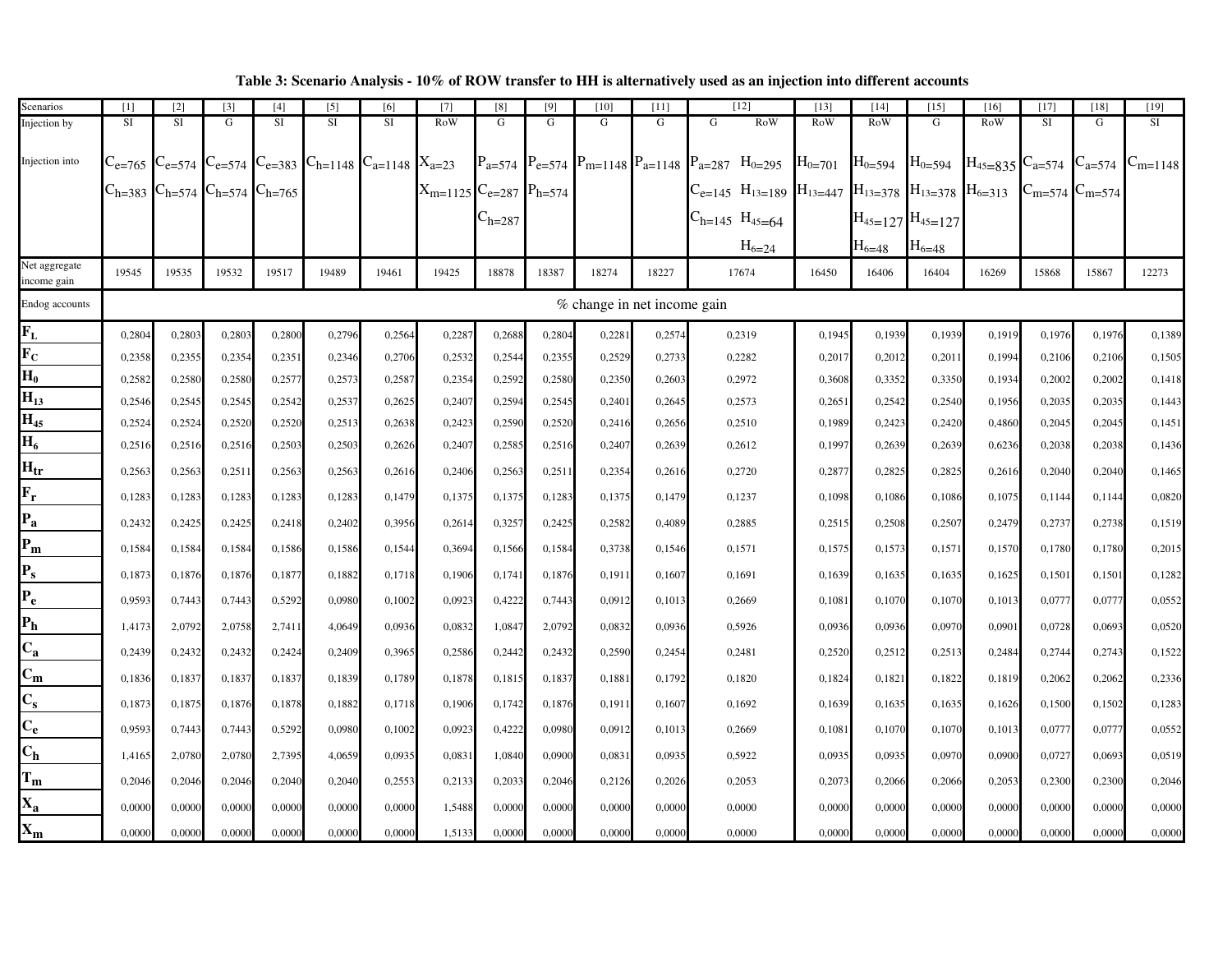**Table 4: Type I pathways within the household block**

| (1)               | (2)         | (3)                               | (4)               |                           |                           |                       |                   | (5)                        | (6)    | (7)                        | (8)                          | (1)                  | (2)                      | (3)                                       | (4)                      |                           |                           |            |                | (5)                                                                                              | (6)     | (7)                                  | (8)                 |
|-------------------|-------------|-----------------------------------|-------------------|---------------------------|---------------------------|-----------------------|-------------------|----------------------------|--------|----------------------------|------------------------------|----------------------|--------------------------|-------------------------------------------|--------------------------|---------------------------|---------------------------|------------|----------------|--------------------------------------------------------------------------------------------------|---------|--------------------------------------|---------------------|
| Path              | Path        | Global                            |                   |                           |                           |                       |                   | Direct                     | Path   | Total                      | $[I^T_{(i\rightarrow i)p}$ / | Path                 | Path                     | Global                                    |                          |                           |                           |            |                | Direct                                                                                           | Path    | Total                                | $\overline{\rm II}$ |
| origin            |             | destinatior influence Elemenpaths |                   |                           |                           |                       |                   | influence                  |        | $*$ multiplier = influence | $I^G_{(i\to i)}]$            | origin               |                          | destinationinfluence Elemenpaths          |                          |                           |                           |            |                |                                                                                                  |         | influence multiplier influence $I^G$ |                     |
| (i)               | (j)         | $I^G_{(i\rightarrow j)}$          |                   | $(i \rightarrow j)_{p}$   |                           |                       |                   | $I^D_{(i \rightarrow j)p}$ | $*M_p$ | $=I^T_{(i\rightarrow i)p}$ | $(\text{in } \%)$            | (i)                  | (j)                      | $I^G_{(i-1)}$ $(i-1)$ <sub>p</sub>        |                          |                           |                           |            |                | $I^D_{\underline{\phantom{A}}(i\rightarrow j)p}$                                                 | $M_{p}$ | $= I^{T}$ <sub>(i-&gt;j)p</sub> (in  |                     |
| $1$ $H_0$         | $H_{13}$    | 1,118                             | $H_0$             | $C_{a}$                   | $P_{a}$                   | $\mathcal{F}_{\rm L}$ | $\mathbf{H}_{13}$ | 0,063                      | 3,495  | 0,222                      | 19,8                         |                      |                          |                                           |                          |                           |                           |            |                |                                                                                                  |         |                                      |                     |
|                   |             |                                   | $H_0$             | $C_{a}$                   | $\rm P_a$                 | $\rm{F_C}$            | $\rm H_{13}$      | 0,086                      | 3,540  | 0,303                      | 27,1                         | $10 H_{45}$          | $H_{13}$                 | 1,164                                     | $H_{45}$                 | $C_{a}$                   | $P_{a}$                   | $F_{L}$    | $H_{13}$       | 0,061                                                                                            | 3,494   | 0,214                                |                     |
|                   |             |                                   | $H_0$             | $\mathrm{C}_\mathrm{m}$   | $\mathbf{P}_{\mathbf{m}}$ | $\rm{F_C}$            | $H_{13}$          | 0,019                      | 3,808  | 0,074                      | 6,6                          |                      |                          |                                           | $H_{45}$                 | $C_{a}$                   | $P_{a}$                   | $\rm{F_C}$ | $H_{13}$       | 0,083                                                                                            | 3,444   | 0,285                                |                     |
|                   |             |                                   | $H_0$             | $C_{S}$                   | $P_{S}$                   | $\rm F_L$             | $H_{13}$          | 0,020                      | 3,996  | 0,082                      | 7,3                          |                      |                          |                                           | $H_{45}$                 | $\mathrm{C}_\mathrm{m}$   | $\mathbf{P}_{\mathbf{m}}$ | $\rm{F_C}$ | $H_{13}$       | 0,023                                                                                            | 3,611   | 0,082                                |                     |
|                   |             |                                   | $H_0$             | $C_{S}$                   | $P_{S}$                   | $\rm F_C$             | $H_{13}$          | 0,019                      | 4,135  | 0,079                      | 7,1                          |                      |                          |                                           | $H_{45}$                 | $C_{\rm s}$               | $P_{S}$                   | $\rm F_L$  | $H_{13}$       | 0,024                                                                                            | 3,978   | 0,095                                |                     |
| $2 H_0$           | $H_{45}$    | 0,482                             | ${\rm H_0}$       | $C_{a}$                   | $P_{a}$                   | $\rm F_L$             | $H_{45}$          | 0,024                      | 3,358  | 0,081                      | 16,7                         |                      |                          |                                           | $H_{45}$                 | $C_{s}$                   | $P_{c}$                   | $F_C$      | $H_{13}$       | 0,022                                                                                            | 3,950   | 0,088                                |                     |
|                   |             |                                   | $H_0$             | $C_{a}$                   | $P_{a}$                   | $F_C$                 | $H_{45}$          | 0,041                      | 3,392  | 0,138                      | 28,6                         | 11 $H_{45}$          | ${\rm H_6}$              | 0,128                                     | $H_{45}$                 | $C_{a}$                   | $P_{a}$                   | $\rm F_L$  | $H_6$          | 0,006                                                                                            | 3,250   | 0,019                                |                     |
|                   |             |                                   | $H_0$             | $\mathbf{C}_{\mathbf{m}}$ | $\mathbf{P}_{\mathbf{m}}$ | $\rm F_C$             | $H_{45}$          | 0,009                      | 3,501  | 0,032                      | 6,7                          |                      |                          |                                           | $\rm{H}_{45}$            | $\mathbf{C}_\mathbf{a}$   | $P_a$                     | $\rm{F_C}$ | H <sub>6</sub> | 0,010                                                                                            | 3,221   | 0,032                                |                     |
|                   |             |                                   | $H_0$             | $C_{S}$                   | $P_{S}$                   | $\rm F_L$             | $H_{45}$          | 0,008                      | 3,660  | 0,028                      | 5,9                          |                      |                          |                                           | $\rm{H}_{45}$            | $C_m$                     | $\mathbf{P}_{\mathbf{m}}$ | $\rm{F_C}$ | $H_6$          | 0,003                                                                                            | 3,185   | 0,009                                |                     |
|                   |             |                                   | $H_0$             | $C_{s}$                   | $P_{s}$                   | $\rm{F_C}$            | $H_{45}$          | 0,009                      | 3,850  | 0,035                      | 7,2                          |                      |                          |                                           | $H_{45}$                 | $\mathbf{C}_\mathrm{s}$   | $P_s$                     | $\rm F_L$  | $H_6$          | 0,002                                                                                            | 3,451   | 0,008                                |                     |
| $3 H_0$           | ${\rm H_6}$ | 0,123                             | $H_0$             | $C_{a}$                   | $P_a$                     | $\rm F_L$             | $H_6$             | 0,006                      | 3,251  | 0,020                      | 15,9                         |                      |                          |                                           | $H_{45}$                 | $C_{S}$                   | $P_{s}$                   | $\rm{F_C}$ | $H_6$          | 0,003                                                                                            | 3,557   | 0,009                                |                     |
|                   |             |                                   | $H_0$             | $C_{a}$                   | $\rm P_a$                 | $\rm F_C$             | $H_6$             | 0,010                      | 3,317  | 0,034                      | 27,4                         | 12 $H_{45}$          | $\mathbf{H}_{\text{tr}}$ | 0,044                                     | $H_{45}$                 | $\mathbf{H}_{\text{tr}}$  |                           |            |                | 0,011                                                                                            | 1,544   | 0,016                                |                     |
|                   |             |                                   | $H_0$             | $C_m$                     | $\mathbf{P}_{\mathbf{m}}$ | $\rm F_C$             | $H_6$             | 0,002                      | 3,381  | 0,008                      | 6,3                          | 13 $H_6$             | $H_0$                    | 0,678                                     | $\rm{H_6}$               | $\mathrm{C}_\mathrm{a}$   | $\mathbf{P}_{\text{a}}$   | $\rm F_L$  | $H_0$          | 0,058                                                                                            | 3,251   | 0,190                                |                     |
|                   |             |                                   | $H_0$             | $C_{S}$                   | $P_{S}$                   | $\rm F_L$             | $H_6$             | 0,002                      | 3,468  | 0,007                      | 5,5                          |                      |                          |                                           | $\rm{H_6}$               | $C_{a}$                   | $P_a$                     | $\rm{F_C}$ | $H_0$          | 0,047                                                                                            | 3,317   | 0,155                                |                     |
|                   |             |                                   | $H_0$             | $C_{s}$                   | $P_{c}$                   | $\rm{F_C}$            | $H_6$             | 0,002                      | 3,742  | 0,008                      | 6,9                          |                      |                          |                                           | $H_6$                    | $C_{s}$                   | $P_{s}$                   | $\rm F_L$  | $H_0$          | 0,012                                                                                            | 3,468   | 0,041                                |                     |
| 4 $H_0$           | $H_{tr}$    | 0,049                             | $H_0$             | $H_{tr}$                  |                           |                       |                   | 0,017                      | 1,730  | 0,029                      | 59,8                         | 14 H <sub>6</sub>    | $H_{13}$                 | 1,077                                     | $H_6$                    | $\mathbf{C}_\mathrm{a}$   | $P_a$                     | $\rm F_L$  | $H_{13}$       | 0,072                                                                                            | 3,387   | 0,245                                |                     |
| $5 H_{13}$        | $H_0$       | 0,765                             | $\mathrm{H}_{13}$ | $C_{a}$                   | $P_{a}$                   | $\rm F_L$             | $H_0$             | 0,056                      | 3,495  | 0,195                      | 25,5                         |                      |                          |                                           | $H_6$                    | $\mathrm{C}_\mathrm{a}$   | $\mathbf{P}_{\text{a}}$   | $\rm{F_C}$ | $H_{13}$       | 0,098                                                                                            | 3,369   | 0,330                                |                     |
|                   |             |                                   | $H_{13}$          | $C_{a}$                   | $\rm P_a$                 | $\rm{F_C}$            | $H_0$             | 0,045                      | 3,540  | 0,158                      | 20,6                         |                      |                          |                                           | $H_6$                    | $\mathbf{C}_{\mathbf{m}}$ | $\mathbf{P}_{\mathbf{m}}$ | $\rm{F_C}$ | $H_{13}$       | 0,015                                                                                            | 3,491   | 0,052                                |                     |
|                   |             |                                   | $H_{13}$          | $C_m$                     | $\mathbf{P}_{\mathbf{m}}$ | $\rm{F_C}$            | $H_0$             | 0,010                      | 3,808  | 0,039                      | 5,1                          |                      |                          |                                           | $H_6$                    | $C_{S}$                   | $P_s$                     | $\rm F_L$  | $H_{13}$       | 0,015                                                                                            | 3,787   | 0,055                                |                     |
|                   |             |                                   | $H_{13}$          | $C_{\rm s}$               | $P_{S}$                   | $\rm F_L$             | $H_0$             | 0,018                      | 3,996  | 0,072                      | 9,4                          |                      |                          |                                           | $H_6$                    | $C_{S}$                   | $P_{s}$                   | $\rm{F_C}$ | $H_{13}$       | 0,014                                                                                            | 3,843   | 0,052                                |                     |
|                   |             |                                   | $H_{13}$          | $C_{S}$                   | $P_{c}$                   | $\rm F_C$             | $H_0$             | 0,010                      | 4,135  | 0,041                      | 5,4                          | 15 $H_6$             | $H_{45}$                 | 0,465                                     | $H_6$                    | $C_{a}$                   | $P_a$                     | $\rm F_L$  | $\rm{H}_{45}$  | 0,027                                                                                            | 3,250   | 0,089                                |                     |
| $6 H_{13}$        | $H_{45}$    | 0,524                             | $H_{13}$          | $C_{a}$                   | $P_{a}$                   | $\rm F_L$             | $\rm{H}_{45}$     | 0,026                      | 3,494  | 0,092                      | 17,5                         |                      |                          |                                           | $H_6$                    | $\mathrm{C}_\mathrm{a}$   | $\mathbf{P}_{\text{a}}$   | $\rm{F_C}$ | $H_{45}$       | 0,047                                                                                            | 3,221   | 0,150                                |                     |
|                   |             |                                   | $\rm H_{13}$      | $C_{a}$                   | $\rm P_a$                 | $\rm{F_C}$            | $H_{45}$          | 0,045                      | 3,444  | 0,153                      | 29,3                         |                      |                          |                                           | $H_6$                    | $\mathrm{C}_\mathrm{m}$   | $\mathbf{P}_{\mathbf{m}}$ | $\rm{F_C}$ | $H_{45}$       | 0,007                                                                                            | 3,185   | 0,023                                |                     |
|                   |             |                                   | $H_{13}$          | $\mathrm{C}_\mathrm{m}$   | $\mathbf{P}_{\mathbf{m}}$ | $F_C$                 | $H_{45}$          | 0,010                      | 3,611  | 0,037                      | 7,0                          |                      |                          |                                           | $H_6$                    | $C_{S}$                   | $P_{s}$                   | $F_C$      | $H_{45}$       | 0,007                                                                                            | 3,557   | 0,023                                |                     |
|                   |             |                                   | $H_{13}$          | $C_{S}$                   | $P_{s}$                   | $F_{L}$               | $H_{45}$          | 0,008                      | 3,978  | 0,034                      | 6,4                          | 16 $H_6$             | $\mathbf{H}_{\text{tr}}$ | 0,044                                     | H <sub>6</sub>           | $H_{tr}$                  |                           |            |                | 0,013                                                                                            | 1,161   | 0,016                                |                     |
|                   |             |                                   | $H_{13}$          | $C_{S}$                   | $P_{c}$                   | $\rm F_C$             | $H_{45}$          | 0,010                      | 3,950  | 0,039                      | 7,5                          | 17 $H_{tr}$          | $\mathbf{H}_0$           | 1,121                                     | $\mathbf{H}_{\text{tr}}$ | $\mathbf{H}_0$            |                           |            |                | 0,392                                                                                            | 1,730   | 0,679                                |                     |
| $7 H_{13}$        | $H_6$       | 0,133                             | $H_{13}$          | $C_{a}$                   | $P_{a}$                   | $\rm F_L$             | $H_6$             | 0,007                      | 3,387  | 0,022                      | 16,7                         | 18 $H_{tr}$          | $H_{13}$                 | 1,528                                     | $H_{tr}$                 | $H_{13}$                  |                           |            |                | 0,371                                                                                            | 2,247   | 0,834                                |                     |
|                   |             |                                   | $H_{13}$          | $C_{a}$                   | $\rm P_a$                 | $F_C$                 | $H_6$             | 0,011                      | 3,369  | 0,037                      | 28,0                         | 19 $H_{tr}$          | $H_{45}$                 | 0,647                                     | $H_{tr}$                 | $H_{45}$                  |                           |            |                | 0,148                                                                                            | 1,544   | 0,228                                |                     |
|                   |             |                                   | $H_{13}$          | $\mathbf{C}_{\mathbf{m}}$ | $\mathbf{P}_{\mathbf{m}}$ | $F_C$                 | $H_6$             | 0,003                      | 3,491  | 0,009                      | 6,6                          | $20$ H <sub>tr</sub> | H <sub>6</sub>           | 0,216                                     | $H_{tr}$                 | $H_6$                     |                           |            |                | 0,089                                                                                            | 1,161   | 0,103                                |                     |
|                   |             |                                   | $H_{13}$          | $C_{S}$                   | $P_{S}$                   | $\rm F_L$             | $H_6$             | 0,002                      | 3,787  | 0,008                      | 6,0                          |                      |                          |                                           |                          |                           |                           |            |                | Source: Author's own calculations based on a Mathematica Code developed by himself. The Mathemat |         |                                      |                     |
|                   |             |                                   | $H_{13}$          | $C_{S}$                   | $P_{s}$                   | $\rm{F_C}$            | $H_6$             | 0,003                      | 3,843  | 0,010                      | 7,1                          |                      |                          | used will be made available upon request. |                          |                           |                           |            |                |                                                                                                  |         |                                      |                     |
| $8$ $\,$ $H_{13}$ | $H_{tr}$    | 0,046                             | $H_{13}$          | $H_{tr}$                  |                           |                       |                   | 0,012                      | 2,247  | 0,027                      | 57,6                         |                      |                          |                                           |                          |                           |                           |            |                |                                                                                                  |         |                                      |                     |
| 9 $H_{45}$        | $H_0$       | 0,733                             | $\rm{H}_{45}$     | $C_{a}$                   | $P_{a}$                   | $\rm F_L$             | $H_0$             | 0,049                      | 3,358  | 0,166                      | 22,7                         |                      |                          |                                           |                          |                           |                           |            |                |                                                                                                  |         |                                      |                     |
|                   |             |                                   | $\rm{H}_{45}$     | $\mathrm{C}_\mathrm{a}$   | $P_{a}$                   | $\rm F_C$             | $H_0$             | 0,039                      | 3,392  | 0,134                      | 18,3                         |                      |                          |                                           |                          |                           |                           |            |                |                                                                                                  |         |                                      |                     |
|                   |             |                                   | $H_{45}$          | $C_m$                     | $\mathbf{P}_{\mathbf{m}}$ | $F_C$                 | $H_0$             | 0,011                      | 3,501  | 0,038                      | 5,2                          |                      |                          |                                           |                          |                           |                           |            |                |                                                                                                  |         |                                      |                     |
|                   |             |                                   | $H_{45}$          | $C_{S}$                   | $P_{S}$                   | $\rm F_L$             | $H_0$             | 0,019                      | 3,660  | 0,071                      | 9,6                          |                      |                          |                                           |                          |                           |                           |            |                |                                                                                                  |         |                                      |                     |
|                   |             |                                   | $H_{45}$          | $C_{\rm c}$               | $P_{\rm c}$               | $F_C$                 | $H_0$             | 0,011                      | 3,850  | 0,041                      | 5,6                          |                      |                          |                                           |                          |                           |                           |            |                |                                                                                                  |         |                                      |                     |

|         |          | (5)                                     | (6)                     | (7)                        | (8)                                       | (1)         | (2)      | (3)                              | (4)            |                         |                           |              |                | (5)                                      | (6)                            | (7)                              | (8)                                       |
|---------|----------|-----------------------------------------|-------------------------|----------------------------|-------------------------------------------|-------------|----------|----------------------------------|----------------|-------------------------|---------------------------|--------------|----------------|------------------------------------------|--------------------------------|----------------------------------|-------------------------------------------|
|         |          | Direct                                  | Path                    | Total                      | $[\boldsymbol{I}^T_{(i\rightarrow i)p} /$ | Path        | Path     | Global                           |                |                         |                           |              |                | Direct                                   | Path                           | Total                            | $[\boldsymbol{I}^T_{(i\rightarrow j)p} /$ |
|         |          | influence                               | *multiplier = influence |                            | $I^G_{\phantom{G} (i \rightarrow j)} ]$   | origin      |          | destinationinfluence Elemenpaths |                |                         |                           |              |                |                                          | influence multiplier influence |                                  | $I^G_{\phantom{G} (i\rightarrow j)}]$     |
|         |          | $I^D_{\underline{\scriptstyle(i->j)p}}$ | $*M_{n}$                | $=I^T_{(i\rightarrow i)p}$ | $(in \%)$                                 | (i)         | (j)      | $I^G_{(i\to j)}$ $(i\to j)_p$    |                |                         |                           |              |                | $I^D_{(i\rightarrow i)p}$ M <sub>p</sub> |                                | $= I^{T}$ <sub>(i--&gt;j)p</sub> | (in %)                                    |
| $F_{L}$ | $H_{13}$ | 0,063                                   | 3,495                   | 0,222                      | 19,8                                      |             |          |                                  |                |                         |                           |              |                |                                          |                                |                                  |                                           |
| $F_C$   | $H_{13}$ | 0,086                                   | 3,540                   | 0,303                      | 27,1                                      | $10 H_{45}$ | $H_{13}$ | 1,164                            | $H_{45}$       | $C_{a}$                 | $P_{a}$                   | $F_{L}$      | $H_{13}$       | 0,061                                    | 3,494                          | 0,214                            | 18,4                                      |
| $F_C$   | $H_{13}$ | 0,019                                   | 3,808                   | 0,074                      | 6,6                                       |             |          |                                  | $H_{45}$       | $C_{a}$                 | $\rm P_a$                 | $F_C$        | $H_{13}$       | 0,083                                    | 3,444                          | 0,285                            | 24,5                                      |
| $F_{L}$ | $H_{13}$ | 0,020                                   | 3,996                   | 0,082                      | 7,3                                       |             |          |                                  | $H_{45}$       | $\mathrm{C}_\mathrm{m}$ | $P_{m}$                   | $F_{C}$      | $H_{13}$       | 0,023                                    | 3,611                          | 0,082                            | 7,1                                       |
| $F_C$   | $H_{13}$ | 0,019                                   | 4,135                   | 0,079                      | 7,1                                       |             |          |                                  | $H_{45}$       | $C_{S}$                 | $P_{S}$                   | $F_L$        | $H_{13}$       | 0,024                                    | 3,978                          | 0,095                            | 8,2                                       |
| $F_{L}$ | $H_{45}$ | 0,024                                   | 3,358                   | 0,081                      | 16,7                                      |             |          |                                  | $H_{45}$       | $C_{S}$                 | $\mathbf{P}_{\mathrm{s}}$ | $F_C$        | $H_{13}$       | 0,022                                    | 3,950                          | 0,088                            | 7,6                                       |
| $F_C$   | $H_{45}$ | 0,041                                   | 3,392                   | 0,138                      | 28,6                                      | $11 H_{45}$ | $H_6$    | 0,128                            | $H_{45}$       | $C_{a}$                 | $\rm P_a$                 | $\rm{F_{L}}$ | H <sub>6</sub> | 0,006                                    | 3,250                          | 0,019                            | 14,8                                      |
| $F_C$   | $H_{45}$ | 0,009                                   | 3,501                   | 0,032                      | 6,7                                       |             |          |                                  | $H_{45}$       | $C_{a}$                 | $P_{a}$                   | $F_C$        | $H_6$          | 0,010                                    | 3,221                          | 0,032                            | 24,7                                      |
| $F_{L}$ | $H_{45}$ | 0,008                                   | 3,660                   | 0,028                      | 5,9                                       |             |          |                                  | $H_{45}$       | $C_m$                   | $P_m$                     | $F_C$        | $H_6$          | 0,003                                    | 3,185                          | 0,009                            | 6,7                                       |
| $F_C$   | $H_{45}$ | 0,009                                   | 3,850                   | 0,035                      | 7,2                                       |             |          |                                  | $H_{45}$       | $C_{S}$                 | $P_{s}$                   | $F_{L}$      | $H_6$          | 0,002                                    | 3,451                          | 0,008                            | 6,1                                       |
| $F_{L}$ | $H_6$    | 0,006                                   | 3,251                   | 0,020                      | 15,9                                      |             |          |                                  | $H_{45}$       | $C_{S}$                 | $P_{S}$                   | $F_C$        | $H_6$          | 0,003                                    | 3,557                          | 0,009                            | 7,4                                       |
| $F_C$   | $H_6$    | 0,010                                   | 3,317                   | 0,034                      | 27,4                                      | 12 $H_{45}$ | $H_{tr}$ | 0,044                            | $H_{45}$       | $H_{tr}$                |                           |              |                | 0,011                                    | 1,544                          | 0,016                            | 37,4                                      |
| $F_C$   | $H_6$    | 0,002                                   | 3,381                   | 0,008                      | 6,3                                       | 13 $H_6$    | $H_0$    | 0,678                            | H <sub>6</sub> | $\mathrm{C}_\mathrm{a}$ | $P_{a}$                   | $\rm F_L$    | $H_0$          | 0,058                                    | 3,251                          | 0,190                            | 28,0                                      |
| $F_{L}$ | $H_6$    | 0,002                                   | 3,468                   | 0,007                      | 5,5                                       |             |          |                                  | H <sub>6</sub> | $\mathrm{C}_\mathrm{a}$ | $\rm P_a$                 | $F_C$        | $H_0$          | 0,047                                    | 3,317                          | 0,155                            | 22,8                                      |
| $F_C$   | $H_6$    | 0,002                                   | 3,742                   | 0,008                      | 6,9                                       |             |          |                                  | $H_6$          | $C_{S}$                 | $P_{s}$                   | $F_L$        | $H_0$          | 0,012                                    | 3,468                          | 0,041                            | 6,0                                       |
|         |          | 0,017                                   | 1,730                   | 0,029                      | 59,8                                      | 14 $H_6$    | $H_{13}$ | 1,077                            | $H_6$          | $C_{a}$                 | $\mathbf{P}_{\text{a}}$   | $F_L$        | $H_{13}$       | 0,072                                    | 3,387                          | 0,245                            | 22,8                                      |
| $F_{L}$ | $H_0$    | 0,056                                   | 3,495                   | 0,195                      | 25,5                                      |             |          |                                  | $H_6$          | $C_{a}$                 | $P_{a}$                   | $F_C$        | $H_{13}$       | 0,098                                    | 3,369                          | 0,330                            | 30,6                                      |
| $F_C$   | $H_0$    | 0,045                                   | 3,540                   | 0,158                      | 20,6                                      |             |          |                                  | $H_6$          | $C_m$                   | $\rm P_{m}$               | $F_C$        | $H_{13}$       | 0,015                                    | 3,491                          | 0,052                            | 4,9                                       |
| $F_C$   | $H_0$    | 0,010                                   | 3,808                   | 0,039                      | 5,1                                       |             |          |                                  | $H_6$          | $C_{S}$                 | $P_{s}$                   | $F_L$        | $H_{13}$       | 0,015                                    | 3,787                          | 0,055                            | 5,1                                       |
| $F_{L}$ | $H_0$    | 0,018                                   | 3,996                   | 0,072                      | 9,4                                       |             |          |                                  | $H_6$          | $C_{S}$                 | $P_{S}$                   | $F_C$        | $H_{13}$       | 0,014                                    | 3,843                          | 0,052                            | 4,9                                       |
| $F_C$   | $H_0$    | 0,010                                   | 4,135                   | 0,041                      | 5,4                                       | 15 $H_6$    | $H_{45}$ | 0,465                            | $H_6$          | $C_{a}$                 | $P_{a}$                   | $F_L$        | $H_{45}$       | 0,027                                    | 3,250                          | 0,089                            | 19,2                                      |
| $F_{L}$ | $H_{45}$ | 0,026                                   | 3,494                   | 0,092                      | 17,5                                      |             |          |                                  | $H_6$          | $C_{a}$                 | $P_{a}$                   | $F_{C}$      | $H_{45}$       | 0,047                                    | 3,221                          | 0,150                            | 32,3                                      |
| $F_C$   | $H_{45}$ | 0,045                                   | 3,444                   | 0,153                      | 29,3                                      |             |          |                                  | $H_6$          | $C_m$                   | $P_m$                     | $F_C$        | $H_{45}$       | 0,007                                    | 3,185                          | 0,023                            | 4,9                                       |
| $F_C$   | $H_{45}$ | 0,010                                   | 3,611                   | 0,037                      | 7,0                                       |             |          |                                  | $H_6$          | $C_{S}$                 | $P_{s}$                   | $F_{C}$      | $H_{45}$       | 0,007                                    | 3,557                          | 0,023                            | 5,0                                       |
| $F_{L}$ | $H_{45}$ | 0,008                                   | 3,978                   | 0,034                      | 6,4                                       | 16 $H_6$    | $H_{tr}$ | 0,044                            | $H_6$          | $H_{tr}$                |                           |              |                | 0,013                                    | 1,161                          | 0,016                            | 35,3                                      |
| $F_C$   | $H_{45}$ | 0,010                                   | 3,950                   | 0,039                      | 7,5                                       | 17 $H_{tr}$ | $H_0$    | 1,121                            | $H_{tr}$       | $H_0$                   |                           |              |                | 0,392                                    | 1,730                          | 0,679                            | 60,5                                      |
| $F_{L}$ | $H_6$    | 0,007                                   | 3,387                   | 0,022                      | 16,7                                      | 18 $H_{tr}$ | $H_{13}$ | 1,528                            | $H_{tr}$       | $H_{13}$                |                           |              |                | 0,371                                    | 2,247                          | 0,834                            | 54,6                                      |
| $F_C$   | $H_6$    | 0,011                                   | 3,369                   | 0,037                      | 28,0                                      | 19 $H_{tr}$ | $H_{45}$ | 0,647                            | $H_{tr}$       | $H_{45}$                |                           |              |                | 0,148                                    | 1,544                          | 0,228                            | 35,3                                      |
| $F_C$   | $H_6$    | 0,003                                   | 3,491                   | 0,009                      | 6,6                                       | 20 $H_{tr}$ | $H_6$    | 0,216                            | $H_{tr}$       | $H_6$                   |                           |              |                | 0,089                                    | 1,161                          | 0,103                            | 47,7                                      |

Source: Author's own calculations based on a Mathematica Code developed by himself. The Mathematica Code used will be made available upon request.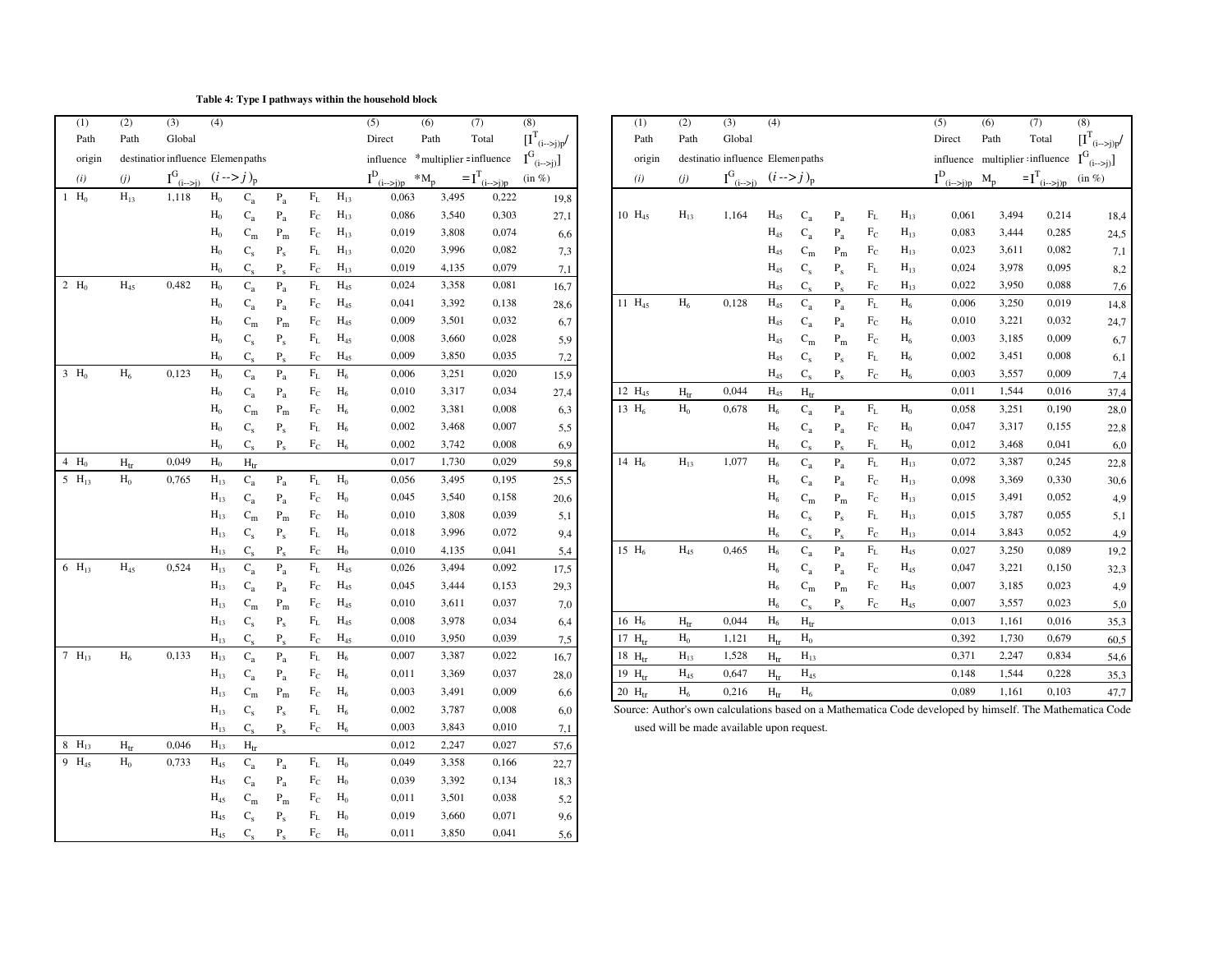#### **Table 5: Type II pathways within the production block**

| (1)       | (2)                       | (3)                                | (4)                                |                                       |                           |                         |                | (5)            | (6)            | (7)                                | (8)                        | (1)               | (2)            | (3)                                                                                          | (4)                              |                             |                |                           |                | (5)            | (6)                                                  | (7)            | (8)          |
|-----------|---------------------------|------------------------------------|------------------------------------|---------------------------------------|---------------------------|-------------------------|----------------|----------------|----------------|------------------------------------|----------------------------|-------------------|----------------|----------------------------------------------------------------------------------------------|----------------------------------|-----------------------------|----------------|---------------------------|----------------|----------------|------------------------------------------------------|----------------|--------------|
| Path      | Path                      | Global                             |                                    |                                       |                           |                         |                | Direct         | Path           | Total                              | $[I^T_{(i\rightarrow j)p}$ | Path              | Path           | Global                                                                                       |                                  |                             |                |                           |                | Direct         | Path                                                 | Total          | $\mathbf{I}$ |
| origin    |                           | destination influence Elemer paths |                                    |                                       |                           |                         |                |                |                | influence * multiplier = influence | $I^G_{(i\rightarrow j)}]$  | origin            |                | destination influence Elemepaths                                                             |                                  |                             |                |                           |                |                | influence $\frac{1}{3}$ multiplier : influence $I^G$ |                |              |
| (i)       | (j)                       | $I^G_{\ \alpha}$                   |                                    | $(i \rightarrow j)_{r}$               |                           |                         |                | $I^D$ .        | $* M$          | $=I^{\mathrm{T}}$                  | (in %)                     | (i)               | (j)            | $I^G_{\sigma}$                                                                               |                                  | $(i \rightarrow j)_{\rm r}$ |                |                           |                | $I^D$          | $^*M_p$                                              | $=IT$          | (in          |
| $1$ $P_a$ | $\mathrm{P}_{\mathrm{m}}$ | 0,731                              | $P_{a}$                            | $\mathrm{C}_\mathrm{m}$               | $\mathrm{P}_{\mathrm{m}}$ |                         |                | 0,013          | 3,422          | 0,044                              | 6,0                        | $11$ $P_e$        | $P_e$          | 0,074                                                                                        | $P_{S}$                          | $\rm{F_L}$                  | $H_0$          | $C_e$                     | $P_e$          | 0,003          | 3,416                                                | 0,011          |              |
|           |                           |                                    | $\rm P_a$                          | $\rm F_L$                             | $\mathbf{H}_0$            | $\mathrm{C}_\mathrm{m}$ | $P_m$          | 0,023          | 3,867          | 0,088                              | 12,0                       |                   |                |                                                                                              | $P_{S}$                          | $\mathcal{F}_{\rm L}$       | $H_{13}$       | $\mathrm{C_{e}}$          | $\rm P_e$      | 0,004          | 3,728                                                | 0,015          |              |
|           |                           |                                    | $\mathbf{P}_{\text{a}}$            | $F_L$                                 | $H_{13}$                  | $C_m$                   | $P_{m}$        | 0,031          | 3,937          | 0,123                              | 16,8                       |                   |                |                                                                                              | $P_{c}$                          | $\rm F_L$                   | $\rm{H}_{45}$  | $\mathrm{C_{e}}$          | $\rm P_e$      | 0,001          | 3,400                                                | 0,004          |              |
|           |                           |                                    | $\rm P_a$                          | $\rm F_L$                             | $H_{45}$                  | $\mathrm{C}_\mathrm{m}$ | $P_m$          | 0,013          | 3,853          | 0,049                              | 6,6                        |                   |                |                                                                                              | $P_s$                            | F <sub>C</sub>              | $\rm H_0$      | $\mathrm{C}_{\mathrm{e}}$ | $\rm P_e$      | 0,002          | 3,732                                                | 0,007          |              |
|           |                           |                                    | $P_a$                              | $\rm{F_C}$                            | ${\rm H_0}$               | $\mathrm{C}_\mathrm{m}$ | $P_{m}$        | 0,018          | 3,849          | 0,070                              | 9,5                        |                   |                |                                                                                              | $P_{s}$                          | F <sub>c</sub>              | $H_{13}$       | $C_e$                     | $P_e$          | 0,004          | 3,828                                                | 0,014          |              |
|           |                           |                                    | $P_a$                              | $\rm{F_C}$                            | $H_{13}$                  | $\mathrm{C}_\mathrm{m}$ | $P_{m}$        | 0,042          | 3,883          | 0,163                              | 22,3                       |                   |                |                                                                                              | $P_{s}$                          | $F_{C}$                     | $H_{45}$       | $C_{s}$                   | $P_{\alpha}$   | 0,001          | 3,559                                                | 0,005          |              |
|           |                           |                                    | $P_{\alpha}$                       | $F_C$                                 | $H_{45}$                  | $C_m$                   | $P_m$          | 0,021          | 3,769          | 0,081                              | 11,0                       | $12 P_s$          | P <sub>h</sub> | 0,022                                                                                        | $P_s$                            | $F_L$                       | $H_0$          | $C_h$                     | P <sub>h</sub> | 0,001          | 3,403                                                | 0,003          |              |
| 2 $P_a$   | $\mathbf{P}_{\mathrm{S}}$ | 1,069                              | $P_a$                              | $\rm F_L$                             | $\rm H_0$                 | $C_{\rm s}$             | $P_{S}$        | 0,018          | 4,227          | 0,077                              | 7,2                        |                   |                |                                                                                              | $P_{S}$                          | $\rm F_L$                   | $H_{13}$       | $\mathrm{C}_\mathrm{h}$   | P <sub>h</sub> | 0,001          | 3,719                                                | 0,005          |              |
|           |                           |                                    | $\rm P_a$                          | $\rm F_L$                             | $H_{13}$                  | $C_{s}$                 | $P_{S}$        | 0,025          | 4,285          | 0,105                              | 9,8                        |                   |                |                                                                                              | $P_s$                            | $\rm F_L$                   | $H_{45}$       | $C_h$                     | P <sub>h</sub> | 0,000          | 3,386                                                | 0,001          |              |
|           |                           |                                    | $\mathbf{P}_{\text{a}}$            | $\rm{F_C}$                            | $\mathbf{H}_0$            | $C_{\rm s}$             | $P_{S}$        | 0,014          | 4,304          | 0,062                              | 5,8                        |                   |                |                                                                                              | $P_{s}$                          | $\rm{F_C}$                  | $\mathbf{H}_0$ | $\mathrm{C}_\mathrm{h}$   | $\rm P_h$      | 0,000          | 3,709                                                | 0,002          |              |
|           |                           |                                    | $\rm P_a$                          | $\rm{F_C}$                            | $H_{13}$                  | $C_{S}$                 | $P_{S}$        | 0,033          | 4,315          | 0,143                              | 13,4                       |                   |                |                                                                                              | $P_s$                            | $F_C$                       | $H_{13}$       | $C_h$                     | P <sub>h</sub> | 0,001          | 3,807                                                | 0,005          |              |
|           |                           |                                    | $P_{a}$                            | $F_C$                                 | $H_{45}$                  | $C_{S}$                 | $P_s$          | 0,017          | 4,254          | 0,072                              | 6,7                        |                   |                |                                                                                              | $P_s$                            | $F_C$                       | $H_{45}$       | $C_h$                     | P <sub>h</sub> | 0,001          | 3,527                                                | 0,002          |              |
| $3$ $P_a$ | $P_e$                     | 0,078                              | $P_a$                              | $\rm F_L$                             | $H_0$                     | $\mathrm{C_{e}}$        | $\rm P_e$      | 0,004          | 3,198          | 0,011                              | 14,2                       | 13 $P_e$          | $P_a$          | 1,491                                                                                        | $\rm P_e$                        | $\mathrm{C}_\mathrm{a}$     | $\rm P_a$      |                           |                | 0,053          | 2,670                                                | 0,142          |              |
|           |                           |                                    | $\mathbf{P}_{\text{a}}$            | $\rm F_L$                             | $H_{13}$                  | $\mathbf{C}_{\rm e}$    | $P_e$          | 0,004          | 3,340          | 0,015                              | 18,5                       |                   |                |                                                                                              | $P_e$                            | $\rm F_L$                   | $\mathbf{H}_0$ | $\mathrm{C}_\mathrm{a}$   | $P_a$          | 0,061          | 3,244                                                | 0,197          |              |
|           |                           |                                    | $\rm P_a$                          | $\rm F_L$                             | $H_{45}$                  | $C_e$                   | $P_e$          | 0,001          | 3,198          | 0,004                              | 5,3                        |                   |                |                                                                                              | $P_e$                            | $\rm{F_L}$                  | $H_{13}$       | $C_{a}$                   | $P_a$          | 0,082          | 3,373                                                | 0,278          |              |
|           |                           |                                    | $\mathbf{P}_{\text{a}}$            | $\rm{F_C}$                            | $\mathbf{H}_0$            | $\mathrm{C_{e}}$        | $P_e$          | 0,003          | 3,284          | 0,009                              | 11,7                       |                   |                |                                                                                              | $\rm P_e$                        | $\rm F_L$                   | $\rm{H}_{45}$  | $\mathrm{C}_\mathrm{a}$   | $P_a$          | 0,028          | 3,244                                                | 0,089          |              |
|           |                           |                                    | $P_a$                              | $\rm{F_C}$                            | $H_{13}$                  | $C_e$                   | $P_e$          | 0,006          | 3,338          | 0,020                              | 25,0                       |                   |                |                                                                                              | Ρ,                               | $F_C$                       | $H_{13}$       | $C_{a}$                   | $P_{\alpha}$   | 0,037          | 3,376                                                | 0,126          |              |
|           |                           |                                    | $P_{a}$                            | $F_C$                                 | $H_{45}$                  | $C_{e}$                 | $P_e$          | 0,002          | 3,191          | 0,007                              | 9,0                        | 14 $P_e$          | $P_m$          | 0,749                                                                                        | $\rm P_e$                        | $C_m$                       | $P_m$          |                           |                | 0,036          | 2,002                                                | 0,073          |              |
| $4$ $P_a$ | $\mathbf{P}_{\mathrm{h}}$ | 0,023                              | $P_{a}$                            | $\rm F_L$                             | $H_0$                     | $C_h$                   | P <sub>h</sub> | 0,001          | 3,186          | 0,003                              | 11,6                       |                   |                |                                                                                              | $P_e$                            | $\rm F_L$                   | ${\rm H_0}$    | $C_m$                     | $P_m$          | 0,027          | 3,185                                                | 0,086          |              |
|           |                           |                                    | $\rm P_a$                          | $\rm F_L$                             | $H_{13}$                  | $\mathrm{C}_\mathrm{h}$ | P <sub>h</sub> | 0,001          | 3,331          | 0,005                              | 20,4                       |                   |                |                                                                                              | $P_e$                            | $\rm F_L$                   | $H_{13}$       | $\mathrm{C}_\mathrm{m}$   | $P_m$          | 0,037          | 3,469                                                | 0,128          |              |
|           |                           |                                    | $P_a$                              | $\rm F_L$                             | $H_{45}$                  | $C_h$                   | P <sub>h</sub> | 0,001          | 3,184          | 0,002                              | 6,4                        |                   |                |                                                                                              | $P_e$                            | $\rm F_L$                   | $\rm{H}_{45}$  | $C_m$                     | $P_m$          | 0,015          | 3,168                                                | 0,047          |              |
|           |                           |                                    | $\mathbf{P}_{\text{a}}$            | $\rm{F_C}$                            | $\rm H_0$                 | $\mathrm{C}_\mathrm{h}$ | P <sub>h</sub> | 0,001          | 3,263          | 0,002                              | 9,5                        |                   |                |                                                                                              | $P_e$                            | F <sub>C</sub>              | $H_{13}$       | $C_m$                     | $P_m$          | 0,017          | 3,476                                                | 0,058          |              |
|           |                           |                                    | $P_a$                              | $F_C$                                 | $H_{13}$                  | $C_h$                   | P <sub>h</sub> | 0,002          | 3,318          | 0,006                              | 27,4                       | 15 $P_e$          | $P_{S}$        | 1,243                                                                                        | $P_e$                            | $C_{\rm s}$                 | $P_{S}$        |                           |                | 0,167          | 2,289                                                | 0,381          |              |
|           |                           |                                    | $P_{a}$                            | $F_C$                                 | $H_{45}$                  | C <sub>h</sub>          | P <sub>h</sub> | 0,001          | 3,160          | 0,003                              | 10,7                       |                   |                |                                                                                              | $\rm P_e$                        | $\rm F_L$                   | $\mathbf{H}_0$ | $C_{\rm s}$               | $P_{s}$        | 0,022          | 3,416                                                | 0,074          |              |
| $5$ $P_m$ | $\rm P_a$                 | 1,574                              | $\mathbf{P}_{\mathbf{m}}$          | $\mathbf{C}_\mathrm{a}$               | $\mathbf{P}_{\text{a}}$   |                         |                | 0,208          | 3,352          | 0,698                              | 44,3                       |                   |                |                                                                                              | P                                | $F_1$                       | $H_{13}$       | C.                        | $P_{s}$        | 0,029          | 3,728                                                | 0,109          |              |
|           |                           |                                    | $\mathbf{P}_{\mathbf{m}}$          | $\rm F_L$                             | $H_{13}$                  | $C_{a}$                 | $P_{a}$        | 0,021          | 3,884          | 0,081                              | 5,2                        | $16 P_e$          | P <sub>h</sub> | 0,022                                                                                        | $\rm P_e$                        | $F_{L}$                     | ${\rm H_0}$    | $\mathrm{C}_\mathrm{h}$   | P <sub>h</sub> | 0,001          | 2,506                                                | 0,003          |              |
|           |                           |                                    | $P_{m}$                            | $\rm{F_C}$                            | $H_0$                     | $C_a$                   | $P_a$          | 0,021          | 3,794          | 0,079                              | 5,0                        |                   |                |                                                                                              | $P_e$                            | $\rm F_L$                   | $H_{13}$       | C <sub>h</sub>            | P <sub>h</sub> | 0,002          | 2,864                                                | 0,005          |              |
|           |                           |                                    | $\mathbf{P}_{\text{m}}$            | $\rm{F_C}$                            | $H_{13}$                  | $\mathrm{C}_\mathrm{a}$ | $P_a$          | 0,048          | 3,829          | 0,182                              | 11,6                       |                   |                |                                                                                              | $P_e$                            | $\rm F_L$                   | $\rm{H}_{45}$  | $\mathrm{C}_\mathrm{h}$   | P <sub>h</sub> | 0,001          | 2,505                                                | 0,001          |              |
| $6P_m$    |                           | 1,271                              | $P_m$                              | $F_C$                                 | $H_{45}$                  | $C_{a}$                 | $P_a$          | 0,020<br>0,205 | 3,714<br>2,951 | 0,074<br>0,604                     | 4,7                        | 17 P <sub>h</sub> |                | 1,465                                                                                        | $P_{c}$                          | F <sub>C</sub>              | $H_{13}$       | $C_h$                     | P <sub>h</sub> | 0,001<br>0,033 | 2,910<br>2,619                                       | 0,002<br>0,087 |              |
|           | $P_{S}$                   |                                    | $P_m$                              | $\mathbf{C}_\mathrm{s}$<br>$\rm{F_C}$ | $P_{S}$<br>$H_{13}$       | $C_{\rm s}$             | $P_{s}$        | 0,017          | 4,277          | 0,072                              | 47,6                       |                   | $P_a$          |                                                                                              | P <sub>h</sub><br>P <sub>h</sub> | $C_{a}$<br>$F_L$            | $P_a$<br>$H_0$ | $C_{a}$                   |                | 0,061          | 3,231                                                | 0,196          |              |
|           |                           |                                    | $\mathbf{P}_{\mathrm{m}}$<br>$P_m$ | C,                                    | $T_m$                     | C,                      | $P_{s}$        | 0,015          | 4,702          | 0,072                              | 5,7<br>5,7                 |                   |                |                                                                                              | P <sub>h</sub>                   | $\rm F_L$                   | $H_{13}$       | $\mathrm{C}_\mathrm{a}$   | $P_a$<br>$P_a$ | 0,082          | 3,365                                                | 0,277          |              |
| 7 $P_m$   | $\rm P_e$                 | 0,071                              | $P_m$                              | $\rm F_L$                             | $\rm H_0$                 | $C_e$                   | $P_e$          | 0,001          | 3,096          | 0,003                              | 4,6                        |                   |                |                                                                                              | P <sub>h</sub>                   | $\rm{F_L}$                  | $\rm{H}_{45}$  | $\mathrm{C}_\mathrm{a}$   | $P_a$          | 0,028          | 3,230                                                | 0,089          |              |
|           |                           |                                    | $\mathbf{P}_{\mathrm{m}}$          | $\rm F_L$                             | $\mathbf{H}_{13}$         | $\mathbf{C}_{\rm e}$    | $P_e$          | 0,001          | 3,393          | 0,004                              | 6,3                        |                   |                |                                                                                              | P <sub>h</sub>                   | $F_C$                       | $H_{13}$       | $C_{a}$                   | $P_{a}$        | 0,037          | 3,357                                                | 0,125          |              |
|           |                           |                                    | $\mathbf{P}_{\mathrm{m}}$          | $\rm{F_C}$                            | $\mathbf{H}_0$            | $C_e$                   | $P_e$          | 0,001          | 3,280          | 0,005                              | 6,5                        | $18$ $P_h$        | $\rm P_m$      | 0,751                                                                                        | $\mathbf{P}_{\mathrm{h}}$        | $C_m$                       | $P_m$          |                           |                | 0,041          | 1,944                                                | 0,080          |              |
|           |                           |                                    | $P_m$                              | $\rm{F_C}$                            | $H_{13}$                  | $\mathrm{C_{e}}$        | $P_e$          | 0,003          | 3,392          | 0,010                              | 14,2                       |                   |                |                                                                                              | P <sub>h</sub>                   | $\rm F_L$                   | $\mathbf{H}_0$ | $C_m$                     | $P_m$          | 0,027          | 3,171                                                | 0,086          |              |
|           |                           |                                    | $\mathbf{P}_{\mathbf{m}}$          | $F_C$                                 | $\rm{H}_{45}$             | $C_{e}$                 | $P_e$          | 0,001          | 3,088          | 0,004                              | 4,9                        |                   |                |                                                                                              | P <sub>h</sub>                   | $\rm{F_L}$                  | $\rm H_{13}$   | $C_m$                     | $P_m$          | 0,037          | 3,460                                                | 0,128          |              |
| $8P_m$    | $\mathbf{P}_{\mathrm{h}}$ | 0,021                              | $\mathbf{P}_{\mathrm{m}}$          | $\rm F_L$                             | $H_{13}$                  | $C_h$                   | $\rm P_h$      | 0,000          | 3,383          | 0,001                              | 6,9                        |                   |                |                                                                                              | P <sub>h</sub>                   | $\rm F_L$                   | $\rm{H}_{45}$  | $\mathbf{C}_{\mathbf{m}}$ | $P_m$          | 0,015          | 3,152                                                | 0,047          |              |
|           |                           |                                    | $P_{m}$                            | $\rm{F_C}$                            | $\mathbf{H}_0$            | $C_h$                   | P <sub>h</sub> | 0,000          | 3,256          | 0,001                              | 5,3                        |                   |                |                                                                                              | $P_{\rm k}$                      | $F_{C}$                     | $H_{13}$       | $C_m$                     | $P_m$          | 0,017          | 3,454                                                | 0,058          |              |
|           |                           |                                    | $P_m$                              | $\rm{F_C}$                            | $H_{13}$                  | $\mathrm{C}_\mathrm{h}$ | $\rm P_h$      | 0,001          | 3,370          | 0,003                              | 15,6                       | 19 $Ph$           | $P_{S}$        | 1,253                                                                                        | $\mathbf{P}_{\mathrm{h}}$        | $\mathbf{C}_\mathrm{s}$     | $P_{S}$        |                           |                | 0,178          | 2,234                                                | 0,398          |              |
|           |                           |                                    | $P_m$                              | $\rm{F_C}$                            | $H_{45}$                  | $C_h$                   | P <sub>h</sub> | 0,000          | 3,054          | 0,001                              | 5,8                        |                   |                |                                                                                              | P <sub>h</sub>                   | $\rm F_L$                   | $\mathbf{H}_0$ | $C_{\rm s}$               | $P_{S}$        | 0,022          | 3,403                                                | 0,073          |              |
| $9$ $P_s$ | $\rm P_a$                 | 1,434                              | $P_{S}$                            | $\mathrm{C}_\mathrm{a}$               | $P_a$                     |                         |                | 0,023          | 3,981          | 0,093                              | 6,5                        |                   |                |                                                                                              | P <sub>h</sub>                   | $\rm F_L$                   | $H_{13}$       | $C_{s}$                   | $P_{s}$        | 0,029          | 3,719                                                | 0,108          |              |
|           |                           |                                    | $P_{S}$                            | $\rm F_L$                             | $\mathbf{H}_0$            | $C_{a}$                 | $P_{a}$        | 0,046          | 4,227          | 0,196                              | 13,7                       | 20 Ph             | $P_e$          | 0,076                                                                                        | P <sub>h</sub>                   | $\rm F_L$                   | $H_0$          | $C_e$                     | $P_e$          | 0,004          | 2,506                                                | 0,010          |              |
|           |                           |                                    | $P_{S}$                            | $\rm F_L$                             | $H_{13}$                  | $\mathrm{C}_\mathrm{a}$ | $P_{a}$        | 0,063          | 4,285          | 0,270                              | 18,8                       |                   |                |                                                                                              | P <sub>h</sub>                   | $\rm F_L$                   | $H_{13}$       | $C_e$                     | $P_e$          | 0,005          | 2,864                                                | 0,015          |              |
|           |                           |                                    | $P_{S}$                            | $\rm F_L$                             | $H_{45}$                  | $C_{a}$                 | $P_a$          | 0,021          | 4,212          | 0,089                              | 6,2                        |                   |                |                                                                                              | P <sub>h</sub>                   | $\rm F_L$                   | $H_{45}$       | $\mathrm{C_{e}}$          | $P_e$          | 0,002          | 2,505                                                | 0,004          |              |
|           |                           |                                    | $P_{S}$                            | $\rm{F_C}$                            | $\mathrm{H}_0$            | $\mathrm{C}_\mathrm{a}$ | $P_{a}$        | 0,026          | 4,304          | 0,110                              | 7,7                        |                   |                |                                                                                              | P <sub>h</sub>                   | $\rm{F_C}$                  | $H_{13}$       | $C_e$                     | $P_e$          | 0,002          | 2,910                                                | 0,007          |              |
|           |                           |                                    | $P_{S}$                            | $\rm{F_C}$                            | $H_{13}$                  | $C_a$                   | $P_{a}$        | 0,059          | 4,315          | 0,254                              | 17,7                       |                   |                | Source: Author's own calculations based on a Mathematica Code developed by himself. The Math |                                  |                             |                |                           |                |                |                                                      |                |              |
|           |                           |                                    | $P_s$                              | $F_C$                                 | $H_{45}$                  | $\mathrm{C}_\mathrm{a}$ | $P_a$          | 0,025          | 4,254          | 0,105                              | 7,3                        |                   |                | will be made available upon request.                                                         |                                  |                             |                |                           |                |                |                                                      |                |              |
| $10P_e$   | $\mathsf{P}_{\mathsf{m}}$ | 0,755                              | $P_{s}$                            | $\mathrm{C}_\mathrm{m}$               | $P_m$                     |                         |                | 0,057          | 2,951          | 0,167                              | 22,1                       |                   |                |                                                                                              |                                  |                             |                |                           |                |                |                                                      |                |              |
|           |                           |                                    | $P_{S}$                            | $\rm F_L$                             | $H_0$                     | $\mathrm{C}_\mathrm{m}$ | $P_{m}$        | 0,021          | 3,992          | 0,082                              | 10,9                       |                   |                |                                                                                              |                                  |                             |                |                           |                |                |                                                      |                |              |
|           |                           |                                    | $P_s$                              | $\rm F_L$                             | $\mathbf{H}_{13}$         | $\mathrm{C}_\mathrm{m}$ | $P_{m}$        | 0,028          | 4,249          | 0,120                              | 15,9                       |                   |                |                                                                                              |                                  |                             |                |                           |                |                |                                                      |                |              |
|           |                           |                                    | $P_{s}$                            | $F_L$                                 | $H_{45}$                  | $C_m$                   | $P_{m}$        | 0,011          | 3,961          | 0,045                              | 6,0                        |                   |                |                                                                                              |                                  |                             |                |                           |                |                |                                                      |                |              |
|           |                           |                                    | $P_{S}$                            | $F_C$                                 | $H_0$                     | $C_m$                   | $P_{m}$        | 0,011          | 4,190          | 0,048                              | 6,3                        |                   |                |                                                                                              |                                  |                             |                |                           |                |                |                                                      |                |              |
|           |                           |                                    | $P_{S}$                            | $\rm{F_C}$                            | $H_{13}$                  | $C_m$                   | $P_m$          | 0,026          | 4,277          | 0,113                              | 15,0                       |                   |                |                                                                                              |                                  |                             |                |                           |                |                |                                                      |                |              |
|           |                           |                                    | $P_{S}$                            | $F_C$                                 | $H_{45}$                  | $C_m$                   | $P_m$          | 0,013          | 4,016          | 0,054                              | 7,1                        |                   |                |                                                                                              |                                  |                             |                |                           |                |                |                                                      |                |              |

|                  | Path                                 | Total         | $\prod_{(i\rightarrow j)p'}$          | Path       | Path                                 | Global                           |                |                         |                   |                           |                           | Direct                                                                                                   | Path  | Total                         | $1_{(i\to j)p'}$ |
|------------------|--------------------------------------|---------------|---------------------------------------|------------|--------------------------------------|----------------------------------|----------------|-------------------------|-------------------|---------------------------|---------------------------|----------------------------------------------------------------------------------------------------------|-------|-------------------------------|------------------|
|                  | $\frac{1}{2}$ multiplier = influence |               | $I^G_{\phantom{G} (i\rightarrow j)}]$ | origin     |                                      | destination influence Elemepaths |                |                         |                   |                           |                           | influence $\mathbb{I}^G_{(i\rightarrow j)}$                                                              |       |                               |                  |
| $* M$<br>$>i$ )p | $=IT$                                | $\frac{1}{2}$ | $(in \%)$                             | (i)        | (j)                                  | $I^G_{\ \acute{G}}$              |                | $(i \rightarrow j)_{p}$ |                   |                           |                           | $I^D_{\ \underline{(i\rightarrow j)p}}$<br>$^*M$                                                         |       | $=IT$<br>$(i \rightarrow i)p$ | $(in \%)$        |
| 0,013            | 3,422                                | 0,044         | 6,0                                   | $11$ $P_s$ | $P_e$                                | 0,074                            | $P_s$          | $\rm F_L$               | $H_0$             | $C_e$                     | $P_e$                     | 0,003                                                                                                    | 3,416 | 0,011                         | 14,6             |
| 0,023            | 3,867                                | 0,088         | 12,0                                  |            |                                      |                                  | $P_{s}$        | $\rm F_L$               | $H_{13}$          | $\mathrm{C_{e}}$          | $P_e$                     | 0,004                                                                                                    | 3,728 | 0,015                         | 19,8             |
| 0,031            | 3,937                                | 0,123         | 16,8                                  |            |                                      |                                  | $P_{s}$        | $F_{L}$                 | $H_{45}$          | $C_e$                     | $P_e$                     | 0,001                                                                                                    | 3,400 | 0,004                         | 5,4              |
| 0,013            | 3,853                                | 0,049         | 6,6                                   |            |                                      |                                  | $P_{S}$        | $F_{C}$                 | $H_0$             | $C_e$                     | $\rm P_e$                 | 0,002                                                                                                    | 3,732 | 0,007                         | 8,8              |
| 0,018            | 3,849                                | 0,070         | 9,5                                   |            |                                      |                                  | $P_s$          | $F_C$                   | $H_{13}$          | $C_e$                     | $P_e$                     | 0,004                                                                                                    | 3,828 | 0,014                         | 19,0             |
| 0,042            | 3,883                                | 0,163         | 22,3                                  |            |                                      |                                  | $P_{s}$        | $F_C$                   | $H_{45}$          | $C_e$                     | $P_e$                     | 0,001                                                                                                    | 3,559 | 0,005                         | 6,6              |
| 0,021            | 3,769                                | 0,081         | 11,0                                  | 12 $P_s$   | P <sub>h</sub>                       | 0,022                            | $P_{s}$        | $\rm F_L$               | $H_0$             | $\mathbf{C}_\mathbf{h}$   | P <sub>h</sub>            | 0,001                                                                                                    | 3,403 | 0,003                         | 11,9             |
| 0,018            | 4,227                                | 0,077         | 7,2                                   |            |                                      |                                  | $P_{S}$        | $F_{L}$                 | $H_{13}$          | $C_h$                     | P <sub>h</sub>            | 0,001                                                                                                    | 3,719 | 0,005                         | 21,8             |
| 0,025            | 4,285                                | 0,105         | 9,8                                   |            |                                      |                                  | $P_{s}$        | $F_{L}$                 | $\rm H_{45}$      | C <sub>h</sub>            | P <sub>h</sub>            | 0,000                                                                                                    | 3,386 | 0,001                         | 6,5              |
| 0,014            | 4,304                                | 0,062         | 5,8                                   |            |                                      |                                  | $P_{s}$        | $F_C$                   | $H_0$             | C <sub>h</sub>            | P <sub>h</sub>            | 0,000                                                                                                    | 3,709 | 0,002                         | 7,1              |
| 0,033            | 4,315                                | 0,143         | 13,4                                  |            |                                      |                                  | $P_{S}$        | $F_C$                   | $H_{13}$          | $C_h$                     | P <sub>h</sub>            | 0,001                                                                                                    | 3,807 | 0,005                         | 20,8             |
| 0,017            | 4,254                                | 0,072         | 6,7                                   |            |                                      |                                  | $P_{S}$        | $F_C$                   | $H_{45}$          | $C_h$                     | P <sub>h</sub>            | 0,001                                                                                                    | 3,527 | 0,002                         | 7,9              |
| 0,004            | 3,198                                | 0,011         | 14,2                                  | 13 $P_e$   | $\rm P_a$                            | 1,491                            | $P_e$          | $C_a$                   | $\rm P_a$         |                           |                           | 0,053                                                                                                    | 2,670 | 0,142                         | 9,5              |
| 0,004            | 3,340                                | 0,015         | 18,5                                  |            |                                      |                                  | $\rm P_e$      | $F_{L}$                 | $H_0$             | $C_{a}$                   | $P_a$                     | 0,061                                                                                                    | 3,244 | 0,197                         | 13,2             |
| 0,001            | 3,198                                | 0,004         | 5,3                                   |            |                                      |                                  | $P_e$          | $F_{L}$                 | $H_{13}$          | $C_{a}$                   | $P_{a}$                   | 0,082                                                                                                    | 3,373 | 0,278                         | 18,6             |
| 0,003            | 3,284                                | 0,009         | 11,7                                  |            |                                      |                                  | $P_e$          | $F_{L}$                 | $H_{45}$          | $C_{a}$                   | $P_a$                     | 0,028                                                                                                    | 3,244 | 0,089                         | 6,0              |
| 0,006            | 3,338                                | 0,020         | 25,0                                  |            |                                      |                                  | $P_e$          | $F_C$                   | $\rm H_{13}$      | $C_{a}$                   | $P_a$                     | 0,037                                                                                                    | 3,376 | 0,126                         | 8,5              |
| 0,002            | 3,191                                | 0,007         | 9,0                                   | 14 $P_e$   | $P_m$                                | 0,749                            | $P_e$          | $C_m$                   | $P_m$             |                           |                           | 0,036                                                                                                    | 2,002 | 0,073                         | 9,7              |
| 0,001            | 3,186                                | 0,003         | 11,6                                  |            |                                      |                                  | $P_e$          | $\rm F_L$               | $H_0$             | $\mathrm{C}_\mathrm{m}$   | $P_m$                     | 0,027                                                                                                    | 3,185 | 0,086                         | 11,5             |
| 0,001            | 3,331                                | 0,005         | 20,4                                  |            |                                      |                                  | $P_e$          | $F_{L}$                 | $H_{13}$          | $C_m$                     | $P_{m}$                   | 0,037                                                                                                    | 3,469 | 0,128                         | 17,2             |
| 0,001            | 3,184                                | 0,002         | 6,4                                   |            |                                      |                                  | $P_e$          | $F_{L}$                 | $H_{45}$          | $C_m$                     | $P_{m}$                   | 0,015                                                                                                    | 3,168 | 0,047                         | 6,3              |
| 0,001            | 3,263                                | 0,002         | 9,5                                   |            |                                      |                                  | $P_e$          | F <sub>C</sub>          | $H_{13}$          | $C_m$                     | $\mathbf{P}_{\mathbf{m}}$ | 0,017                                                                                                    | 3,476 | 0,058                         | 7,8              |
| 0,002            | 3,318                                | 0,006         | 27,4                                  | 15 $P_e$   | $P_s$                                | 1,243                            | $P_e$          | $C_{S}$                 | $P_{S}$           |                           |                           | 0,167                                                                                                    | 2,289 | 0,381                         | 30,7             |
| 0,001            | 3,160                                | 0,003         | 10,7                                  |            |                                      |                                  | $P_e$          | $F_{L}$                 | $H_0$             | $C_{\rm s}$               | $P_{s}$                   | 0,022                                                                                                    | 3,416 | 0,074                         | 5,9              |
| 0,208            | 3,352                                | 0,698         | 44,3                                  |            |                                      |                                  | $P_e$          | $F_{L}$                 | $H_{13}$          | $C_{s}$                   | $P_{S}$                   | 0,029                                                                                                    | 3,728 | 0,109                         | 8,7              |
| 0,021            | 3,884                                | 0,081         | 5,2                                   | $16P_e$    | P <sub>h</sub>                       | 0,022                            | $\rm P_e$      | $F_{L}$                 | $\rm H_0$         | C <sub>h</sub>            | P <sub>h</sub>            | 0,001                                                                                                    | 2,506 | 0,003                         | 11,2             |
| 0,021            | 3,794                                | 0,079         | 5,0                                   |            |                                      |                                  | $P_e$          | $F_{L}$                 | $H_{13}$          | $\mathrm{C}_\mathrm{h}$   | P <sub>h</sub>            | 0,002                                                                                                    | 2,864 | 0,005                         | 21,5             |
| 0,048            | 3,829                                | 0,182         | 11,6                                  |            |                                      |                                  | $P_e$          | $F_{L}$                 | $H_{45}$          | $C_{h}$                   | P <sub>h</sub>            | 0,001                                                                                                    | 2,505 | 0,001                         | 6,1              |
| 0,020            | 3,714                                | 0,074         | 4,7                                   |            |                                      |                                  | $P_e$          | $F_C$                   | $H_{13}$          | C <sub>h</sub>            | P <sub>h</sub>            | 0,001                                                                                                    | 2,910 | 0,002                         | 9,9              |
| 0,205            | 2,951                                | 0,604         | 47,6                                  | $17$ $P_h$ | $P_{a}$                              | 1,465                            | P <sub>h</sub> | $C_{a}$                 | $P_a$             |                           |                           | 0,033                                                                                                    | 2,619 | 0,087                         | 5,9              |
| 0,017            | 4,277                                | 0,072         | 5,7                                   |            |                                      |                                  | P <sub>h</sub> | $F_{L}$                 | $H_0$             | $C_{a}$                   | $P_a$                     | 0,061                                                                                                    | 3,231 | 0,196                         | 13,4             |
| 0,015            | 4,702                                | 0,072         | 5,7                                   |            |                                      |                                  | P <sub>h</sub> | $F_{L}$                 | $H_{13}$          | $C_{a}$                   | $P_{a}$                   | 0,082                                                                                                    | 3,365 | 0,277                         | 18,9             |
| 0,001            | 3,096                                | 0,003         | 4,6                                   |            |                                      |                                  | P <sub>h</sub> | $F_{L}$                 | $\rm{H}_{45}$     | $C_{a}$                   | $P_a$                     | 0,028                                                                                                    | 3,230 | 0,089                         | 6,1              |
| 0,001            | 3,393                                | 0,004         | 6,3                                   |            |                                      |                                  | P <sub>h</sub> | $F_C$                   | $\rm{H}_{13}$     | $C_{a}$                   | $P_{a}$                   | 0,037                                                                                                    | 3,357 | 0,125                         | 8,6              |
| 0,001            | 3,280                                | 0,005         | 6,5                                   | $18$ $P_h$ | $P_{m}$                              | 0,751                            | P <sub>h</sub> | $C_m$                   | $P_{m}$           |                           |                           | 0,041                                                                                                    | 1,944 | 0,080                         | 10,7             |
| 0,003            | 3,392                                | 0,010         | 14,2                                  |            |                                      |                                  | P <sub>h</sub> | $F_{L}$                 | $H_0$             | $C_m$                     | $P_m$                     | 0,027                                                                                                    | 3,171 | 0,086                         | 11,4             |
| $_{0.001}$       | 3,088                                | 0,004         | 4,9                                   |            |                                      |                                  | P <sub>h</sub> | $F_{L}$                 | $H_{13}$          | $C_m$                     | $P_m$                     | 0,037                                                                                                    | 3,460 | 0,128                         | 17,1             |
| 0.000            | 3,383                                | 0,001         | 6,9                                   |            |                                      |                                  | P <sub>h</sub> | $F_{L}$                 | $H_{45}$          | $\mathbf{C}_{\mathbf{m}}$ | $P_{m}$                   | 0,015                                                                                                    | 3,152 | 0,047                         | 6,3              |
| 0,000            | 3,256                                | 0,001         | 5,3                                   |            |                                      |                                  | P <sub>h</sub> | $F_C$                   | $H_{13}$          | $\mathbf{C}_{\mathbf{m}}$ | $P_{m}$                   | 0,017                                                                                                    | 3,454 | 0,058                         | 7,7              |
| 0,001            | 3,370                                | 0,003         | 15,6                                  | $19$ $P_h$ | $P_s$                                | 1,253                            | P <sub>h</sub> | $C_{S}$                 | $P_{S}$           |                           |                           | 0,178                                                                                                    | 2,234 | 0,398                         | 31,8             |
| 0,000            | 3,054                                | 0,001         | 5,8                                   |            |                                      |                                  | P <sub>h</sub> | $F_{L}$                 | $H_0$             | $C_{S}$                   | $P_{S}$                   | 0,022                                                                                                    | 3,403 | 0,073                         | 5,9              |
| 0,023            | 3,981                                | 0,093         | 6,5                                   |            |                                      |                                  | P <sub>h</sub> | $F_{L}$                 | $\mathbf{H}_{13}$ | $C_{s}$                   | $P_{s}$                   | 0,029                                                                                                    | 3,719 | 0,108                         | 8,7              |
| 0,046            | 4,227                                | 0,196         | 13,7                                  | $20P_h$    | $P_e$                                | 0,076                            | P <sub>h</sub> | $F_{L}$                 | $H_0$             | $C_{e}$                   | $P_e$                     | 0,004                                                                                                    | 2,506 | 0,010                         | 13,7             |
| 0,063            | 4,285                                | 0,270         | 18,8                                  |            |                                      |                                  | P <sub>h</sub> | $F_{L}$                 | $H_{13}$          | $C_e$                     | $P_e$                     | 0,005                                                                                                    | 2,864 | 0,015                         | 19,6             |
| 0,021            | 4,212                                | 0,089         | 6,2                                   |            |                                      |                                  | P <sub>h</sub> | $F_{L}$                 | $H_{45}$          | $C_e$                     | $P_e$                     | 0,002                                                                                                    | 2,505 | 0,004                         | 5,1              |
| 0,026            | 4,304                                | 0,110         | 7,7                                   |            |                                      |                                  | P <sub>h</sub> | $F_C$                   | $H_{13}$          | $C_e$                     | $P_e$                     | 0,002                                                                                                    | 2,910 | 0,007                         | 9.0              |
| 0,059            | 4,315                                | 0,254         | 17,7                                  |            |                                      |                                  |                |                         |                   |                           |                           | Source: Author's own calculations based on a Mathematica Code developed by himself. The Mathematica Code |       |                               |                  |
| 0,025            | 4,254                                | 0,105         | 7,3                                   |            | will be made available upon request. |                                  |                |                         |                   |                           |                           |                                                                                                          |       |                               |                  |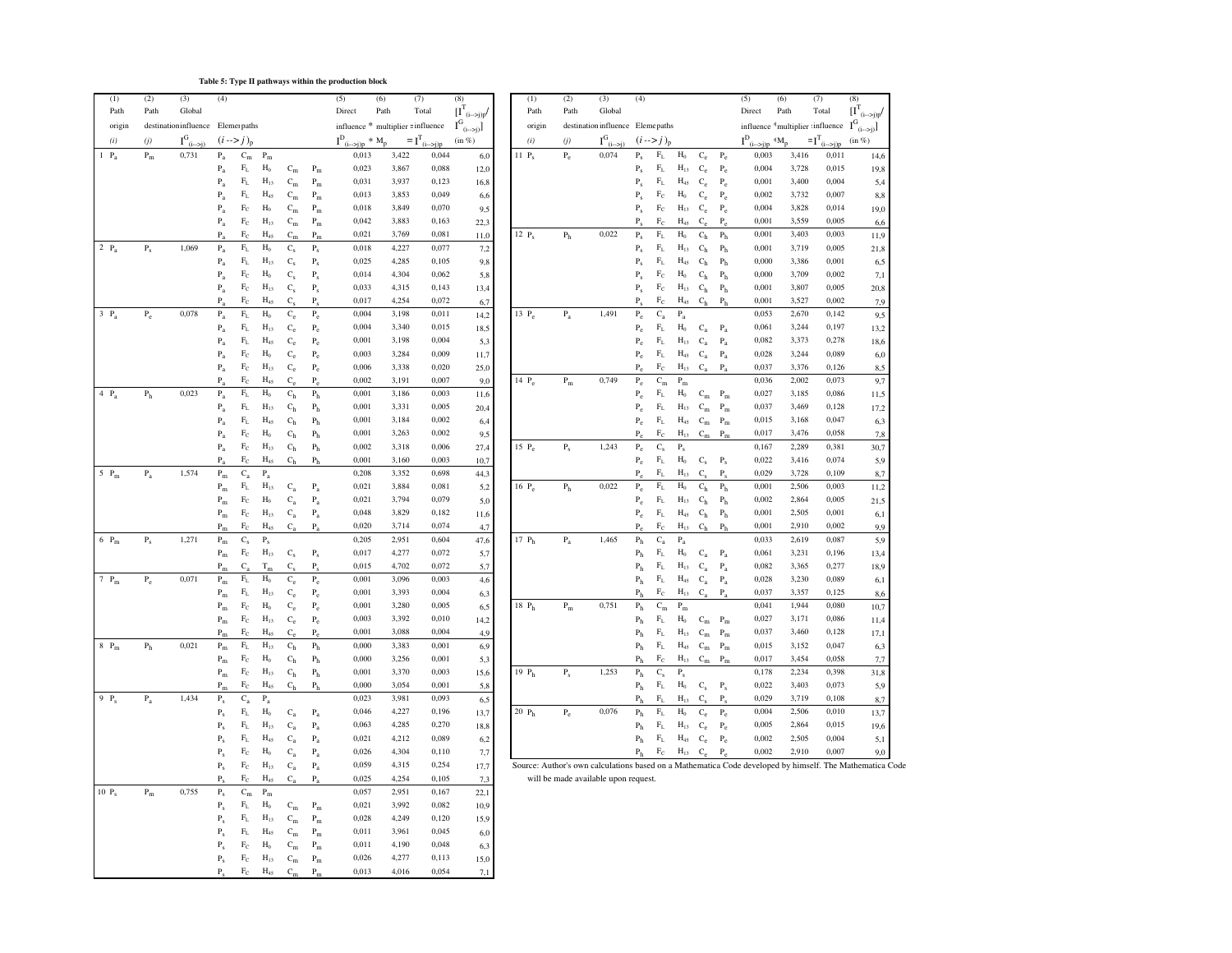#### **Table 6: Type III pathways from households to commodities**

| (1)                | (2)                     | (3)                                | (4)               |                           |                           |                               | (5)                                     | (6)   | (7)                                                                    | (8)                                     | (1)         | (2)                     | (3)                                                      | (4)                      |                         |                           |             |
|--------------------|-------------------------|------------------------------------|-------------------|---------------------------|---------------------------|-------------------------------|-----------------------------------------|-------|------------------------------------------------------------------------|-----------------------------------------|-------------|-------------------------|----------------------------------------------------------|--------------------------|-------------------------|---------------------------|-------------|
| Path               | Path                    | Global                             |                   |                           |                           |                               | Direct                                  | Path  | Total                                                                  | $[\boldsymbol{I}^T_{(i\rightarrow j)p}$ |             | Path<br>Path            | Global                                                   |                          |                         |                           |             |
| origin             |                         | destination influence Elemen paths |                   |                           |                           |                               |                                         |       | influence <sup>4</sup> multiplier : influence $I^G_{(i\rightarrow j)}$ |                                         |             | origin                  | destination influence Element paths                      |                          |                         |                           |             |
| (i)                | (j)                     | $I^G_{\frac{(i-\geq j)}{2}}$       |                   | $(i \rightarrow j)_{p}$   |                           |                               | $I^D_{\hbox{\tiny $(i->j)p$}}\,{}^*M_p$ |       | $=I^T_{(i-\geq\underline{j})\underline{p}}$                            | $(in \%)$                               | (i)         | (j)                     | $I^G_{\;\;\underline{(i-\geq j)}}$                       |                          | $(i \rightarrow j)_{p}$ |                           |             |
| $1$ $H_0$          | $C_{a}$                 | 1,596                              | $H_0$             | $C_{a}$                   |                           |                               | 0,386                                   | 2,897 | 1,119                                                                  | 70,1                                    | $21 H_6$    | $C_{\rm s}$             | 0,988                                                    | $H_6$                    | $\mathbf{C}_\mathrm{s}$ |                           |             |
|                    |                         |                                    | $H_0$             | $\mathrm{C}_\mathrm{m}$   | $P_m$                     | $C_{a}$                       | 0,036                                   | 3,704 | 0,132                                                                  | 8,3                                     |             |                         |                                                          | $H_6$                    | $C_{a}$                 | $T_m$                     | $C_{s}$     |
| 2 $H_0$            | $\mathrm{C}_\mathrm{m}$ | 1,448                              | $H_0$             | $\mathrm{C}_\mathrm{m}$   |                           |                               | 0,321                                   | 2,512 | 0,806                                                                  | 55,6                                    |             |                         |                                                          | $H_6$                    | $C_m$                   | $\mathbf{P}_{\mathbf{m}}$ | $C_{s}$     |
| $3 H_0$            | $C_{S}$                 | 1,078                              | $H_0$             | $C_{\rm s}$               |                           |                               | 0,130                                   | 2,798 | 0,364                                                                  | 33,8                                    |             |                         |                                                          | $H_6$                    | $C_m$                   | $\rm T_m$                 | $C_{s}$     |
|                    |                         |                                    | $H_0$             | $C_{a}$                   | $T_m$                     | $\mathrm{C}_{\textnormal{s}}$ | 0,027                                   | 4,118 | 0,111                                                                  | 10,3                                    | $22 H_6$    | $C_{\rm e}$             | 0,077                                                    | $H_6$                    | $C_{e}$                 |                           |             |
|                    |                         |                                    | $H_0$             | $C_m$                     | $\rm P_m$                 | $\mathbf{C}_\mathrm{s}$       | 0,033                                   | 3,462 | 0,116                                                                  | 10,7                                    | 23 $H_6$    | $C_h$                   | 0,019                                                    | H <sub>6</sub>           | $C_h$                   |                           |             |
|                    |                         |                                    | $H_0$             | $\mathbf{C}_{\mathbf{m}}$ | $\rm T_m$                 | $\mathbf{C}_\mathrm{s}$       | 0,033                                   | 3,462 | 0,114                                                                  | 10,6                                    | 24 $H_6$    | $\rm T_m$               | 0,249                                                    | $H_6$                    | $C_{a}$                 | $\rm T_m$                 |             |
| $4$ H <sub>0</sub> | $C_{e}$                 | 0.081                              | $H_0$             | $\mathrm{C_{e}}$          |                           |                               | 0,025                                   | 1,756 | 0,043                                                                  | 52,8                                    |             |                         |                                                          | H <sub>6</sub>           | $C_m$                   | $\rm T_m$                 |             |
| 5 $H_0$            | $\mathrm{C}_\mathrm{h}$ | 0,023                              | $H_0$             | $\mathrm{C}_\mathrm{h}$   |                           |                               | 0,006                                   | 1,721 | 0,010                                                                  | 44,9                                    | 25 $H_{tr}$ | $C_{a}$                 | 1,655                                                    | $\mathbf{H}_{\text{tr}}$ | $H_0$                   | $C_{a}$                   |             |
| $6$ H <sub>0</sub> | $\rm T_m$               | 0,261                              | $H_0$             | $\mathbf{C}_\mathbf{a}$   | $\rm T_m$                 |                               | 0,027                                   | 3,035 | 0,082                                                                  | 31,4                                    |             |                         |                                                          | $H_{tr}$                 | $H_{13}$                | $\mathrm{C}_\mathrm{a}$   |             |
|                    |                         |                                    | $H_0$             | $\mathrm{C}_\mathrm{m}$   | $\rm T_m$                 |                               | 0,033                                   | 2,586 | 0,086                                                                  | 32,7                                    |             |                         |                                                          | $H_{tr}$                 | $\rm{H}_{45}$           | $\mathrm{C}_\mathrm{a}$   |             |
| $7 H_{13}$         | $C_{a}$                 | 1,738                              | $H_{13}$          | $C_{a}$                   |                           |                               | 0,423                                   | 3,092 | 1,307                                                                  | 75,2                                    |             |                         |                                                          | $H_{tr}$                 | $H_6$                   | $C_{a}$                   |             |
|                    |                         |                                    | $H_{13}$          | $\mathrm{C}_\mathrm{m}$   | $\mathbf{P}_{\mathbf{m}}$ | $C_{a}$                       | 0,040                                   | 3,798 | 0,150                                                                  | 8,6                                     | 26 $Htr$    | $C_m$                   | 1,503                                                    | $\mathbf{H}_{\text{tr}}$ | $H_0$                   | $\mathrm{C}_\mathrm{m}$   |             |
| $8\text{ H}_{13}$  | $\mathrm{C}_\mathrm{m}$ | 1,581                              | $H_{13}$          | $\mathrm{C}_\mathrm{m}$   |                           |                               | 0,355                                   | 2,922 | 1,037                                                                  | 65,6                                    |             |                         |                                                          | $H_{tr}$                 | $H_{13}$                | $C_{m}$                   |             |
| $9 H_{13}$         | $C_{\rm s}$             | 1,174                              | $H_{13}$          | $C_{\rm s}$               |                           |                               | 0,142                                   | 3,227 | 0,458                                                                  | 39,0                                    |             |                         |                                                          | $H_{tr}$                 | $\rm{H}_{45}$           | $\mathrm{C}_\mathrm{m}$   |             |
|                    |                         |                                    | $H_{13}$          | $C_{a}$                   | $\rm T_m$                 | $\mathbf{C}_\mathrm{s}$       | 0,030                                   | 4,195 | 0,124                                                                  | 10,6                                    | 27 $H_{tr}$ | $\mathbf{C}_\mathrm{s}$ | 1,116                                                    | $H_{tr}$                 | $H_0$                   | $\mathbf{C}_\mathrm{s}$   |             |
|                    |                         |                                    | $\rm H_{13}$      | $C_m$                     | $\mathbf{P}_{\mathbf{m}}$ | $\mathbf{C}_\mathrm{s}$       | 0,037                                   | 3,815 | 0,141                                                                  | 12,0                                    |             |                         |                                                          | $H_{tr}$                 | $H_{13}$                | $\mathbf{C}_\mathrm{s}$   |             |
|                    |                         |                                    | $H_{13}$          | $C_m$                     | $T_m$                     | $C_{\rm s}$                   | 0,037                                   | 3,815 | 0,140                                                                  | 11,9                                    |             |                         |                                                          | $H_{tr}$                 | $H_{45}$                | $\mathbf{C}_\mathrm{s}$   |             |
| $10 H_{13}$        | $C_{e}$                 | 0,087                              | $\rm{H}_{13}$     | $C_{e}$                   |                           |                               | 0,025                                   | 2,255 | 0,056                                                                  | 64,1                                    |             |                         |                                                          | $H_{tr}$                 | $H_{13}$                | $C_m$                     | $P_{r}$     |
| 11 $H_{13}$        | $C_h$                   | 0,026                              | $\mathrm{H}_{13}$ | $C_h$                     |                           |                               | 0,008                                   | 2,225 | 0,018                                                                  | 67,8                                    |             |                         |                                                          | $H_{tr}$                 | $\mathbf{H}_{13}$       | $C_m$                     | $T_r$       |
| 12 $H_{13}$        | $T_m$                   | 0,285                              | $H_{13}$          | $\mathrm{C}_\mathrm{a}$   | $\rm T_m$                 |                               | 0,030                                   | 3,208 | 0,095                                                                  | 33,3                                    | 28 $H_{tr}$ | $C_{e}$                 | 0,083                                                    | $H_{tr}$                 | $H_0$                   | $\mathrm{C_{e}}$          |             |
|                    |                         |                                    | $H_{13}$          | $C_m$                     | $\rm T_m$                 |                               | 0,037                                   | 2,978 | 0,109                                                                  | 38,3                                    |             |                         |                                                          | $H_{tr}$                 | $H_{13}$                | $\mathrm{C_{e}}$          |             |
| 13 $H_{45}$        | $C_{a}$                 | 1,639                              | $H_{45}$          | $\mathrm{C}_\mathrm{a}$   |                           |                               | 0,374                                   | 2,818 | 1,054                                                                  | 64,3                                    |             |                         |                                                          | $H_{tr}$                 | $H_{45}$                | $\mathrm{C_{e}}$          |             |
|                    |                         |                                    | $\rm{H}_{45}$     | $\mathrm{C}_\mathrm{m}$   | $P_m$                     | $C_{a}$                       | 0,042                                   | 3,640 | 0,154                                                                  | 9,4                                     | 29 Htr      | $\mathrm{C}_\mathrm{h}$ | 0,024                                                    | $\mathbf{H}_{\text{tr}}$ | $H_0$                   | $\mathrm{C}_\mathrm{h}$   |             |
| 14 H <sub>45</sub> | $\mathrm{C}_\mathrm{m}$ | 1,560                              | $H_{45}$          | $C_m$                     |                           |                               | 0.379                                   | 2,317 | 0,878                                                                  | 56,3                                    |             |                         |                                                          | $H_{tr}$                 | $H_{13}$                | $\mathrm{C}_\mathrm{h}$   |             |
| 15 $H_{45}$        | $C_{S}$                 | 1,151                              | $H_{45}$          | $\mathbf{C}_\mathrm{s}$   |                           |                               | 0,152                                   | 2,618 | 0,399                                                                  | 34,7                                    |             |                         |                                                          | $H_{tr}$                 | $H_{45}$                | $C_{h}$                   |             |
|                    |                         |                                    | $\rm{H}_{45}$     | $C_{a}$                   | $\rm T_m$                 | $\mathrm{C}_{\textnormal{s}}$ | 0,026                                   | 4,074 | 0,107                                                                  | 9,3                                     | 30 $H_{tr}$ | $\rm T_m$               | 0,271                                                    | $\mathbf{H}_{\text{tr}}$ | $H_0$                   | $\mathrm{C}_\mathrm{a}$   | $\rm T_{r}$ |
|                    |                         |                                    | $H_{45}$          | $C_m$                     | $\mathbf{P}_{\mathbf{m}}$ | $\mathbf{C}_\mathrm{s}$       | 0,040                                   | 3,280 | 0,129                                                                  | 11,2                                    |             |                         |                                                          | $H_{tr}$                 | $H_0$                   | $\mathbf{C}_{\mathbf{m}}$ | $\rm T_{r}$ |
|                    |                         |                                    | $H_{45}$          | $C_m$                     | $\rm T_m$                 | $C_{\rm s}$                   | 0,039                                   | 3,280 | 0,128                                                                  | 11,1                                    |             |                         |                                                          | $H_{tr}$                 | $H_{13}$                | $\mathrm{C}_\mathrm{a}$   | $\rm T_{r}$ |
| 16 $H_{45}$        | $\mathrm{C_{e}}$        | 0,079                              | $\rm{H}_{45}$     | $\mathrm{C_{e}}$          |                           |                               | 0,019                                   | 1,567 | 0,030                                                                  | 38,6                                    |             |                         |                                                          | $\mathbf{H}_{\text{tr}}$ | $H_{13}$                | $\mathrm{C}_\mathrm{m}$   | $T_r$       |
| 17 $H_{45}$        | $\mathrm{C}_\mathrm{h}$ | 0,024                              | $H_{45}$          | $\mathrm{C}_\mathrm{h}$   |                           |                               | 0,007                                   | 1,521 | 0,011                                                                  | 43,1                                    |             |                         |                                                          | $H_{tr}$                 | $H_{45}$                | $\mathrm{C}_\mathrm{m}$   | $T_r$       |
| $18 H_{45}$        | $\rm T_m$               | 0,276                              | $H_{45}$          | $C_{a}$                   | $\rm T_m$                 |                               | 0,026                                   | 2,963 | 0,078                                                                  | 28,1                                    |             |                         | Source: Author's own calculations based on a Mathematica |                          |                         |                           |             |
|                    |                         |                                    | $H_{45}$          | $C_m$                     | $T_m$                     |                               | 0,039                                   | 2,400 | 0,094                                                                  | 34,0                                    |             |                         | used will be made available upon request.                |                          |                         |                           |             |
| 19 $H_6$           | $\mathrm{C}_\mathrm{a}$ | 1,599                              | $H_6$             | $\mathrm{C}_\mathrm{a}$   |                           |                               | 0,442                                   | 2,637 | 1,165                                                                  | 72,9                                    |             |                         |                                                          |                          |                         |                           |             |
|                    |                         |                                    | $H_6$             | $C_m$                     | $P_{m}$                   | $\mathrm{C}_\mathrm{a}$       | 0,028                                   | 3,545 | 0,098                                                                  | 6,2                                     |             |                         |                                                          |                          |                         |                           |             |
| $20 H_6$           | $\mathrm{C}_\mathrm{m}$ | 1,325                              | $H_6$             | $\mathrm{C}_\mathrm{m}$   |                           |                               | 0,250                                   | 2,026 | 0,505                                                                  | 38,1                                    |             |                         |                                                          |                          |                         |                           |             |

|                    | (1)    | (2)                     | (3)                                | (4)            |                           |                           |             | (5)                                                                                  | (6)   | (7)   | (8)                                                                           | (1)         | (2)                     | (3)                                 | (4)                      |                         |                           |                           |             | (5)    | (6)                                                                    | (7)   | (8)                                   |
|--------------------|--------|-------------------------|------------------------------------|----------------|---------------------------|---------------------------|-------------|--------------------------------------------------------------------------------------|-------|-------|-------------------------------------------------------------------------------|-------------|-------------------------|-------------------------------------|--------------------------|-------------------------|---------------------------|---------------------------|-------------|--------|------------------------------------------------------------------------|-------|---------------------------------------|
|                    | Path   | Path                    | Global                             |                |                           |                           |             | Direct                                                                               | Path  | Total | $[\boldsymbol{I}^T_{(i->j)p}]$                                                | Path        | Path                    | Global                              |                          |                         |                           |                           |             | Direct | Path                                                                   | Total | $[\textbf{I}^T_{(i\rightarrow j)p} /$ |
|                    | origin |                         | destination influence Elemen paths |                |                           |                           |             |                                                                                      |       |       | influence $\sqrt[3]{\text{multiplier}}$ : influence $I^G_{(i \rightarrow j)}$ | origin      |                         | destination influence Element paths |                          |                         |                           |                           |             |        | influence <sup>4</sup> multiplier : influence $I^G_{(i\rightarrow j)}$ |       |                                       |
|                    | (i)    | (j)                     | $I^G_{(i\to j)}$ $(i\to j)_p$      |                |                           |                           |             | $I^{D}$ <sub>(i-&gt;j)p</sub> *M <sub>p</sub> = $I^{T}$ <sub>(i-&gt;j)p</sub> (in %) |       |       |                                                                               | (i)         | (j)                     | $I^G_{(i \to j)}$ $(i \to j)_p$     |                          |                         |                           |                           |             |        | $I_{(i->i)p}^{D} * M_{p} = I_{(i->i)p}^{T}$ (in %)                     |       |                                       |
| $1$ $H_0$          |        | $\mathrm{C}_\mathrm{a}$ | 1,596                              | $H_0$          | $C_{a}$                   |                           |             | 0,386                                                                                | 2,897 | 1,119 | 70,1                                                                          | $21 H_6$    | $C_{\rm s}$             | 0,988                               | $H_6$                    | $\mathbf{C}_\mathrm{s}$ |                           |                           |             | 0,093  | 2,321                                                                  | 0,216 | 21,9                                  |
|                    |        |                         |                                    | $H_0$          | $C_m$                     | $P_m$                     | $C_{a}$     | 0,036                                                                                | 3,704 | 0,132 | 8,3                                                                           |             |                         |                                     | $H_6$                    | $C_{a}$                 | $T_m$                     | $C_{\rm s}$               |             | 0,031  | 4,002                                                                  | 0,124 | 12,5                                  |
| 2 $H_0$            |        | $\mathrm{C}_\mathrm{m}$ | 1,448                              | $\mathbf{H}_0$ | $\mathrm{C}_\mathrm{m}$   |                           |             | 0,321                                                                                | 2,512 | 0,806 | 55,6                                                                          |             |                         |                                     | H <sub>6</sub>           | $C_m$                   | $\mathbf{P}_{\mathbf{m}}$ | $\mathbf{C}_{\mathrm{s}}$ |             | 0,026  | 3,051                                                                  | 0,079 | 8,0                                   |
| $3 H_0$            |        | $\mathbf{C}_\mathrm{s}$ | 1,078                              | $\rm H_0$      | $\mathbf{C}_\mathrm{s}$   |                           |             | 0,130                                                                                | 2,798 | 0,364 | 33,8                                                                          |             |                         |                                     | $H_6$                    | $\mathrm{C}_\mathrm{m}$ | $\rm T_m$                 | $C_{S}$                   |             | 0,026  | 3,051                                                                  | 0,079 | 7,9                                   |
|                    |        |                         |                                    | $H_0$          | $C_{a}$                   | $T_m$                     | $C_{S}$     | 0,027                                                                                | 4,118 | 0,111 | 10,3                                                                          | 22 $H_6$    | $C_{e}$                 | 0,077                               | $H_6$                    | $C_{e}$                 |                           |                           |             | 0,023  | 1,191                                                                  | 0,027 | 34,8                                  |
|                    |        |                         |                                    | $H_0$          | $\mathrm{C}_\mathrm{m}$   | $\mathbf{P}_{\mathbf{m}}$ | $C_{S}$     | 0,033                                                                                | 3,462 | 0,116 | 10,7                                                                          | 23 $H_6$    | $\mathrm{C}_\mathrm{h}$ | 0,019                               | $H_6$                    | $C_h$                   |                           |                           |             | 0,003  | 1,140                                                                  | 0,003 | 15,9                                  |
|                    |        |                         |                                    | $H_0$          | $\mathrm{C}_\mathrm{m}$   | $\rm T_m$                 | $C_{\rm s}$ | 0,033                                                                                | 3,462 | 0,114 | 10,6                                                                          | 24 $H_6$    | $\rm T_m$               | 0,249                               | $H_6$                    | $\mathrm{C}_\mathrm{a}$ | $T_m$                     |                           |             | 0,031  | 2,802                                                                  | 0,087 | 34,8                                  |
| $4$ H <sub>0</sub> |        | $\mathrm{C_{e}}$        | 0,081                              | $H_0$          | $\mathrm{C_{e}}$          |                           |             | 0,025                                                                                | 1,756 | 0,043 | 52,8                                                                          |             |                         |                                     | $H_6$                    | $\mathrm{C}_\mathrm{m}$ | $\rm T_m$                 |                           |             | 0,026  | 2,120                                                                  | 0,055 | 21,9                                  |
| $5\ \text{H}_0$    |        | $\mathrm{C}_\mathrm{h}$ | 0,023                              | $H_0$          | $C_h$                     |                           |             | 0,006                                                                                | 1,721 | 0,010 | 44,9                                                                          | 25 $H_{tr}$ | $C_{a}$                 | 1,655                               | $H_{tr}$                 | $H_0$                   | $\mathrm{C}_\mathrm{a}$   |                           |             | 0,152  | 2,923                                                                  | 0,443 | 26,8                                  |
| $6 H_0$            |        | $\rm T_m$               | 0,261                              | $H_0$          | $\mathrm{C}_\mathrm{a}$   | $\rm T_m$                 |             | 0,027                                                                                | 3,035 | 0,082 | 31,4                                                                          |             |                         |                                     | $H_{tr}$                 | $H_{13}$                | $\mathrm{C}_\mathrm{a}$   |                           |             | 0,157  | 3,126                                                                  | 0,490 | 29,6                                  |
|                    |        |                         |                                    | $H_0$          | $C_m$                     | $\rm T_m$                 |             | 0,033                                                                                | 2,586 | 0,086 | 32,7                                                                          |             |                         |                                     | $H_{tr}$                 | $H_{45}$                | $\mathbf{C}_\text{a}$     |                           |             | 0,055  | 2,862                                                                  | 0,158 | 9,6                                   |
| $7H_{13}$          |        | $\mathrm{C}_\mathrm{a}$ | 1,738                              | $\rm{H}_{13}$  | $C_{a}$                   |                           |             | 0,423                                                                                | 3,092 | 1,307 | 75,2                                                                          |             |                         |                                     | $\mathbf{H}_{\text{tr}}$ | $H_6$                   | $C_{a}$                   |                           |             | 0,039  | 2,682                                                                  | 0,105 | 6,4                                   |
|                    |        |                         |                                    | $H_{13}$       | $C_m$                     | $P_m$                     | $C_{a}$     | 0,040                                                                                | 3,798 | 0,150 | 8,6                                                                           | 26 $Htr$    | $C_m$                   | 1,503                               | $\mathbf{H}_{\text{tr}}$ | $H_0$                   | $C_m$                     |                           |             | 0,126  | 2,541                                                                  | 0,320 | 21,3                                  |
| $8 H_{13}$         |        | $\mathrm{C}_\mathrm{m}$ | 1,581                              | $H_{13}$       | $C_m$                     |                           |             | 0,355                                                                                | 2,922 | 1,037 | 65,6                                                                          |             |                         |                                     | $\mathbf{H}_{\text{tr}}$ | $\rm{H}_{13}$           | $\mathrm{C}_\mathrm{m}$   |                           |             | 0,132  | 2,960                                                                  | 0,390 | 25,9                                  |
| 9 $H_{13}$         |        | $C_{\rm s}$             | 1,174                              | $H_{13}$       | $\mathbf{C}_\mathrm{s}$   |                           |             | 0,142                                                                                | 3,227 | 0,458 | 39,0                                                                          |             |                         |                                     | $H_{tr}$                 | $H_{45}$                | $\mathbf{C}_{\mathbf{m}}$ |                           |             | 0,056  | 2,365                                                                  | 0,133 | 8,8                                   |
|                    |        |                         |                                    | $H_{13}$       | $C_{a}$                   | $\rm T_m$                 | $C_{S}$     | 0,030                                                                                | 4,195 | 0,124 | 10,6                                                                          | 27 $H_{tr}$ | $C_{\rm s}$             | 1,116                               | $H_{tr}$                 | $\mathbf{H}_0$          | $C_{\rm s}$               |                           |             | 0,051  | 2,829                                                                  | 0,144 | 12,9                                  |
|                    |        |                         |                                    | $H_{13}$       | $\mathrm{C}_\mathrm{m}$   | $P_{m}$                   | $C_{\rm s}$ | 0,037                                                                                | 3,815 | 0,141 | 12,0                                                                          |             |                         |                                     | $\mathbf{H}_{\text{tr}}$ | $H_{13}$                | $\mathbf{C}_\mathrm{s}$   |                           |             | 0,053  | 3,267                                                                  | 0,172 | 15,4                                  |
|                    |        |                         |                                    | $H_{13}$       | $C_m$                     | $T_m$                     | $C_{\rm s}$ | 0,037                                                                                | 3,815 | 0,140 | 11,9                                                                          |             |                         |                                     | $H_{tr}$                 | $H_{45}$                | $C_{\rm s}$               |                           |             | 0,023  | 2,670                                                                  | 0,060 | 5,4                                   |
| $10 H_{13}$        |        | $\mathrm{C_{e}}$        | 0,087                              | $H_{13}$       | $\mathrm{C_{e}}$          |                           |             | 0,025                                                                                | 2,255 | 0,056 | 64,1                                                                          |             |                         |                                     | $\mathbf{H}_{\text{tr}}$ | $H_{13}$                | $\mathbf{C}_{\mathbf{m}}$ | $P_m$                     | $C_{\rm s}$ | 0,014  | 3,860                                                                  | 0,053 | 4,7                                   |
| $11 H_{13}$        |        | $\mathrm{C}_\mathrm{h}$ | 0,026                              | $H_{13}$       | C <sub>h</sub>            |                           |             | 0,008                                                                                | 2,225 | 0,018 | 67,8                                                                          |             |                         |                                     | $H_{tr}$                 | $H_{13}$                | $\mathrm{C}_\mathrm{m}$   | $T_m$                     |             | 0,014  | 3,860                                                                  | 0,052 | 4,7                                   |
| $12 H_{13}$        |        | $T_m$                   | 0,285                              | $H_{13}$       | $C_{a}$                   | $\rm T_m$                 |             | 0,030                                                                                | 3,208 | 0,095 | 33,3                                                                          | 28 $H_{tr}$ | $C_{e}$                 | 0,083                               | $H_{tr}$                 | $\mathbf{H}_0$          | $\mathrm{C_{e}}$          |                           |             | 0,010  | 1,781                                                                  | 0,017 | 20,8                                  |
|                    |        |                         |                                    | $H_{13}$       | $\mathrm{C}_\mathrm{m}$   | $\rm T_m$                 |             | 0,037                                                                                | 2,978 | 0,109 | 38,3                                                                          |             |                         |                                     | $H_{tr}$                 | $H_{13}$                | $\mathrm{C_{e}}$          |                           |             | 0,009  | 2,287                                                                  | 0,021 | 25,3                                  |
| $13 H_{45}$        |        | $C_{a}$                 | 1,639                              | $\rm{H}_{45}$  | $C_{a}$                   |                           |             | 0,374                                                                                | 2,818 | 1,054 | 64,3                                                                          |             |                         |                                     | $H_{tr}$                 | $H_{45}$                | $C_e$                     |                           |             | 0,003  | 1,609                                                                  | 0,005 | 5,6                                   |
|                    |        |                         |                                    | $H_{45}$       | $C_{\underline{m}}$       | $P_m$                     | $C_{a}$     | 0,042                                                                                | 3,640 | 0,154 | 9,4                                                                           | 29 $Htr$    | $\mathrm{C}_\mathrm{h}$ | 0,024                               | $\mathbf{H}_{\text{tr}}$ | $H_0$                   | $C_h$                     |                           |             | 0,002  | 1,746                                                                  | 0,004 | 16,9                                  |
| $14 H_{45}$        |        | $\mathrm{C}_\mathrm{m}$ | 1,560                              | $H_{45}$       | $C_m$                     |                           |             | 0,379                                                                                | 2,317 | 0,878 | 56,3                                                                          |             |                         |                                     | $H_{tr}$                 | $H_{13}$                | $\mathrm{C}_\mathrm{h}$   |                           |             | 0,003  | 2,258                                                                  | 0,007 | 28,1                                  |
| $15 H_{45}$        |        | $\mathbf{C}_\mathrm{s}$ | 1,151                              | $H_{45}$       | $C_{S}$                   |                           |             | 0,152                                                                                | 2,618 | 0,399 | 34,7                                                                          |             |                         |                                     | $H_{tr}$                 | $H_{45}$                | C <sub>h</sub>            |                           |             | 0,001  | 1,562                                                                  | 0,002 | 6,7                                   |
|                    |        |                         |                                    | $H_{45}$       |                           | $T_m$                     | $C_{S}$     | 0,026                                                                                | 4,074 | 0,107 | 9,3                                                                           | 30 $Htr$    | $\rm T_m$               | 0,271                               | $\mathbf{H}_{\text{tr}}$ | $H_0$                   | $\mathrm{C}_\mathrm{a}$   | $\rm T_m$                 |             | 0,011  | 3,061                                                                  | 0,033 | 12,0                                  |
|                    |        |                         |                                    | $\rm{H}_{45}$  | $\mathbf{C}_{\mathbf{m}}$ | $P_m$                     | $C_{S}$     | 0,040                                                                                | 3,280 | 0,129 | 11,2                                                                          |             |                         |                                     | $H_{tr}$                 | $H_0$                   | $\mathbf{C}_{\mathbf{m}}$ | $\rm T_m$                 |             | 0,013  | 2,615                                                                  | 0,034 | 12,5                                  |
|                    |        |                         |                                    | $H_{45}$       | $\mathbf{C}_{\mathbf{m}}$ | $\rm T_m$                 | $C_{s}$     | 0,039                                                                                | 3,280 | 0,128 | 11,1                                                                          |             |                         |                                     | $H_{tr}$                 | $H_{13}$                | $\mathrm{C}_\mathrm{a}$   | $\rm T_m$                 |             | 0,011  | 3,242                                                                  | 0,036 | 13,1                                  |
| $16 H_{45}$        |        | $\mathrm{C_{e}}$        | 0,079                              | $\rm{H}_{45}$  | $C_{e}$                   |                           |             | 0,019                                                                                | 1,567 | 0,030 | 38,6                                                                          |             |                         |                                     | $H_{tr}$                 | $H_{13}$                | $\mathbf{C}_{\mathbf{m}}$ | $\rm T_m$                 |             | 0,014  | 3,015                                                                  | 0,041 | 15,1                                  |
| $17 H_{45}$        |        | C <sub>h</sub>          | 0,024                              | $H_{45}$       | $C_h$                     |                           |             | 0,007                                                                                | 1,521 | 0,011 | 43,1                                                                          |             |                         |                                     | $H_{tr}$                 | $H_{45}$                | $\mathrm{C}_\mathrm{m}$   | $T_m$                     |             | 0,006  | 2,448                                                                  | 0,014 | 5,2                                   |

Source: Author's own calculations based on a Mathematica Code developed by himself. The Mathematica Code used will be made available upon request.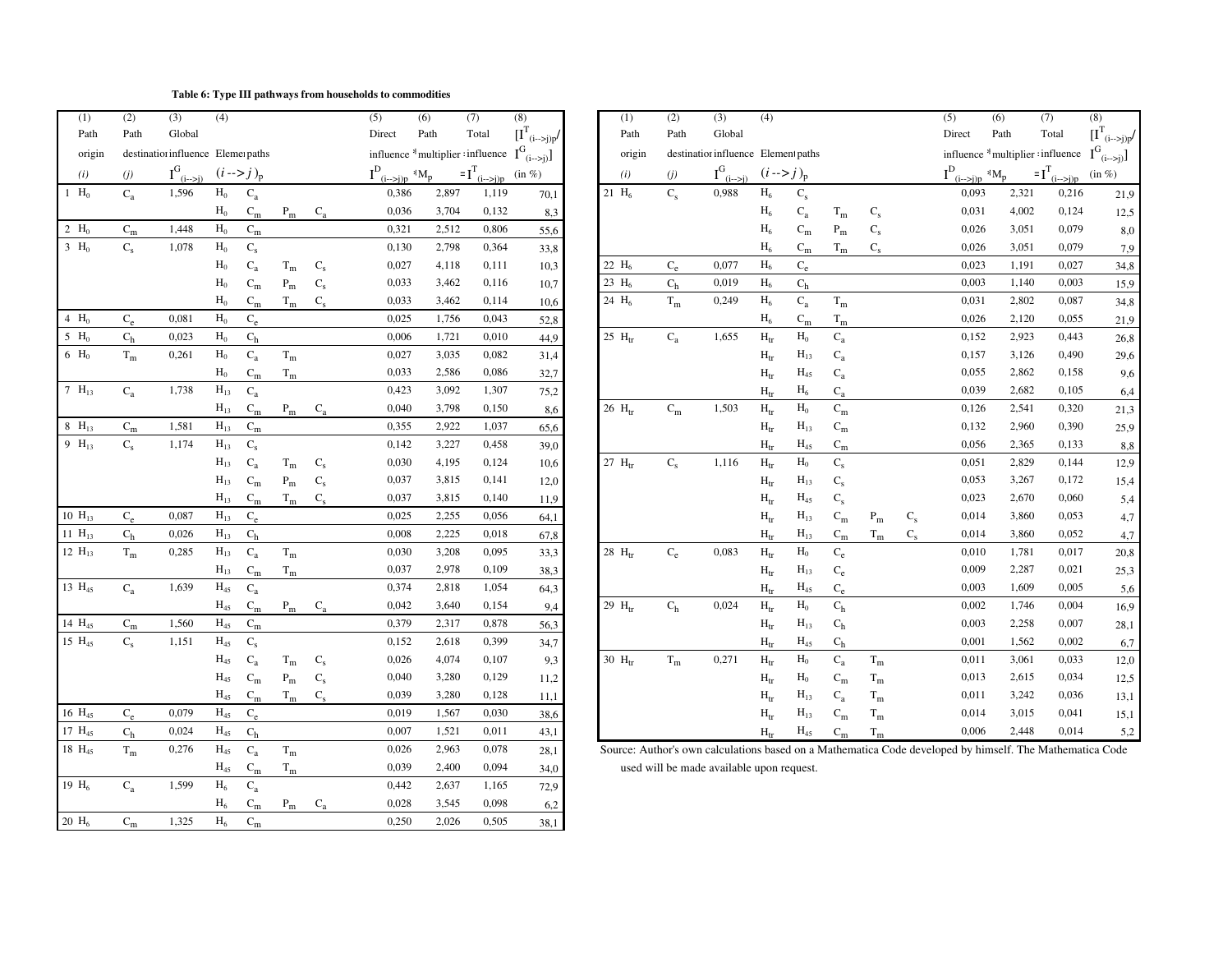|                | (1)                     | (2)       | (3)                                | (4)                       |                           |                           |           | (5)                            | (6)   | (7)                                  | (8)                                         |
|----------------|-------------------------|-----------|------------------------------------|---------------------------|---------------------------|---------------------------|-----------|--------------------------------|-------|--------------------------------------|---------------------------------------------|
|                | Path                    | Path      | Global                             |                           |                           |                           |           | Direct                         | Path  | Total                                | $[\boldsymbol{I}^T_{(i\rightarrow > j)p} /$ |
|                | origin                  |           | destination influence Elemer paths |                           |                           |                           |           |                                |       | influence $*$ multiplier = influence |                                             |
|                | (i)                     | (j)       | $I^G_{\frac{(i->j)}{2}}$           | $(i \rightarrow j)_{p}$   |                           |                           |           | $I^D_{\frac{(i->j)p}{}} * M_p$ |       | $= I^T_{\frac{(i->j)p}{i}}$          | $(in \%)$                                   |
| 1              | $\mathbf{P}_{\text{a}}$ | $\rm F_L$ | 1,5653                             | $P_a$                     | $F_{L}$                   |                           |           | 0,412                          | 3,037 | 1,250                                | 79,8                                        |
| $\overline{2}$ | $\mathbf{P}_{\text{a}}$ | $\rm F_C$ | 1,8794                             | $P_a$                     | $F_C$                     |                           |           | 0,526                          | 3,046 | 1,602                                | 85,2                                        |
|                | $3 P_e$                 | $\rm F_L$ | 1,7089                             | $P_e$                     | $\mathbf{F}_{\text{L}}$   |                           |           | 0,489                          | 2,195 | 1,074                                | 62,9                                        |
|                |                         |           |                                    | $P_e$                     | $\mathbf{C}_\mathrm{s}$   | $\mathbf{P}_{\mathrm{s}}$ | $F_L$     | 0,062                          | 3,142 | 0,196                                | 11,5                                        |
|                | 4 $P_e$                 | $\rm F_C$ | 1,6245                             | $P_e$                     | $\rm F_C$                 |                           |           | 0,210                          | 2,375 | 0,498                                | 30,6                                        |
|                |                         |           |                                    | $P_e$                     | $C_{a}$                   | $P_a$                     | $\rm F_C$ | 0,028                          | 3,157 | 0,088                                | 5,4                                         |
|                |                         |           |                                    | $P_e$                     | $\mathbf{C}_\mathrm{s}$   | $\mathbf{P}_{\mathrm{s}}$ | $F_C$     | 0,055                          | 3,416 | 0,188                                | 11,6                                        |
|                | 5 $P_m$                 | $\rm F_L$ | 1,3873                             | $P_{m}$                   | $\mathbf{F}_{\text{L}}$   |                           |           | 0,124                          | 2,809 | 0,348                                | 25,1                                        |
|                |                         |           |                                    | $P_m$                     | $C_{a}$                   | $P_a$                     | $F_{L}$   | 0,086                          | 3,722 | 0,319                                | 23,0                                        |
|                |                         |           |                                    | $\mathbf{P}_{\mathbf{m}}$ | $\mathbf{C}_\mathrm{s}$   | $P_{S}$                   | $\rm F_L$ | 0,077                          | 3,756 | 0,319                                | 20,7                                        |
|                | $6P_m$                  | $\rm F_C$ | 1,7383                             | $P_m$                     | $\rm F_C$                 |                           |           | 0,267                          | 2,866 | 0,765                                | 44,0                                        |
|                |                         |           |                                    | $P_{m}$                   | $C_{a}$                   | $P_a$                     | $\rm F_C$ | 0,109                          | 3,642 | 0,399                                | 22,9                                        |
|                |                         |           |                                    | $\mathbf{P}_{\text{m}}$   | $\mathbf{C}_\mathrm{s}$   | $P_{S}$                   | $F_C$     | 0,068                          | 3,885 | 0,263                                | 15,1                                        |
|                | 7 $P_h$                 | $\rm F_L$ | 1,7015                             | P <sub>h</sub>            | $\rm F_L$                 |                           |           | 0,489                          | 2,177 | 1,065                                | 62,6                                        |
|                |                         |           |                                    | P <sub>h</sub>            | $C_{s}$                   | $P_{S}$                   | $F_{L}$   | 0,067                          | 3,125 | 0,209                                | 12,3                                        |
|                | $8$ $P_h$               | $\rm F_C$ | 1,6141                             | P <sub>h</sub>            | $\rm F_C$                 |                           |           | 0,210                          | 2,339 | 0,490                                | 30,4                                        |
|                |                         |           |                                    | P <sub>h</sub>            | $\mathrm{C}_{\mathrm{s}}$ | $P_{S}$                   | $\rm F_C$ | 0,059                          | 3,378 | 0,199                                | 12,3                                        |
|                | $9$ $P_s$               | $F_{L}$   | 1,5584                             | $P_{S}$                   | $F_{L}$                   |                           |           | 0,374                          | 3,118 | 1,167                                | 74,9                                        |
|                | 10 $P_s$                | $\rm F_C$ | 1,706                              | $P_{S}$                   | $\rm F_C$                 |                           |           | 0,330                          | 3,364 | 1,110                                | 65,1                                        |

**Table 7: Type IV pathways from production to factors**

Source: Author's own calculations based on a Mathematica Code developed by himself. The Mathematica Code used will be made available upon request.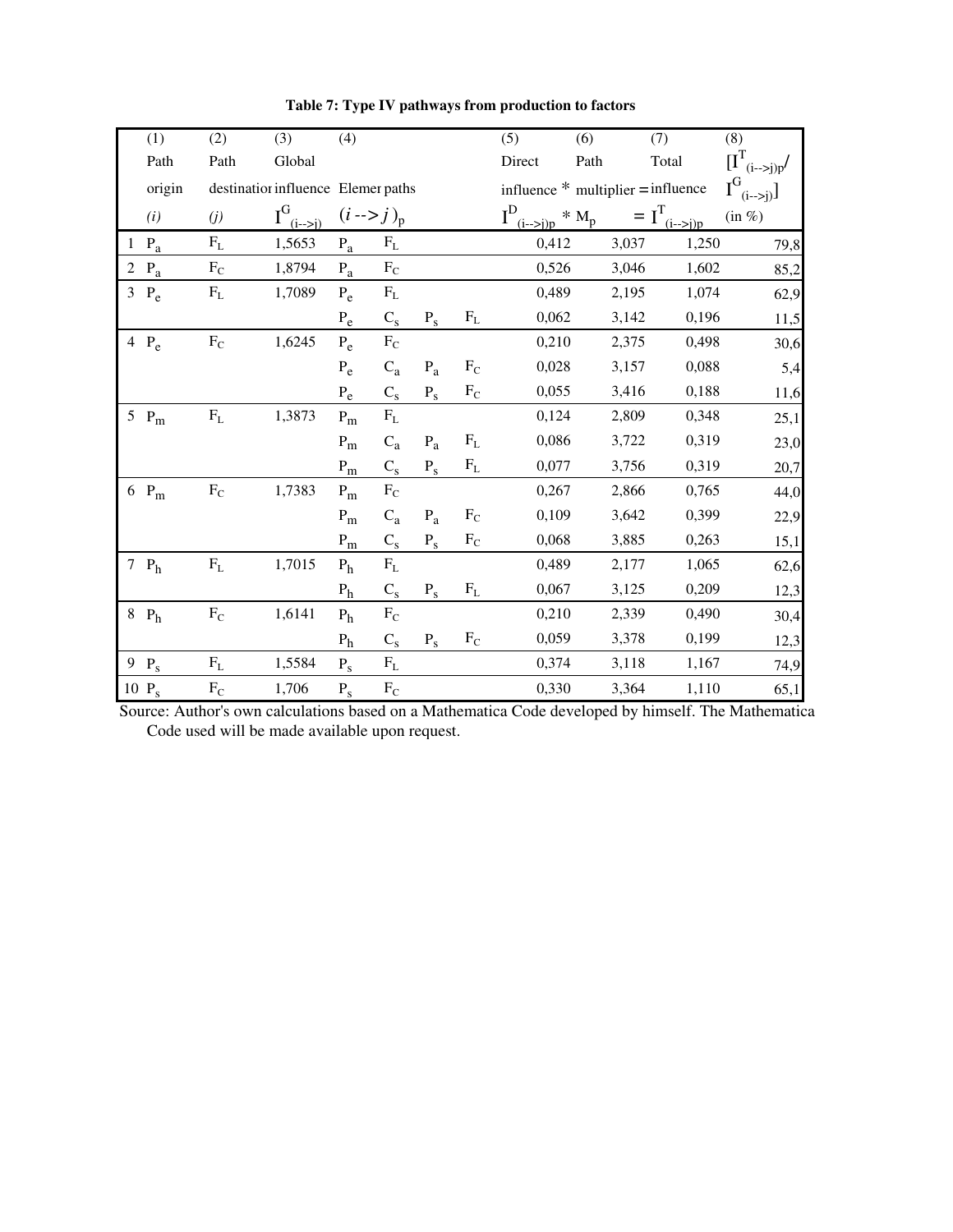| $\overline{(1)}$ | $\overline{(2)}$         | $\overline{(3)}$                  | $\overline{(4)}$      |                           |           |                |                          | (5)                             | $\overline{(6)}$ | $\overline{(7)}$                     | $\overline{(8)}$                                                                                 |
|------------------|--------------------------|-----------------------------------|-----------------------|---------------------------|-----------|----------------|--------------------------|---------------------------------|------------------|--------------------------------------|--------------------------------------------------------------------------------------------------|
| Path             | Path                     | Global                            |                       |                           |           |                |                          | Direct                          | Path             | Total                                | $\big[\big[ \begin{matrix} \textbf{I}^{\text{T}} \\ \textbf{I} & -\textbf{I} \end{matrix} \big]$ |
| origin           |                          | destination influence Eleme paths |                       |                           |           |                |                          |                                 |                  | influence $*$ multiplier = influence | $I_{\rm G}$<br>$(i\rightarrow j)$                                                                |
| (i)              | (j)                      | $I^G_{\frac{(i->j)}{2}}$          |                       | $(i \rightarrow j)_{p}$   |           |                |                          | $I^D_{(i\rightarrow j)p} * M_p$ |                  | $= I^{T}$ <sub>(i--&gt;j)p</sub>     | $(in \%)$                                                                                        |
| $1 X_a$          | $H_0$                    | 0,966                             | $X_{a}$               | $P_a$                     | $F_L$     | $H_0$          |                          | 0,143                           |                  | 3,180<br>0,453                       | 46,9                                                                                             |
|                  |                          |                                   | $X_a$                 | $P_a$                     | $F_C$     | $H_0$          |                          | 0,114                           |                  | 3,253<br>0,370                       | 38,3                                                                                             |
| 2 $X_a$          | $H_{13}$                 | 1,542                             | $X_{a}$               | $P_{a}$                   | $\rm F_L$ | $H_{13}$       |                          | 0,177                           |                  | 3,328<br>0,588                       | 38,1                                                                                             |
|                  |                          |                                   | $X_a$                 | $P_a$                     | $F_C$     | $\rm H_{13}$   |                          | 0,239                           |                  | 3,311<br>0,791                       | 51,3                                                                                             |
| $3 X_a$          | $\rm{H}_{45}$            | 0,667                             | $X_{a}$               | $P_{a}$                   | $\rm F_L$ | $\rm{H}_{45}$  |                          | 0,067                           |                  | 3,179<br>0,213                       | 31,9                                                                                             |
|                  |                          |                                   | $X_a$                 | $P_{a}$                   | $F_C$     | $H_{45}$       |                          | 0,114                           |                  | 0,358<br>3,148                       | 53,6                                                                                             |
| $4 X_a$          | $H_6$                    | 0,169                             | $X_a$                 | $P_a$                     | $\rm F_L$ | $H_6$          |                          | 0,017                           |                  | 3,064<br>0,051                       | 30,5                                                                                             |
|                  |                          |                                   | $X_a$                 | $P_a$                     | $F_C$     | $H_6$          |                          | 0,028                           |                  | 3,068<br>0,087                       | 51,4                                                                                             |
| $5 X_a$          | $H_{tr}$                 | 0,044                             | $X_{a}$               | $P_{a}$                   | $\rm F_L$ | H <sub>0</sub> | $H_{tr}$                 | 0,002                           |                  | 3,206<br>0,008                       | 17,5                                                                                             |
|                  |                          |                                   | $X_a$                 | $P_{a}$                   | $\rm F_L$ | $H_{13}$       | $H_{tr}$                 | 0,002                           |                  | 0,007<br>3,362                       | 16,1                                                                                             |
|                  |                          |                                   | $X_{a}$               | $P_{a}$                   | $F_{L}$   | $H_{45}$       | $H_{tr}$                 | 0,001                           |                  | 0,002<br>3,223                       | 5,2                                                                                              |
|                  |                          |                                   | $X_{a}$               | $P_{a}$                   | $F_{C}$   | $H_0$          | $H_{tr}$                 | 0,002                           |                  | 0,006<br>3,279                       | 14,3                                                                                             |
|                  |                          |                                   | $X_a$                 | $P_{a}$                   | $F_C$     | $H_{13}$       | $H_{tr}$                 | 0,003                           |                  | 0,010<br>3,345                       | 21,7                                                                                             |
|                  |                          |                                   | $X_a$                 | $P_{a}$                   | $F_C$     | $H_{45}$       | $H_{tr}$                 | 0,001                           |                  | 3,192<br>0,004                       | 8,8                                                                                              |
| $6 X_m$          | $H_0$                    | 0,872                             | $X_{m}$               | $P_{m}$                   | $\rm F_L$ | H <sub>0</sub> |                          | 0,043                           |                  | 3,075<br>0,132                       | 15,1                                                                                             |
|                  |                          |                                   | $X_{m}$               | $\mathbf{P}_{\mathbf{m}}$ | $F_{C}$   | $H_0$          |                          | 0,058                           |                  | 3,245<br>0,187                       | 21,5                                                                                             |
| 7 $X_m$          | $H_{13}$                 | 1,400                             | $X_m$                 | $P_m$                     | $F_{L}$   | $H_{13}$       |                          | 0,053                           |                  | 3,379<br>0,180                       | 12,9                                                                                             |
|                  |                          |                                   | $X_{m}$               | $P_{m}$                   | $F_C$     | $H_{13}$       |                          | 0,121                           |                  | 3,362<br>0,408                       | 29,1                                                                                             |
| $8 X_m$          | $H_{45}$                 | 0,607                             | $X_m$                 | $\mathbf{P}_{\mathbf{m}}$ | $\rm F_L$ | $H_{45}$       |                          | 0,020                           |                  | 3,059<br>0,062                       | 10,2                                                                                             |
|                  |                          |                                   | $X_{m}$               | $\mathbf{P}_{\mathbf{m}}$ | $F_{C}$   | $H_{45}$       |                          | 0,058                           |                  | 3,041<br>0,175                       | 28,9                                                                                             |
| 9 $X_m$          | $H_6$                    | 0,154                             | $\mathbf{X}_\text{m}$ | $P_{m}$                   | $\rm F_L$ | $H_6$          |                          | 0,005                           |                  | 2,876<br>0,015                       | 9,5                                                                                              |
|                  |                          |                                   | $X_{m}$               | $P_m$                     | $F_C$     | $H_6$          |                          | 0,014                           |                  | 2,913<br>0,042                       | 27,2                                                                                             |
| $10 X_m$         | $\mathbf{H}_{\text{tr}}$ | 0,040                             | $X_{m}$               | $P_m$                     | $\rm F_L$ | $H_0$          | $\mathbf{H}_{\text{tr}}$ | 0,001                           |                  | 0,002<br>3,104                       | 5,6                                                                                              |
|                  |                          |                                   | $X_{m}$               | $P_{m}$                   | $\rm F_L$ | $H_{13}$       | $H_{tr}$                 | 0,001                           |                  | 0,002<br>3,416                       | 5,5                                                                                              |
|                  |                          |                                   | $X_{m}$               | $P_m$                     | $F_C$     | $H_0$          | $H_{tr}$                 | 0,001                           |                  | 3,274<br>0,003                       | 8,0                                                                                              |
|                  |                          |                                   | $X_{m}$               | $\mathbf{P}_{\mathbf{m}}$ | $F_C$     | $H_{13}$       | $H_{tr}$                 | 0,001                           |                  | 3,399<br>0,005                       | 12,4                                                                                             |
|                  |                          |                                   | $X_{m}$               | $P_{m}$                   | $F_C$     | $H_{45}$       | $H_{tr}$                 | 0,001                           |                  | 0,002<br>3,089                       | 4,8                                                                                              |

**Table 8: Type V pathways from exports to households**

Source: Author's own calculations based on a Mathematica Code developed by himself. The Mathematica Code used will be made available upon request